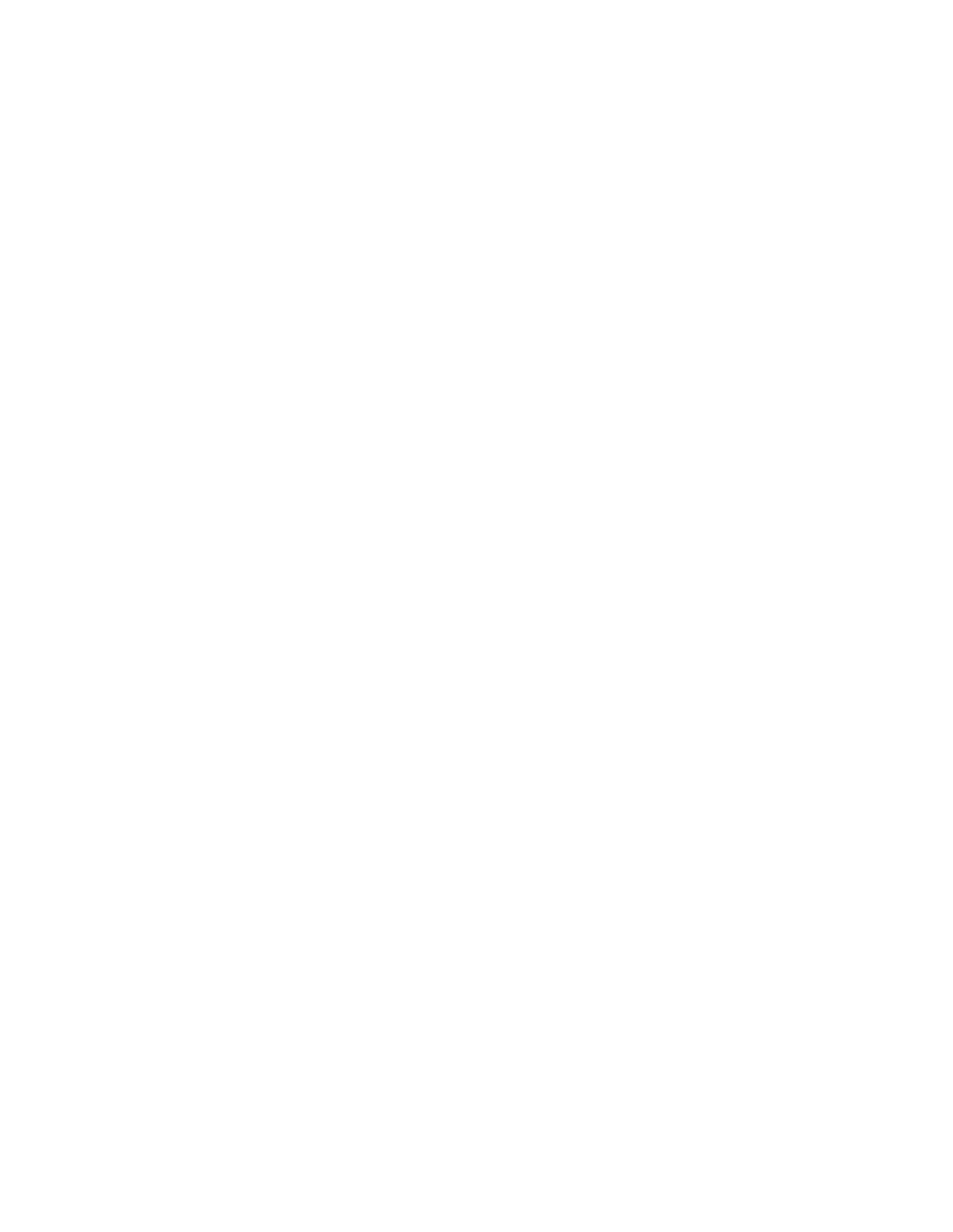# **Table of Contents**

| 3.3 Estimates of the Probability of Earning CTE College Credit  15                 |  |
|------------------------------------------------------------------------------------|--|
|                                                                                    |  |
| 3.5 Estimates of the Probability of Persisting into the Next Year  17              |  |
|                                                                                    |  |
| 3.7 Estimates of the Probability of Achieving Point Gains on Basic Skills Tests 19 |  |
|                                                                                    |  |
|                                                                                    |  |
|                                                                                    |  |
|                                                                                    |  |
|                                                                                    |  |
|                                                                                    |  |
|                                                                                    |  |
|                                                                                    |  |
|                                                                                    |  |
|                                                                                    |  |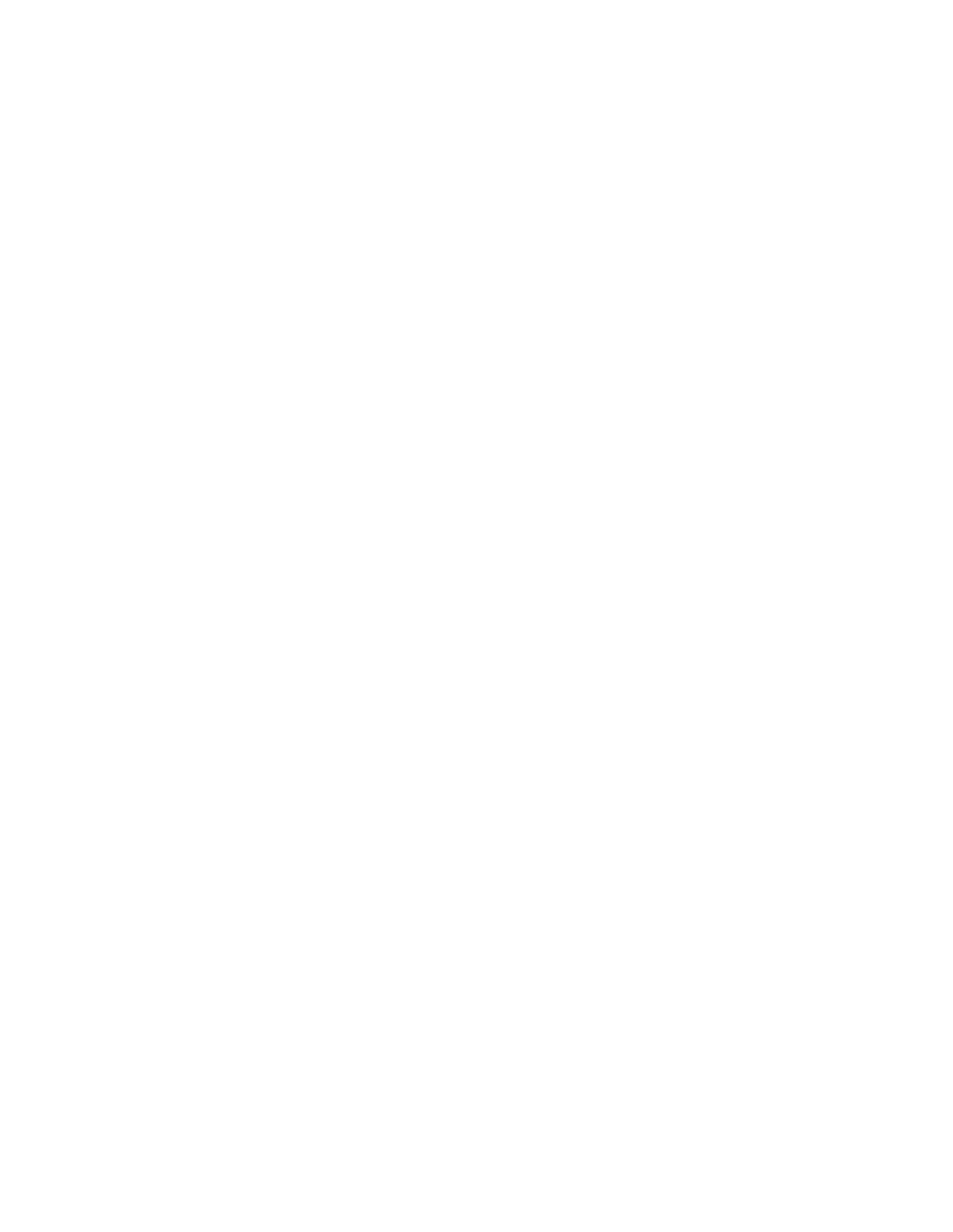#### **Executive Summary**

Many community colleges are faced with the problem of educating basic skills students—students who have very low levels of academic skill. Nationally, over 2.5 million students take adult basic skills courses through community colleges, high schools, or community organizations. Often, these students hold low-skill jobs or are not working, and few of them successfully transition from basic skills courses to college-level coursework that would help them earn credentials that would increase their chances of securing jobs paying family-supporting wages.

To increase the rate at which adult basic skills students advance to and succeed in college-level occupational programs, the Washington State Board for Community and Technical Colleges (SBCTC) developed the Integrated Basic Education and Skills Training, or I-BEST. In the I-BEST model, a basic skills instructor and an occupational instructor team teach occupational courses with integrated basic skills content, and students receive college-level credit for the occupational coursework. The goal of this instructional model is to increase the rate at which basic skills students are able to succeed in college-level coursework leading to certificates and associate degrees in highdemand fields. I-BEST programs cover a wide range of occupations, with courses in such areas of study as nursing and allied health, computer technology, and automotive technology.

We examined students who enrolled in I-BEST in 2006–07 and 2007–08. We examined the effect of the program on seven educational outcome variables: (1) whether a student earned any college credit (of any kind), (2) whether a student earned any occupational college credit, (3) the number of college credits a student earned, (4) the number of occupational college credits a student earned, (5) whether or not a student persisted to the following year after initial enrollment, (6) whether a student earned a certificate or degree, and (7) whether a student achieved point gains on basic skills tests. We also examined the following two labor market outcomes: the change in wages for those who were employed both before and after program enrollment, and the change in the number of hours worked after leaving the program.

We used three methods in this study: multivariate regression analysis (both OLS and logistic), propensity score matching (PSM), and differences-in-differences. The same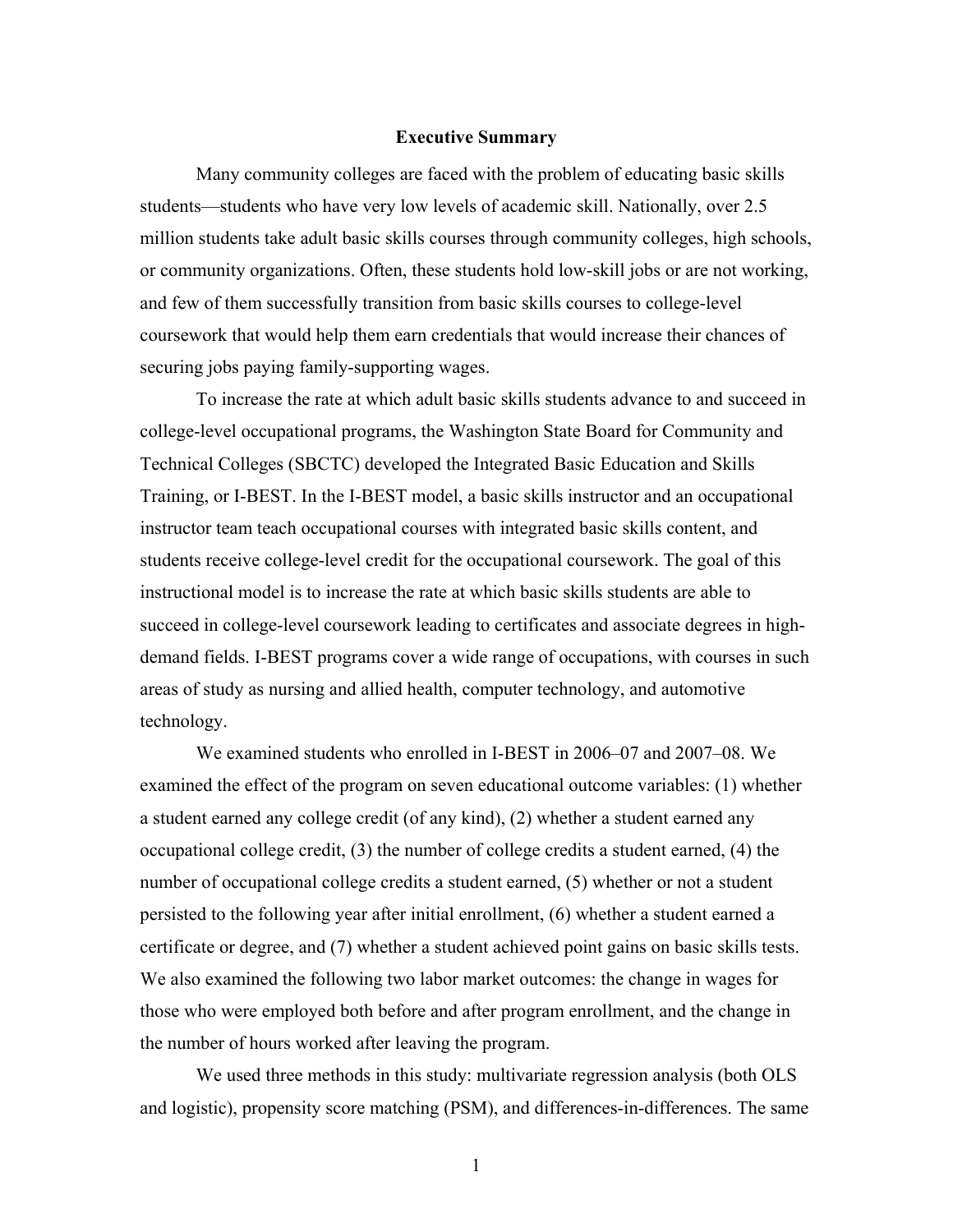control variables were used for all three methods: basic skills test scores, whether or not basic skills students were native English speakers, age, sex, race, disability status, single parent status, married parent status, a proxy for socioeconomic status based on students' residence, academic or occupational intent, financial aid receipt, the type of aid received, quarter of initial enrollment, level of previous schooling, whether the student was on welfare, and whether the student worked while enrolled.

We selected as our comparison group for the regressions those basic skills students who during the study period took an occupational course on their own, outside of I-BEST. Considering I-BEST students alongside those in the control group—who exhibited motivation to pursue college-level occupational education by enrolling in at least one such course on their own—creates a fair and probably conservative comparison. In the PSM analyses, we allowed the PSM algorithm to select comparison students from the full sample of basic skills students.

Both the multivariate regressions and the PSM analyses produced similar results, which add robustness to the study. We found that enrollment in I-BEST had positive impacts on all but one of the educational outcomes (persistence was not affected), but no impact on the two labor market outcomes. However, it is likely that I-BEST students did not fare better than the comparison group in the labor market because they were entering the market just as the economy was entering the recent major recession. Perhaps a future evaluation will reveal better labor market outcomes.

The difference-in-differences (DID) analysis found that students who attended colleges with I-BEST after the program was implemented were 7.5 percentage points more likely to earn a certificate within three years and almost 10 percentage points more likely to earn some college credits, relative to students who were not exposed to I-BEST. Unlike the regression and PSM analyses, the DID approach allows us to make causal inferences about the effectiveness of I-BEST. The DID findings are especially impressive given that they are based on the effects of I-BEST during their first year of implementation at the subset of colleges offering the "treatment" examined. We assume that the effectiveness of the I-BEST model will improve as colleges have more experience with it.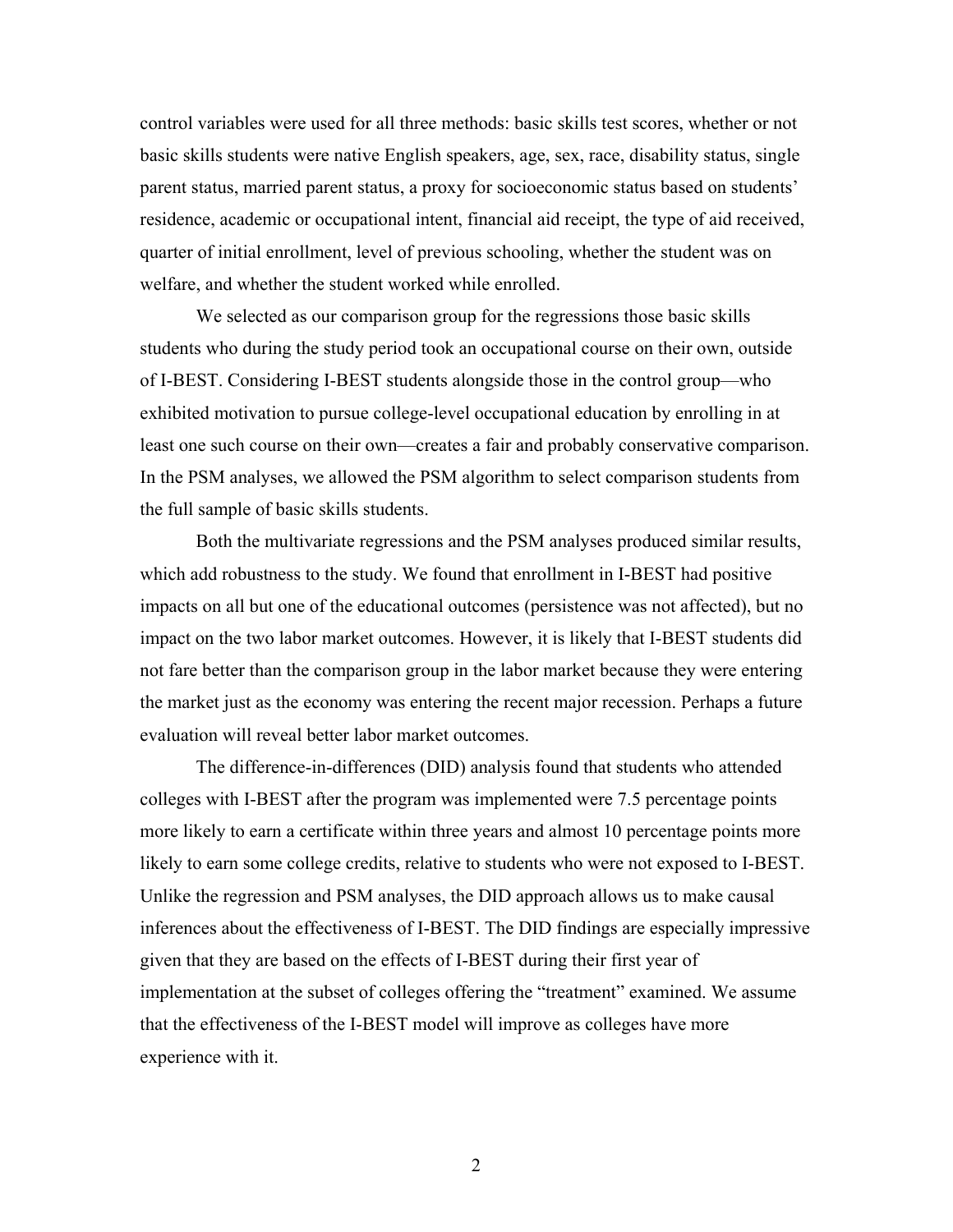#### **1. Introduction and Background**

Many adults in the United States have a very low level of basic academic skills in reading, writing, or math. Of the nearly 200 million adults over the age of 25, about 26 million, or 13%, lack a high school diploma, and about 11 million, or 5%, have less than a ninth grade education.<sup>1</sup> In addition, the U.S. is home to many immigrants who do not understand or speak English well and may have had limited opportunities for education in their home countries. $2$ 

The lack of basic skills is a barrier to the acquisition of occupational skills because programs that teach such skills often assume at least a certain minimum level of basic academic skills. This is particularly the case for career and technical education (CTE) offered by community colleges and other postsecondary institutions, which research suggests often enables individuals to obtain higher wages compared to those with at most a high school education (Belfield & Bailey, 2010; Grubb; 2002; Jacobson & Mokher, 2009). Community colleges often require students to score above a certain threshold on a test of basic skills before they will be admitted to college-level vocational programs.

Community and technical colleges, school districts, and community organizations offer adult basic education (ABE), GED preparation, and English-as-a-second-language (ESL) programs to help individuals seeking to improve their basic skills. The conventional assumption in these programs, which enroll over 2.5 million students per year (U.S. Department of Education, 2007, p. 4), is that students with basic skills deficiencies often need to complete such programs before enrolling in postsecondary education and training.

 Perhaps as a result of the time it takes to progress through a linear sequence of basic skills courses, relatively few adult basic skills students advance to college-level coursework. Of students in federally funded adult basic skills programs, only about a

 $\overline{a}$ 

<sup>&</sup>lt;sup>1</sup> These figures were calculated from Current Population Survey statistics posted at http://www.census.gov/ population/www/socdemo/education/cps2008.html.<br><sup>2</sup> The Census Bureau's American Community Survey found that that 8.6% of those 5 years or older

surveyed between 2006 and 2008 spoke English less than "very well." See http://factfinder.census.gov/ servlet/STTable? bm=y&-geo\_id=01000US&-qr\_name=ACS\_2008\_3YR\_G00\_S1601&-ds\_name= ACS\_2008\_3YR\_G00\_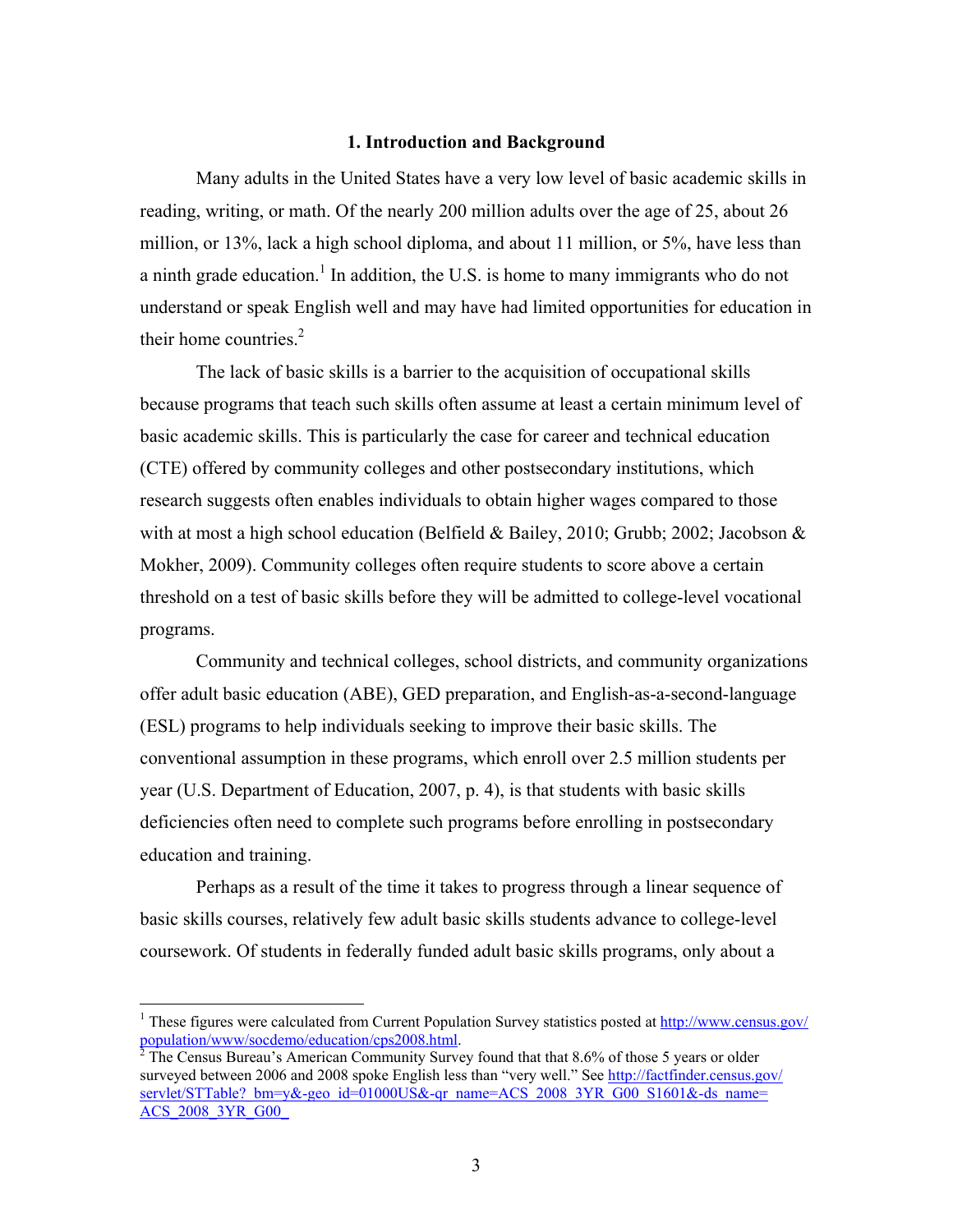third of those who had indicated that they intended to pursue postsecondary education actually did so (U.S. Department of Education, 2007, p. 2). A study of enrollment patterns of adult basic skills students in the Washington State community and technical colleges found that a small fraction of basic skills students also do college-level work, and even fewer complete programs—even though basic skills students who fail to take college-level coursework and earn at least a one-year occupational certificate earn substantially less than those who succeed in doing so (Prince & Jenkins, 2005).

To increase the rate at which adult basic skills students advance to college-level occupational programs that lead to career-path employment, Washington State's community and technical college system developed the Integrated Basic Education and Skills Training program, or I-BEST. In the I-BEST model, basic skills instructors and professional-technical faculty jointly teach college-level occupational classes that admit basic skills students. By integrating instruction in basic skills with instruction in collegelevel professional-technical skills, I-BEST seeks to enable basic skills students seeking occupational training to enroll directly in college-level coursework. Details on how I-BEST programs work in practice are provided in a companion report (Wachen, Jenkins, & Van Noy, 2010).

The Washington State Board for Community and Technical Colleges (SBCTC) funds I-BEST programs at 1.75 times the normal rate per full-time-equivalent (FTE) student to compensate for the cost of using two faculty members in each CTE class (instructors are expected to spend at least 50% of class time together in the class) and the high costs of planning and coordination typically associated with I-BEST programs.<sup>3</sup> Colleges in the Washington community and technical college system must apply to the SBCTC for I-BEST program approval. To be approved by the SBCTC, every proposed I-BEST program must be part of a "career pathway;" that is, a course of study that leads to postsecondary credentials and career-path employment in a given field for which colleges must document demand. Thus, I-BEST provides a structured pathway to college credentials and employment so that students do not have to find their way on their own. Table 1 lists the I-BEST programs with the highest number of course enrollments (among

<sup>&</sup>lt;sup>3</sup> In all I-BEST courses, both a CTE instructor and a basic skills instructor participate, and there is CTE content. In many programs, the basic skills instructor also offers supplemental instruction to I-BEST students, although this, if offered in a classroom format, is not considered an I-BEST course.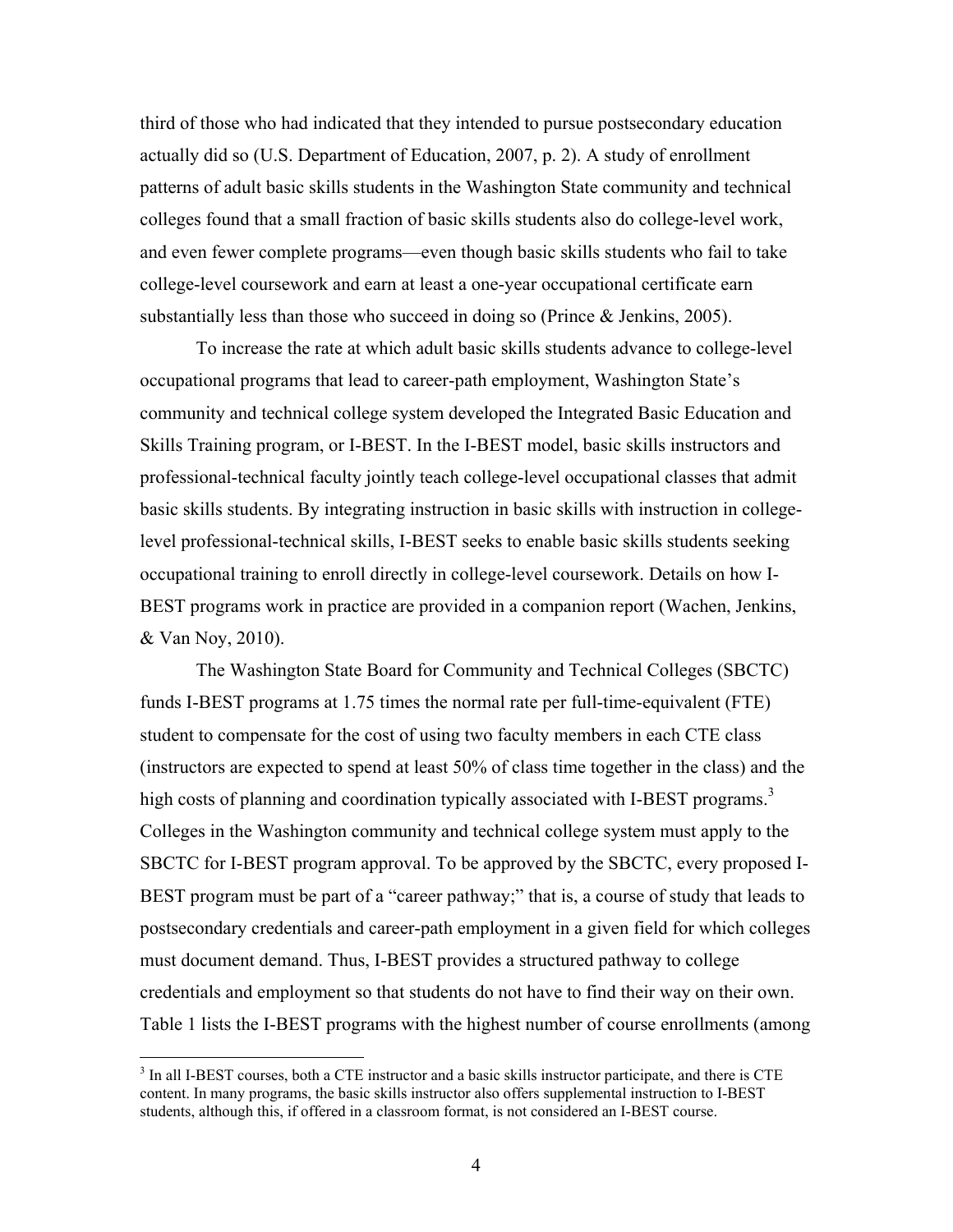first-time students) during the two academic years examined in this analysis, in rank order. The fields that dominate are health care, education, the skilled trades, office work, computers, and law enforcement.

| 1  | <b>Medical Assistant</b>              |
|----|---------------------------------------|
| 2  | Nurse's Aide                          |
| 3  | Office Manager                        |
| 4  | Microcomputer Applications Specialist |
| 5  | Early Childhood Teacher               |
| 6  | Auto Mechanic                         |
| 7  | Welder                                |
| 8  | Criminal Justice/Law Enforcement      |
| 9  | Office/Clerical                       |
| 10 | Home Health Aide                      |

**Table 1 Top I‐BEST Programs by Enrollment, 2006–07 and 2007–08**

I-BEST started in academic year 2004–05 with pilots at five colleges. In 2005–06, five more colleges were added to the pilot, for a total of ten. In 2006–07 (the first nonpilot year), another 14 colleges began offering I-BEST programs. In 2007–08, I-BEST was expanded to all 34 colleges in the system, and all colleges continue to offer I-BEST programs. I-BEST has generated much excitement within Washington's community college system and elsewhere. Other states are looking at it as a model for constructing similar programs, and major foundations such as the Gates Foundation and the Annie E. Casey Foundation have expressed interest in replicating it.

This is the second CCRC quantitative study of I-BEST. In the first study (Jenkins, Zeidenberg, & Kienzl, 2009), we studied the outcomes of the 2006–07 cohort. At the time of that study, we did not yet have data on the 2007–08 cohort. We now have these data, so we examined the educational outcomes of both cohorts in this study along with those of the 2005–06 cohort. We also lacked information on the wages of students before, during, and after school; now that we have that information, we are able to study the impact (if any) of I-BEST on employment.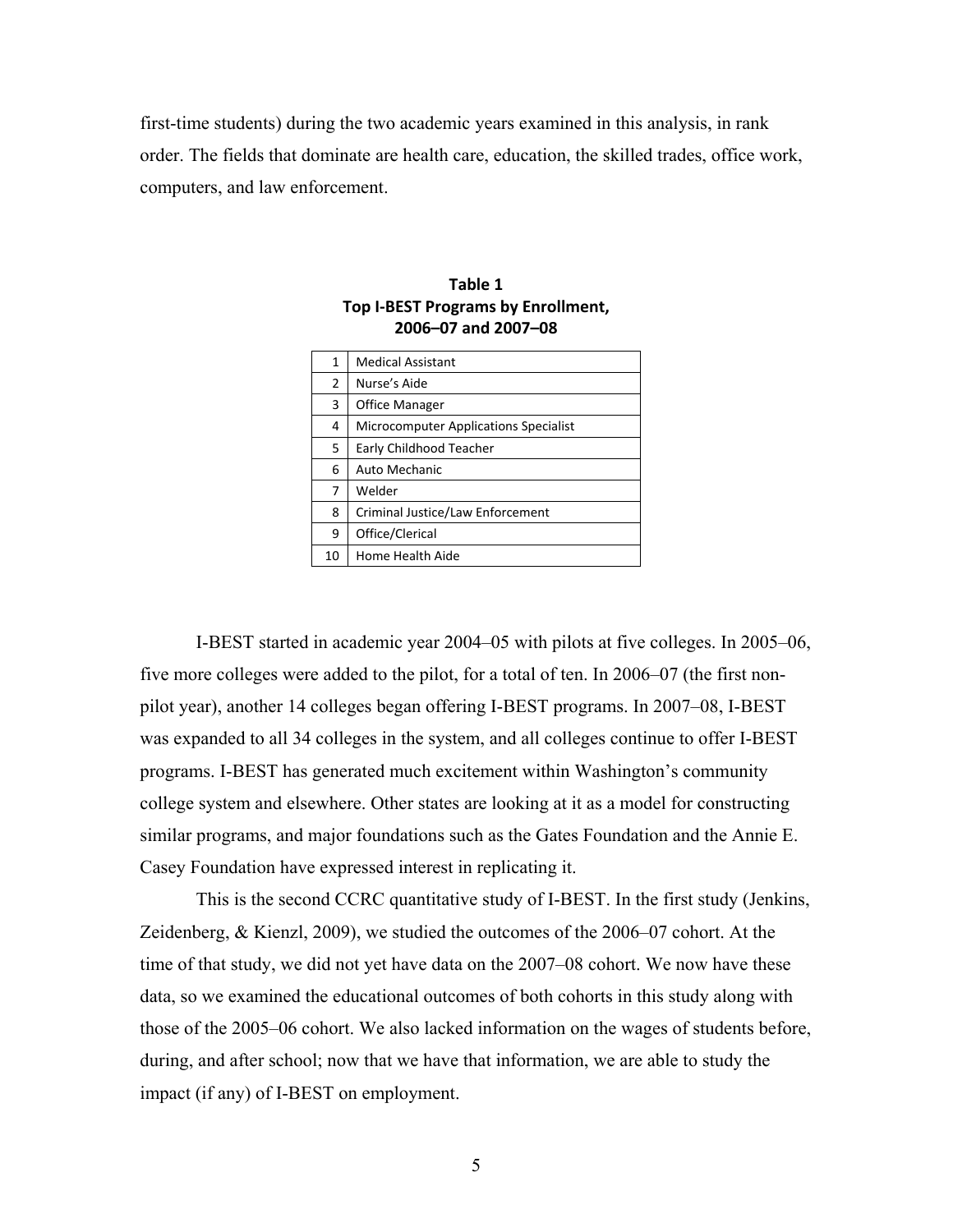With any program developed by practitioners and not designed as an experiment, we are confronted with the problem of selection bias. There may be systematic differences between students who enrolled in I-BEST and those who did not that are not captured in the characteristics that we can observe about them. In the earlier study, we used propensity score matching (PSM) to compare I-BEST students with students matched based on observed characteristics. We use PSM in this study as well, but while PSM may provide a better estimate of program effects than can linear regression, it still cannot control for unmeasured characteristics. (See Appendix B for a brief description of PSM.) In the present study, we also use a difference-in-differences methodology—which, under certain assumptions, can address selection bias—to estimate the causal effects of exposure to the I-BEST program on student outcomes.

#### **2. Data and Methods**

We obtained the data used in this study through a cooperative arrangement with the Washington State Board for Community and Technical Colleges (SBCTC). The data contain information on all basic skills students, including I-BEST students, enrolled in any Washington community or technical college during the 2005–06, 2006–07, and 2007–08 academic years. We confined our analysis to basic skills students, that is, students who took at least one (non-credit) basic skills course during the period of study. These students may also have taken credit-bearing, college-level courses. We looked in particular at the students who enrolled in I-BEST in 2006–07 and 2007–08, comparing them to other basic skills students who enrolled in the same years. We focused on these two years because the SBCTC staff indicated to us that 2006–07 was the first year that the program had moved beyond the pilot phase and was being implemented in its current form.

The data contain information on the socioeconomic and demographic characteristics of the students in our sample as well as transcript information, which was used to determine the number of credits (both total and vocational) that each student earned. We also had data on all awards earned by each student in each year, if any. In addition, we had students' basic skills test scores. To assess the initial skill levels and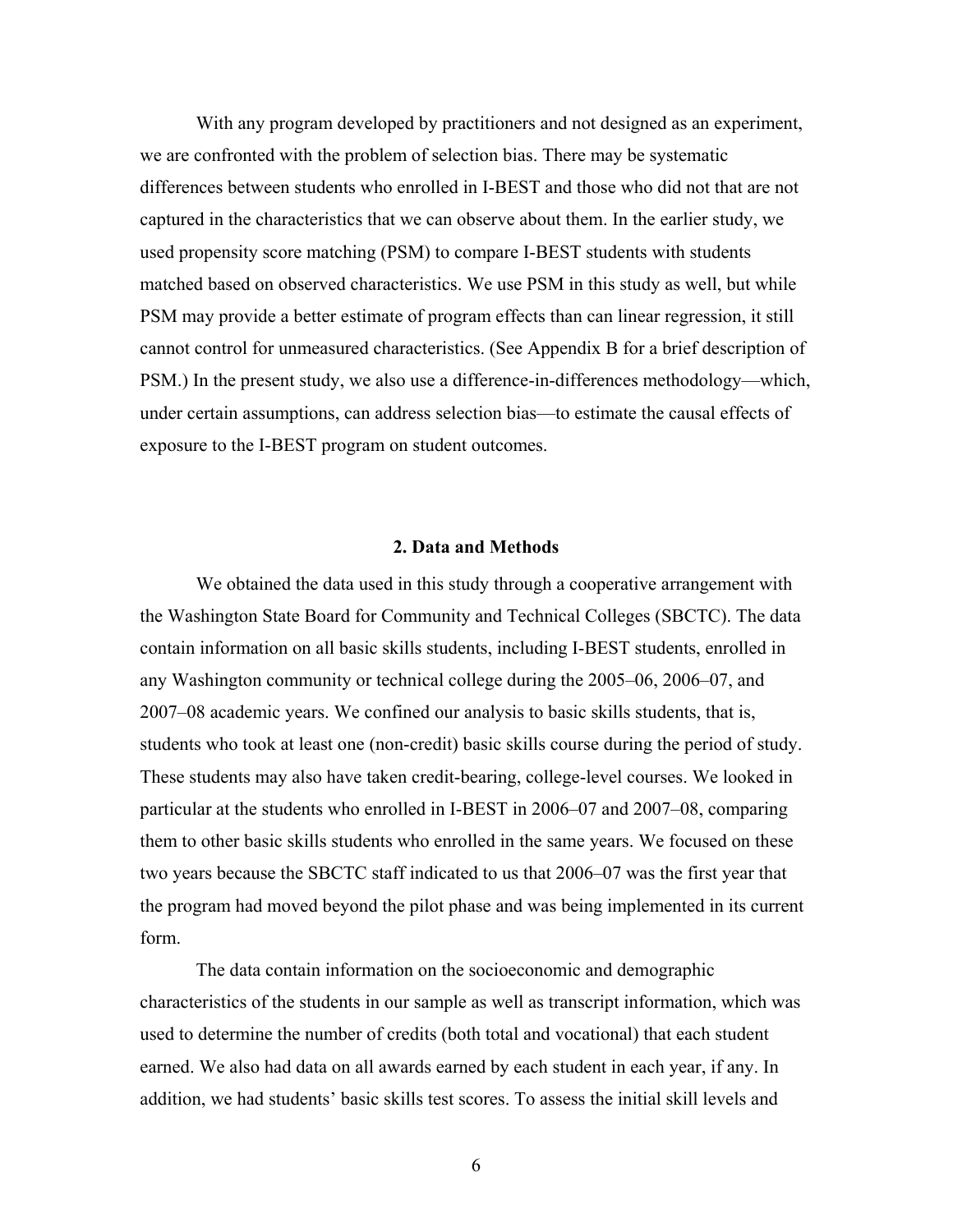progress of its basic skills students, the Washington State community and technical colleges use the Comprehensive Adult Student Assessment System (CASAS) test, which has three components: reading, listening, and math. $4$ 

Like the current study, our earlier study looked at the effects of participation in I-BEST on the following seven outcome variables:

- whether the student earned any college credit,
- whether the student earned any CTE college credit, $5$
- the number of total college credits the student earned,
- the number of CTE college credits the student earned,
- whether the student persisted to the following year (for students who did not complete a degree, certificate, or credential),
- whether the student earned an award, and
- whether the student achieved point gains on basic skills tests.

In the first study, we found that, on all of these measures, I-BEST students performed moderately or substantially better than non-I-BEST basic skills students who enrolled at the same time. They also performed better than a group of basic skills students who we believe provide a better comparison to I-BEST students than basic skills students generally: those who took at least one CTE course on their own, outside of I-BEST. (We refer to these as "Non-IB Workforce students.") In the first study, we also used propensity score matching to match the I-BEST students to a set of students who were similar on measured characteristics. We found that the I-BEST students also did better than the matched students on all of the above measures. For instance, 55% of I-BEST students earned an occupational certificate, compared to only 15% for the matched group.

This study differs from the previous one in two principal ways. First, we have more data. We now have data on the 2007–08 cohort of I-BEST students as well as the 2005–06 cohort and the 2006–07 cohort we studied in the earlier report. We have data on all students through spring 2009, as well as employment data consisting of quarterly hours worked, earnings, and wages from the first quarter of 1998 through the second quarter of 2009. Thus in this report we can study more I-BEST students over a longer

 $^{4}$  For more information on the CASAS, see www.casas.org.

<sup>&</sup>lt;sup>5</sup> CTE college credit is a subset of college credit.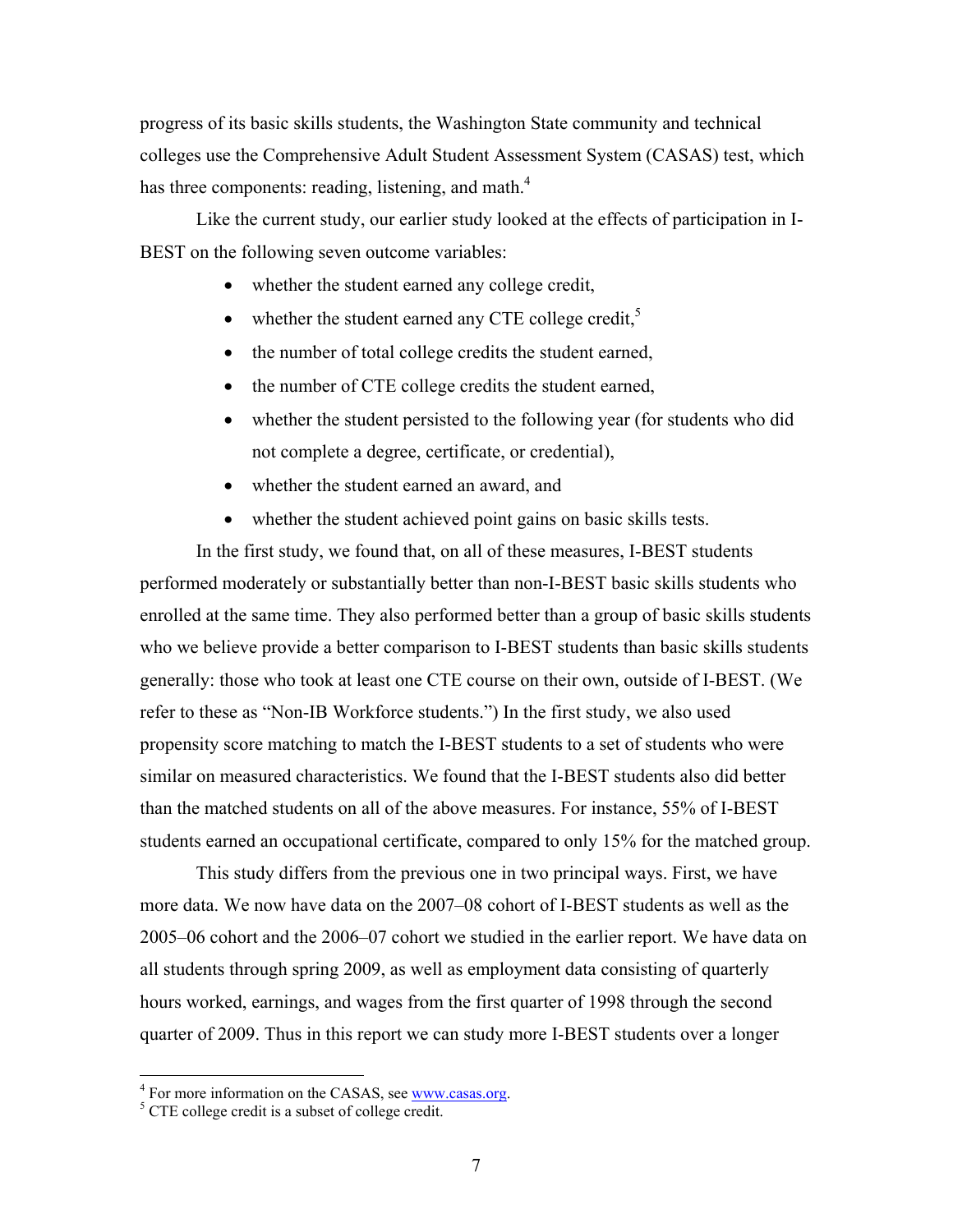span of time, using the same outcomes that we used in the first report. In addition, we examine two employment outcomes, namely whether or not there was any change in students' wages after participation in I-BEST and average hours worked after leaving the program. The second difference is that in this study we use a difference-in-differences methodology to examine the effects of I-BEST on student outcomes to account for the fact that I-BEST students may differ in unobserved ways from other basic skills students. The differences between the previous study and this study are summarized in Table 2.

| (Jenkins, Zeidenberg, & Kienzl, 2009) and the Current Study |                       |                      |  |  |  |  |
|-------------------------------------------------------------|-----------------------|----------------------|--|--|--|--|
|                                                             | <b>Previous Study</b> | <b>Current Study</b> |  |  |  |  |
| Cohorts Studied                                             | 2006-07               | 2006-07 and 2007-08  |  |  |  |  |
| <b>Cohorts Studied Through</b>                              | $2007 - 08$           | 2007-08 and 2008-09  |  |  |  |  |
| Number of Students in Sample                                | 31,078                | 77,147               |  |  |  |  |
| Number of I-BEST Students                                   | 896                   | 1,390                |  |  |  |  |

CASAS Score Included as a Control No No Yes Logistic Regression Analysis **Yes** Yes Yes Propensity Score Matching Analysis | Yes | Yes College Credit Outcomes **1992** Yes Yes Yes Persistence Outcome Nesternal Persistence Outcome Nesternal Persistence Outcome Vesternal Persistence Outcome Award Outcome Yes Present Award Outcome Basic Skills Test Gain Outcome Yes Yes Yes Labor Market Outcomes Nesterland Nesterland Yes

| Table 2                                                    |
|------------------------------------------------------------|
| <b>Comparison Between the Previous I-BEST Study</b>        |
| Jenkins, Zeidenberg, & Kienzl, 2009) and the Current Study |

**Table 2**

Causal (Difference-in-Differences) Analysis No No Yes<sup>a</sup>

<sup>a</sup>The causal analysis also uses the 2005–06 cohort.

#### **3. Findings from Multivariate Analyses**

We first present the descriptive statistics comparing I-BEST students to two other groups: Non-IB Workforce students (basic skills students who took at least one CTE course, but not I-BEST), and Non-IB Non-Workforce students (basic skills students who took no college-level CTE courses during their first year). <sup>6</sup> We then describe the results of multivariate analyses estimating the effect of I-BEST for each outcome examined here.

 $\overline{a}$ 

<sup>&</sup>lt;sup>6</sup> Note that Non-I-BEST Non-Workforce students could have taken a non-CTE college course.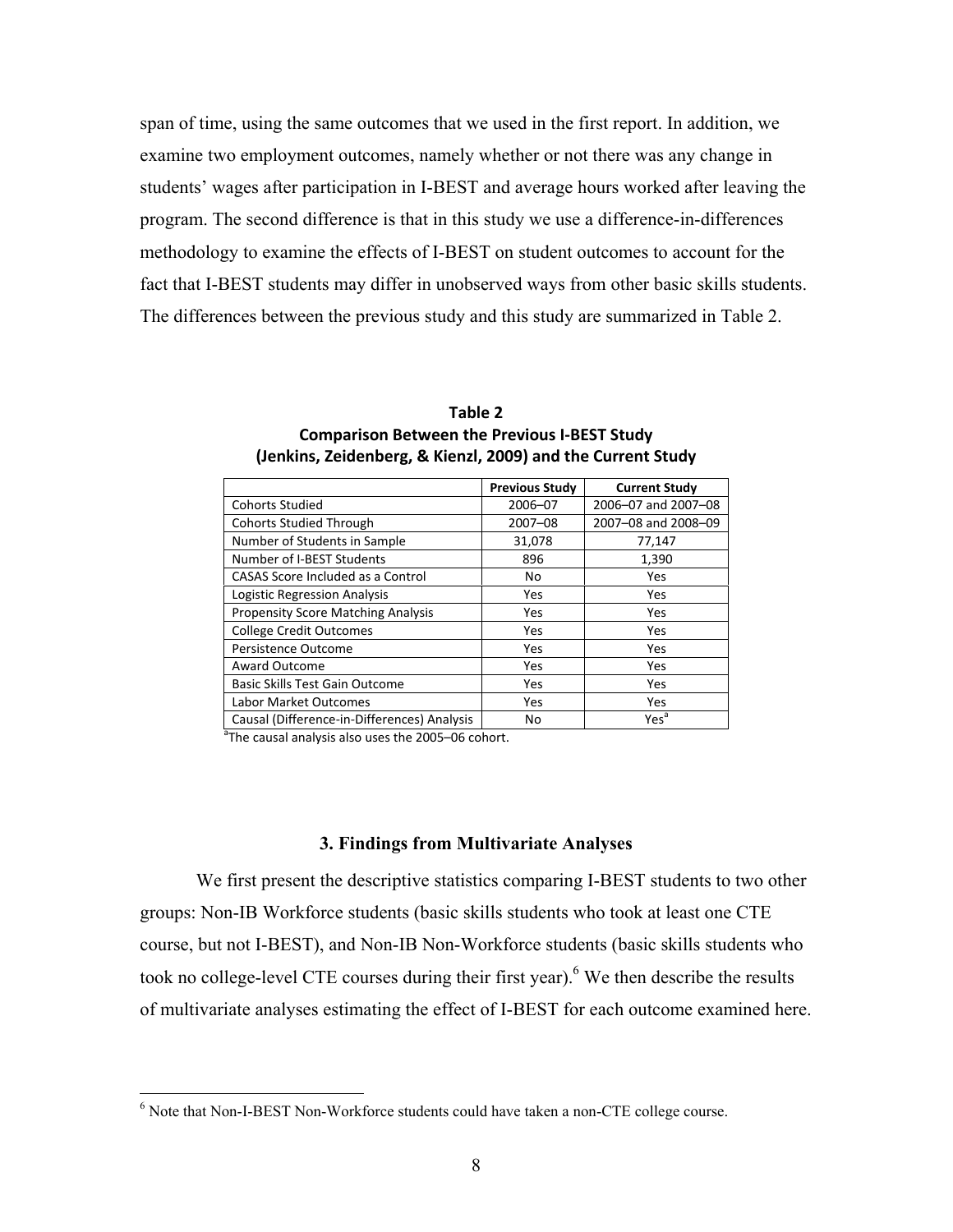#### **3.1 Descriptive Characteristics and Outcomes**

For this analysis, we obtained data on 89,062 students who took a basic skills course in a Washington State community or technical college in 2006–07 or 2007–08. To compare outcomes for students who entered college at the same time, we excluded students who had prior college education (including those with any prior college credits, degrees, or credit from dual high school-college enrollment courses). This reduced the sample size to 77,147. Of these, 1,390 were I-BEST students. The 2006–07 entering cohort had 38,305 students, and the 2007–08 entering cohort had 38,842 students. There were 608 first-time students who enrolled in I-BEST in 2006–07 and 782 first-timers enrolled in I-BEST in 2007–08.

In 2006–07, there were 3,583 first-time Non-IB Workforce students, basic skills students who did not enroll in I-BEST but took a CTE college course on their own, and 2,619 such students in 2007–08. As mentioned, we believe that this subgroup of basic skills students is most comparable to the I-BEST students because they, like the I-BEST students, indicated a desire to pursue at least some occupational training by enrolling in a CTE course. Unlike the I-BEST students, however, the Non-IB Workforce students did not take the CTE course as part of an integrated program that incorporates basic skills instruction. The third group of students took no CTE course, either through I-BEST or on their own. This group, referred to as the Non-IB Non-Workforce students, includes by far the largest number of basic skills students, since taking a CTE course, whether through I-BEST or otherwise, is relatively rare.

Table 3 shows that the Non-IB Workforce students have CASAS scores that are similar to those of the I-BEST students (with a notable difference in the listening score) and somewhat higher than the average for the entire basic skills student population (especially on reading and listening). This reinforces our belief that the Non-IB Workforce students provide a good comparison group for the I-BEST students.

Table A.1 (see Appendix A) shows the mean values of the student characteristics used as control variables in the regressions and the propensity score matching for each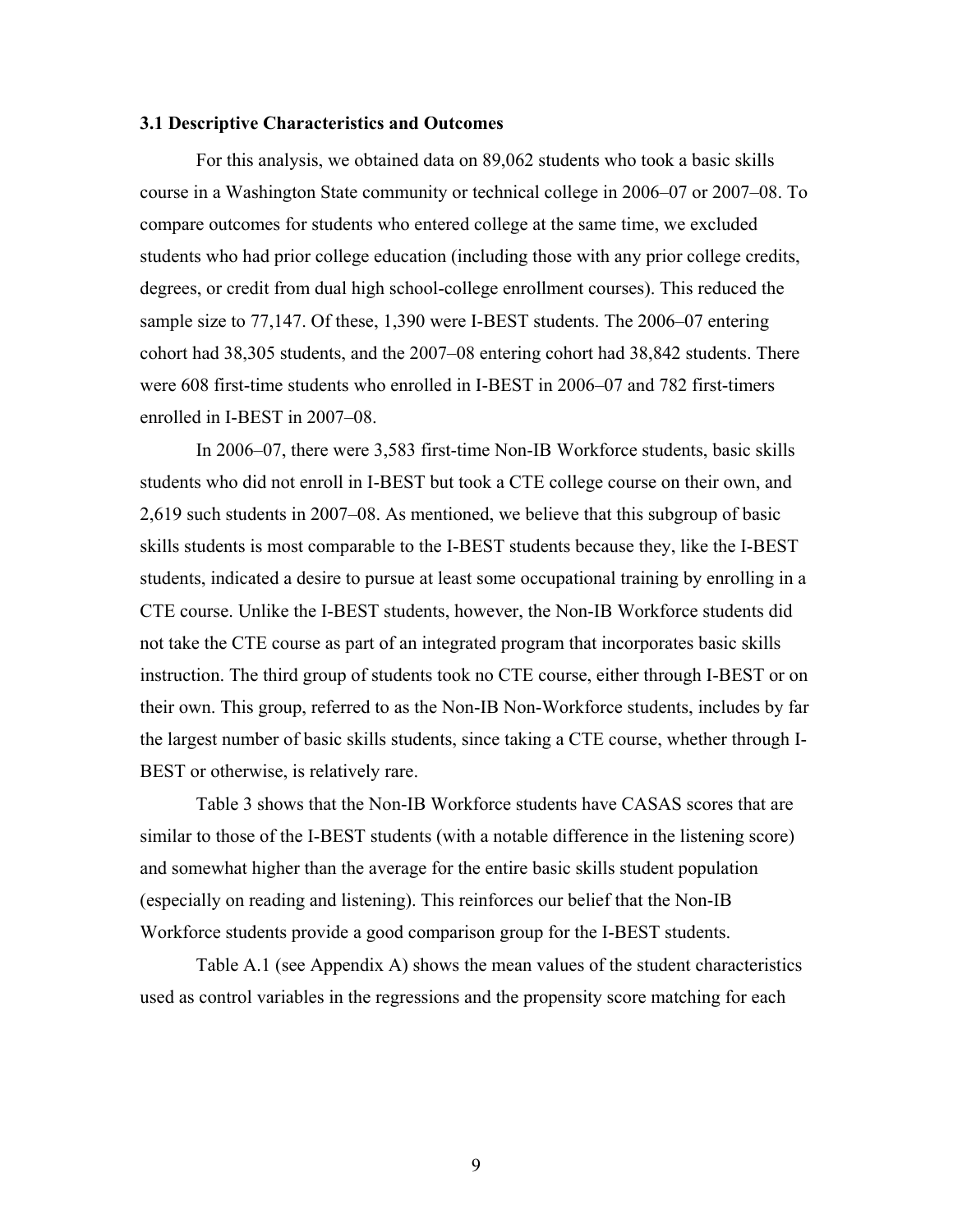outcome. We also included CASAS scores (means shown in Table 3) as controls.<sup>7</sup> As Table 3 shows, in many ways, the I-BEST students in our sample were similar to other basic skills students. Some differences, however, are worth noting. I-BEST students were more likely to be ABE-GED students (as opposed to ESL)—over three quarters of them are. Significantly more of them received financial aid (we have one general measure of this and three measures of participation in particular programs). This is partially because I-BEST program administrators are encouraged to help their students apply for financial aid, since many of them have low incomes and are not accustomed to paying college tuition and fees, as they must do for the credit portion of I-BEST.<sup>8</sup> I-BEST students were more likely to be welfare (TANF) participants. They were more likely to be female, less likely to be Hispanic, and somewhat more likely to be Black. They were much more likely to enroll full-time. (Higher rates of financial aid may make this possible.) They were also more likely to be single parents.

| Table 3                                                                  |  |  |  |  |  |
|--------------------------------------------------------------------------|--|--|--|--|--|
| <b>Means of Earliest CASAS Scores: First Time Basic Skills Students,</b> |  |  |  |  |  |
| 2006-07 and 2007-08                                                      |  |  |  |  |  |

|                        |       | <b>I-BEST</b>                 | <b>Non-IB Workforce Students</b> |                     | Non-IB<br><b>Non-Workforce Students</b> |                     |  |
|------------------------|-------|-------------------------------|----------------------------------|---------------------|-----------------------------------------|---------------------|--|
|                        | n     | <b>Median</b><br><b>Score</b> | n                                | <b>Median Score</b> | n                                       | <b>Median Score</b> |  |
|                        | 1.390 |                               | 6,202                            |                     | 69,555                                  |                     |  |
| <b>CASAS Math</b>      | 1.014 | 225                           | 2,708                            | 224                 | 22,073                                  | 222                 |  |
| <b>CASAS Reading</b>   | 1,239 | 235                           | 3,151                            | 233                 | 49,946                                  | 217                 |  |
| <b>CASAS Listening</b> | 314   | 218                           | 691                              | 211                 | 25,060                                  | 204                 |  |

Note: Scores are the earliest on each test, when the test is taken multiple times.

 $\overline{a}$ 

<sup>&</sup>lt;sup>7</sup> Where CASAS scores are missing, we set the score to missing and set an associated dummy variable to one to indicate the missing value. This is a technique commonly used in econometrics when there are missing test scores (Puma et al., 2009).

<sup>&</sup>lt;sup>8</sup> Basic skills courses in Washington State and the basic skills portion of I-BEST programs are offered for a modest fee of \$25 per quarter, but this fee is waived when a student is enrolled in I-BEST. In contrast, students have to pay tuition for college-level CTE courses and the CTE part of I-BEST courses.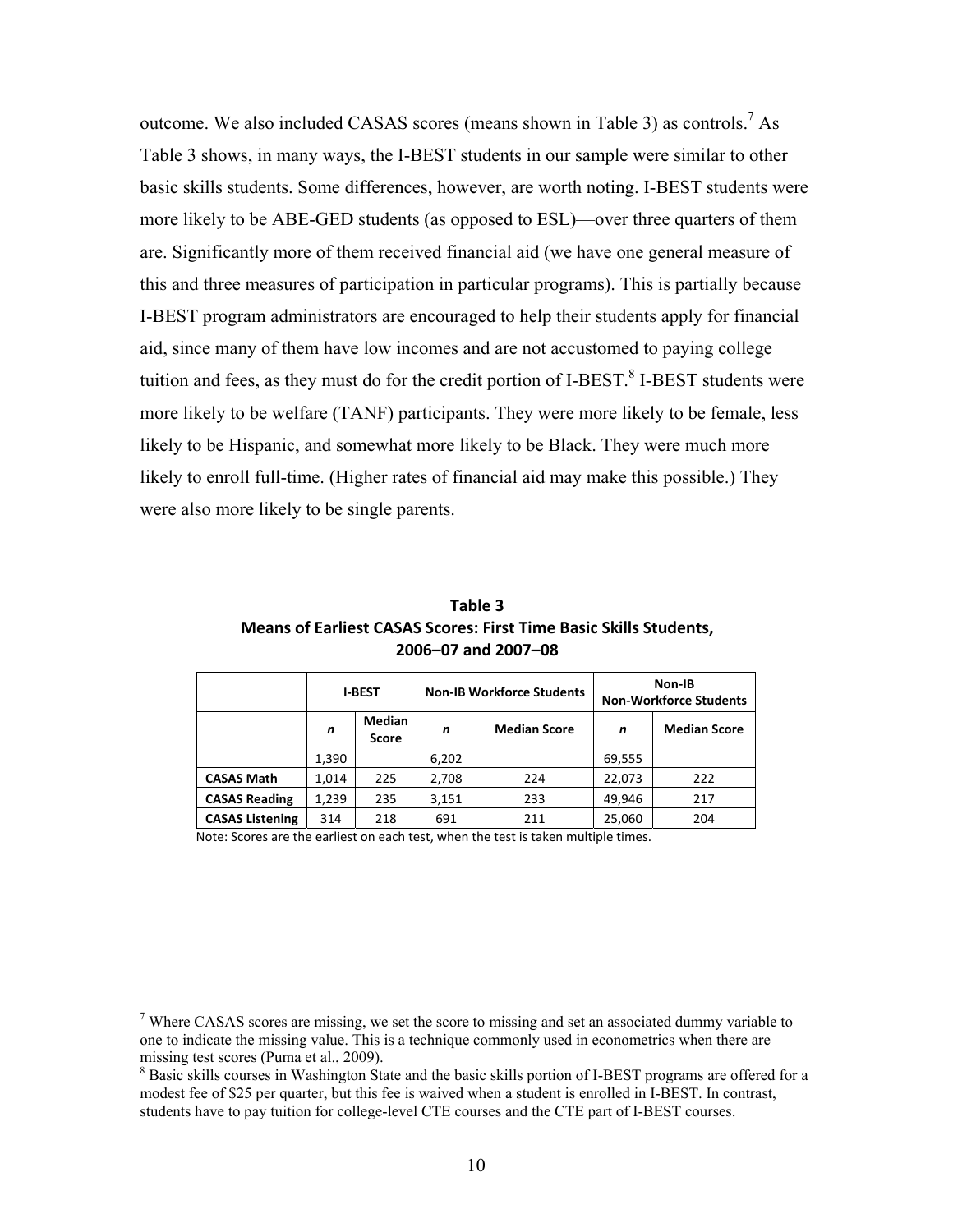There were also some noteworthy similarities and differences between the I-BEST students and the Non-IB Workforce students. We have already noted that they had similar CASAS scores, higher than those of the basic skills population at large. Both groups were dominated by ABE-GED students, as opposed to ESL students; the overall population has more ESL students. Both groups were also much more likely to indicate an intent to enroll in CTE courses when they registered for college, a goal which they are working to fulfill. Both groups had similar rates of participation in TANF, higher than the basic skills population at large. And students in both groups were more likely to be single parents. One notable difference is that the I-BEST students were about the same age as their Non-IB Non-Workforce peers and about four years older than the Non-IB Workforce students.

### **3.2 Estimates of the Probability of Earning College Credit**

Table 4 shows the estimates, from logistic regression, of the differences in the probabilities of earning college credit of I-BEST and Non-IB Workforce students relative to the baseline group, Non-IB Non-Workforce students.<sup>9</sup> (This baseline group was used for all of the regressions described here.) Overall, I-BEST students were 56 percentage points more likely to earn college credit than the baseline group. I-BEST ABE-GED students were 65 percentage points more likely, and I-BEST ESL students 39 percentage points more likely, to earn college credit.

Table 4 also shows that Non-IB Workforce students had a probability of earning college credit that was 17 percentage points higher than the baseline group. The figures for the ABE-GED and ESL subgroups of the Non-IB Workforce students exceeded the baseline average by 27 and 13 percentage points, respectively. Thus, Non-IB Workforce students did significantly better than the baseline group, but not as well as I-BEST students.

 $\overline{a}$ 

<sup>&</sup>lt;sup>9</sup> These probability estimates are marginal effects from the logistic regression estimated at the means of the control variables (see Kennedy, 2003). They can be thought of as the changes in probability associated with changing from one group to another, when the other covariates are at their means.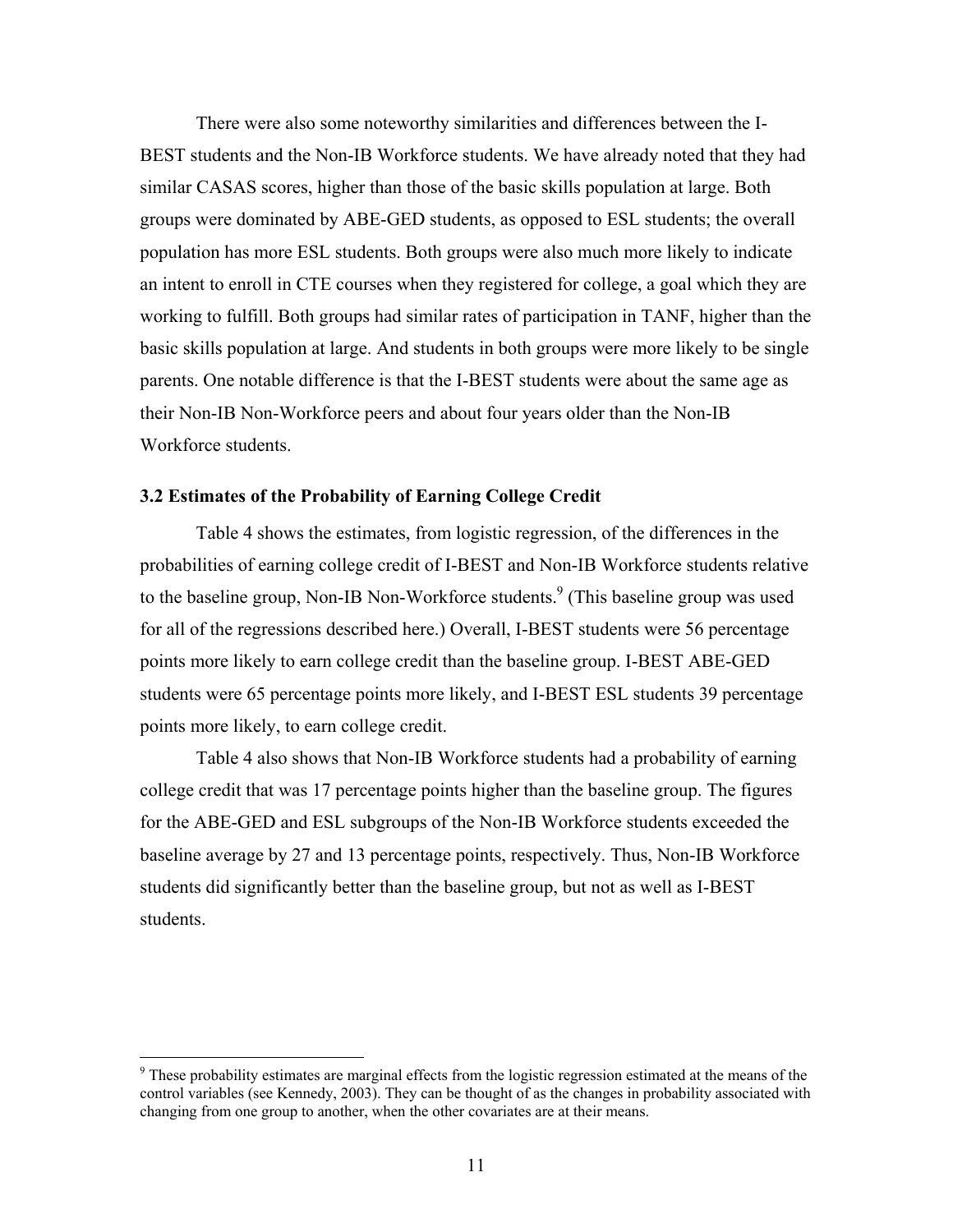#### **Table 4**

### **Logistic Regression Estimates of Differences in Probabilities of Selected Outcomes of First‐Time I‐BEST Students and First‐Time Non‐IB Workforce Students Relative to First‐Time Non‐IB Non‐Workforce Students**

|                                            |                    | <b>First-Time I-BEST Students</b> |      |                 | <b>First-Time Non-IB</b><br><b>Workforce Students</b> |      |            |                           |        |
|--------------------------------------------|--------------------|-----------------------------------|------|-----------------|-------------------------------------------------------|------|------------|---------------------------|--------|
| Outcome                                    | Group              | Diff.                             | S.E. | Sig. Level      | Diff.                                                 | S.E  | Sig. Level | Pseudo-<br>R <sub>2</sub> | N      |
|                                            | All                | 0.56                              | 0.03 | $***$           | 0.17                                                  | 0.01 | ***        | 0.51                      | 51,149 |
| <b>Received College</b><br>Credit          | ABE-<br>GED        | 0.65                              | 0.03 | $***$           | 0.27                                                  | 0.01 | $***$      | 0.47                      | 23,570 |
|                                            | <b>ESL</b>         | 0.39                              | 0.07 | ***             | 0.13                                                  | 0.02 | ***        | 0.57                      | 27,552 |
|                                            | All                | 0.54                              | 0.03 | $***$           | 0.19                                                  | 0.01 | ***        | 0.53                      | 51,149 |
| Received CTE College<br>Credit             | ABE-<br>GED        | 0.66                              | 0.03 | ***             | 0.27                                                  | 0.01 | ***        | 0.50                      | 23,570 |
|                                            | <b>ESL</b>         | 0.34                              | 0.06 | $***$           | 0.15                                                  | 0.02 | ***        | 0.58                      | 27,055 |
|                                            | All                | 0.13                              | 0.02 | ***             | 0.21                                                  | 0.01 | ***        | 0.16                      | 51,149 |
| Persisted to Next Year                     | ABE-<br>GED        | 0.12                              | 0.02 | ***             | 0.16                                                  | 0.01 | ***        | 0.18                      | 23,570 |
|                                            | ESL                | 0.02                              | 0.05 | not significant | 0.25                                                  | 0.02 | $***$      | 0.15                      | 27,555 |
|                                            | All                | 0.26                              | 0.03 | ***             | 0.03                                                  | 0.00 | $***$      | 0.56                      | 47,213 |
| <b>Received Award</b>                      | ABE-<br><b>GED</b> | 0.26                              | 0.03 | $***$           | 0.04                                                  | 0.01 | $***$      | 0.52                      | 21,320 |
|                                            | <b>ESL</b>         | 0.21                              | 0.05 | $***$           | 0.02                                                  | 0.01 | $***$      | 0.63                      | 24,179 |
| <b>Achieved Basic Skills</b><br>Point Gain | All                | 0.19                              | 0.02 | ***             | 0.07                                                  | 0.01 | ***        | 0.10                      | 51,149 |
|                                            | ABE-<br>GED        | 0.17                              | 0.02 | ***             | 0.06                                                  | 0.01 | ***        | 0.06                      | 23,570 |
|                                            | ESL                | 0.21                              | 0.05 | ***             | 0.09                                                  | 0.02 | ***        | 0.13                      | 27,552 |

\**p* < 0.10; \*\**p* < 0.05; \*\*\**p* < 0.01.

Using the regression results and holding the values of the other variables in the regression at their means for the full sample of basic skills students, we obtained adjusted estimates for the probabilities of earning college credit, as shown in Table 5. These estimates were 57% for I-BEST students, 18% for Non-IB Workforce Students, and 1% for the Non-IB Non-Workforce students. This method allows us to compare the three groups while adjusting for differences in characteristics between the groups.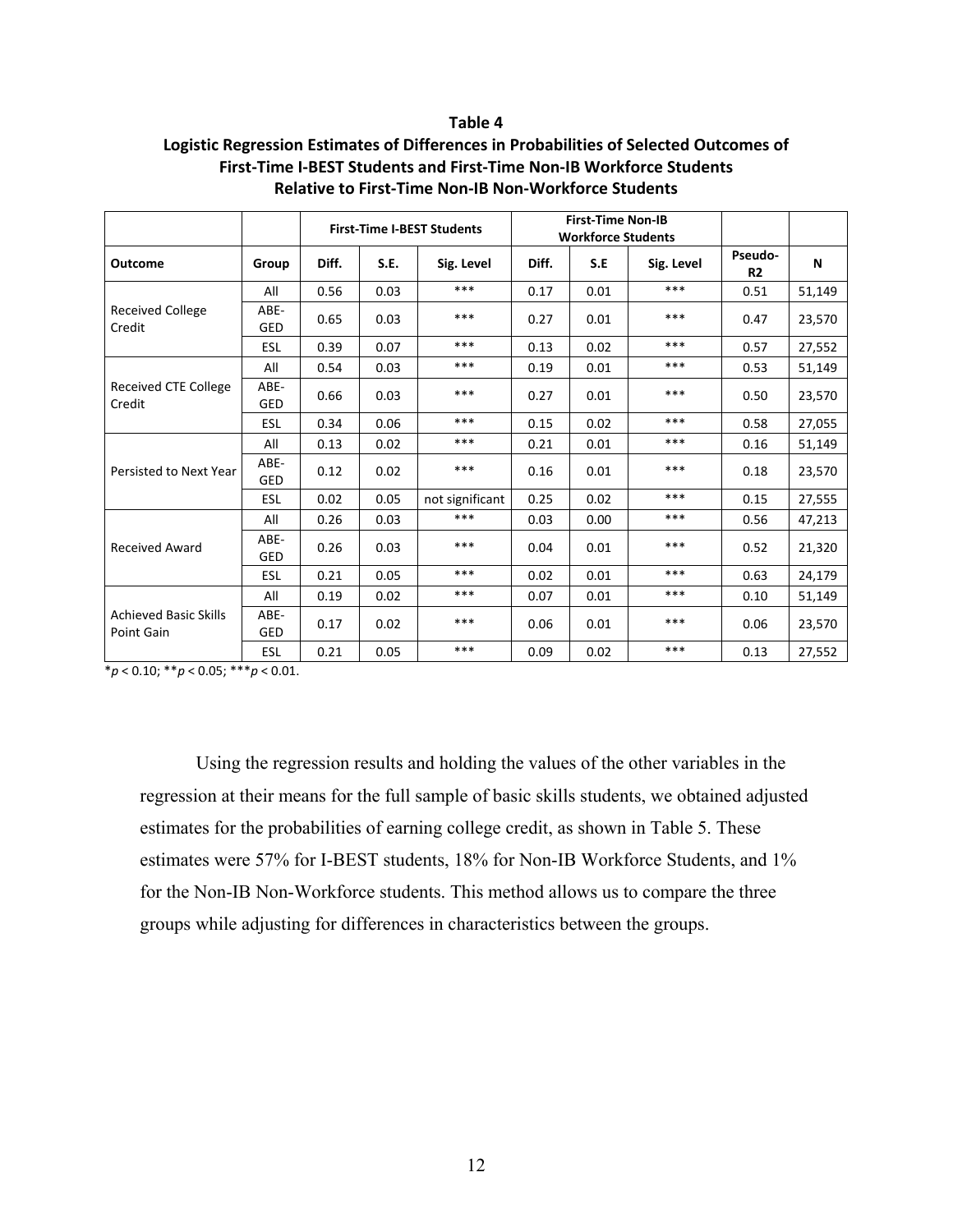**Outcome <sup>I</sup>‐BEST Non‐IB Workforce Non‐IB Non‐Workforce** Received College Credit **1.18 College Credit** 1.18 College 2.018 and 2.018 and 2.018 and 2.018 and 2.018 and 2.01 Received CTE College Credit COME CONSERVED CONSERVED ASSESSED ASSESSED AND DUI ON A LOCAL CONSERVED ON A LOCAL College Credits Earned 2.1 1.1 2.2 9.1 1.1 CTE College Credits Earned  $\begin{array}{|c|c|c|c|c|c|c|c|} \hline \end{array}$  17.2  $\begin{array}{|c|c|c|c|c|c|c|c|} \hline \end{array}$  17.6  $\begin{array}{|c|c|c|c|c|c|c|c|c|} \hline \end{array}$  0.5 Persisted to Next Year 0.28 0.40 0.48 0.28 Received Award **1.2006 1.2006 1.2006 1.2006 1.2006 1.2006 1.2006 1.2006 0.00 0.00 0.00** Achieved Basic Skills Point Gain 1.000 0.53 0.40 0.33 Difference in Log Wages (Post-Prior) Let under the contract of the contract of the contract of the contract of the contract of the contract of the contract of the contract of the contract of the contract of the contract Difference in Adjusted Quarterly Hours Worked (Post-Prior) Let 17.54 Let 17.54 Le -24.06 Le -20.83

**Table 5 Regression‐Adjusted Estimates of Probabilities of Outcomes for First‐Time I‐BEST, Non‐I‐BEST Workforce, and Non‐I‐BEST Non‐Workforce Students**

Table 6 shows the estimates of the difference in the probability of earning college credit between I-BEST students and matched "control" students selected by the PSM method.<sup>10</sup> By this method, the difference in probability was 33 percentage points. As shown in Figure 1, the mean probability was 84% for the I-BEST students and 51% for the matched students. We cannot directly compare the PSM results to the regression results because they use different methods, but the fact that both methods produce highly significant and positive results adds robustness to our study. As we indicate in Appendix B, there are reasons to have more confidence in the PSM results. As noted above, the characteristics used to generate the propensity score for each student are the same characteristics that were used in the regressions, and their means are shown in Table A.1.

The difference in probability of earning college credit between the I-BEST students and Non-IB workforce students was 40 percentage points, close to the PSM result of 33%. This value of 40 percentage points represents the difference between the 57 percentage points and the 18 percentage points given above, when rounding is accounted for. Since this value is similar to the 33% difference found by PSM, this suggests that the PSM method is selecting from the entire population of basic skills students a comparison group similar to the Non-IB Workforce students.

 $\overline{a}$ 

 $10$  The quality of a particular PSM is often measured by the degree of "balance," that is, the extent to which the means of the treated and matched "controls' are close on the means of known covariates. In this case, there were 65 covariates, and 51 of them showed improved balance as a result of the matching; the remaining 14 showed worsened balance.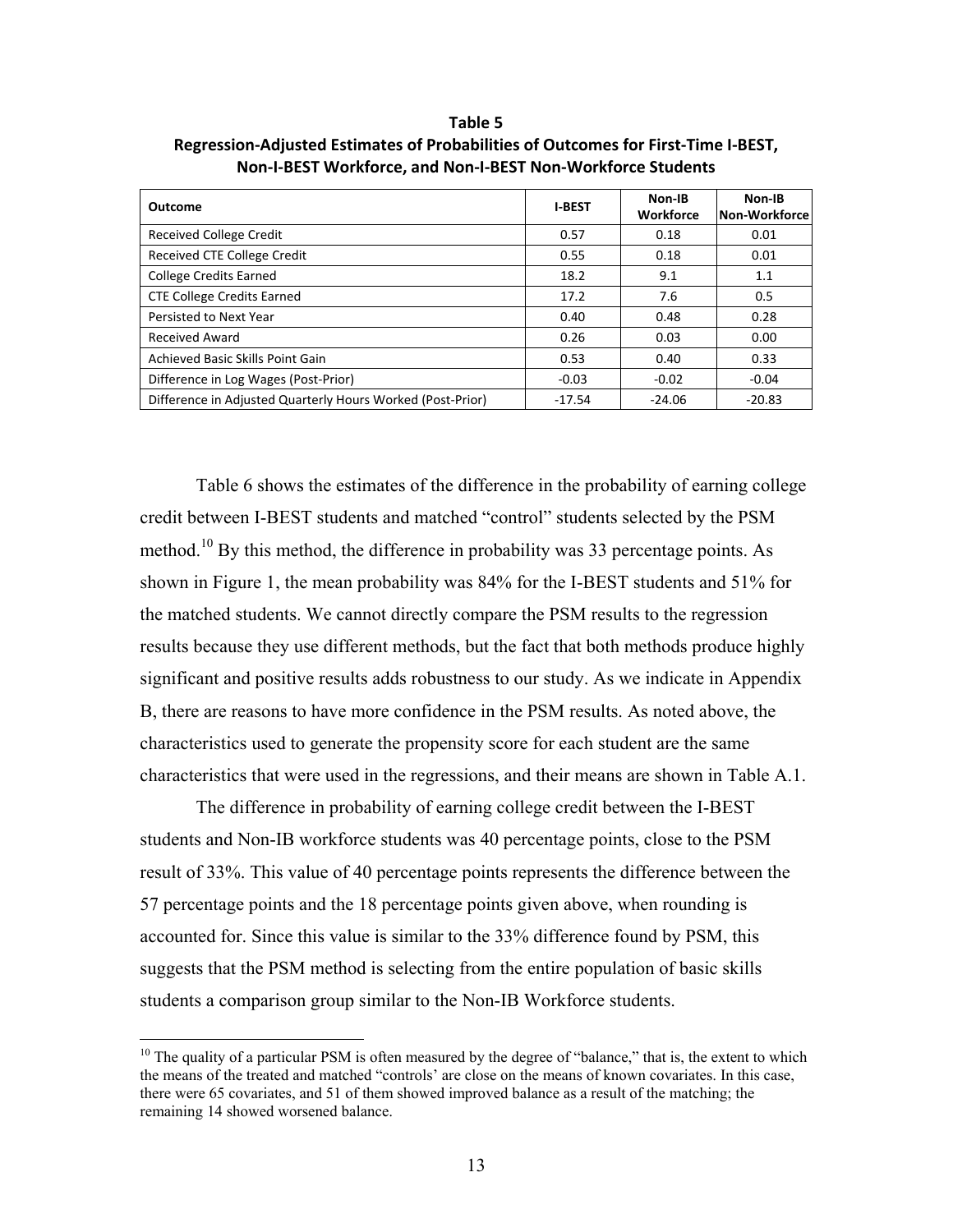#### **Table 6**

## **Results of Propensity Score Matching—Means of Outcomes of Matched First‐Time I‐BEST students and First‐Time Control Basic Skills Students, Estimate of Average Treatment Effect on the Treated (ATT), and Difference With Unmatched Students**

|                                                    | Mean:<br><b>I-BEST</b> | Mean:<br><b>Controls</b> | <b>ATT</b> | S.E.  | Sig. Level      | Difference With<br><b>Unmatched</b> | S.E. | Sig. Level      |
|----------------------------------------------------|------------------------|--------------------------|------------|-------|-----------------|-------------------------------------|------|-----------------|
| <b>Received College Credit</b>                     | 0.84                   | 0.51                     | 0.33       | 0.02  | ***             | 0.78                                | 0.01 | ***             |
| <b>Received CTE College Credit</b>                 | 0.83                   | 0.47                     | 0.36       | 0.02  | ***             | 0.78                                | 0.01 | ***             |
| <b>College Credits Earned</b>                      | 24.89                  | 17.29                    | 7.61       | 0.86  | ***             | 23.85                               | 0.26 | ***             |
| <b>CTE College Credits Earned</b>                  | 21.40                  | 13.09                    | 8.31       | 0.74  | ***             | 20.87                               | 0.20 | ***             |
| Persisted to Next Year                             | 0.55                   | 0.56                     | $-0.01$    | 0.03  | not significant | 0.18                                | 0.02 | ***             |
| <b>Received Award</b>                              | 0.51                   | 0.14                     | 0.36       | 0.02  | $***$           | 0.50                                | 0.00 | ***             |
| Achieved Basic Skills Point<br>Gain                | 0.58                   | 0.39                     | 0.19       | 0.03  | ***             | 0.22                                | 0.02 | ***             |
| Difference in Log Wages<br>(Post-Prior)            | $-0.03$                | 0.00                     | $-0.03$    | 0.03  | not significant | 0.01                                | 0.02 | not significant |
| Difference in Average Hours<br>Worked (Post-Prior) | $-18.06$               | $-29.05$                 | 10.45      | 13.71 | not significant | 2.36                                | 6.47 | not significant |

\**p* < 0.10; \*\**p* < 0.05; \*\*\**p* < 0.01.

**Figure 1 Estimated Probabilities of Earning College Credit or CTE College Credit, I‐BEST Students and Matched Non‐I‐BEST Students, From Propensity Score Matching**

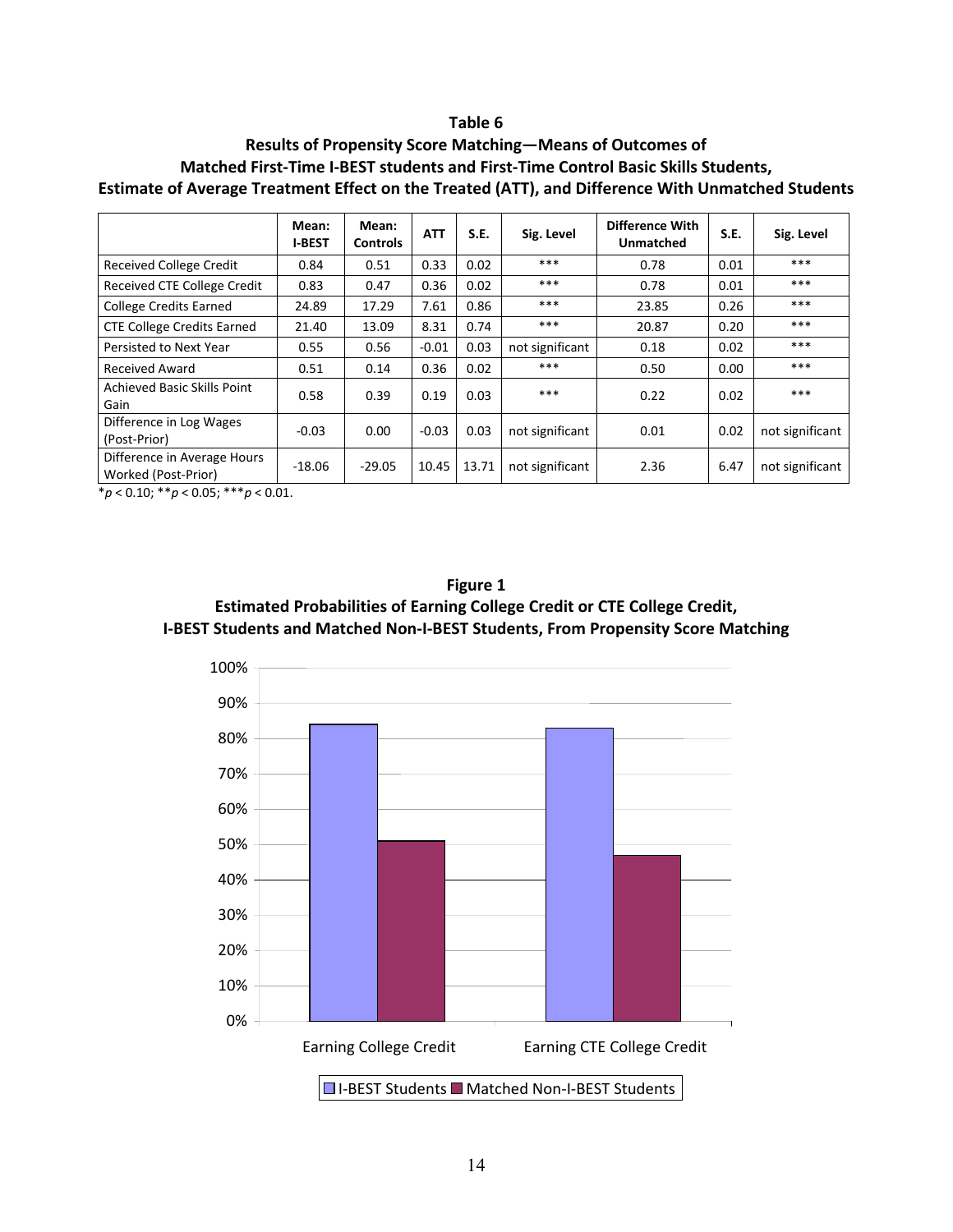#### **3.3 Estimates of the Probability of Earning CTE College Credit**

Table 4 shows the logistic regression estimates of earning CTE college credit. Note that all students earn as many or fewer CTE college credits than college credits because CTE credit is a type of college credit. I-BEST students had a probability of earning CTE college credit that was 54 percentage points higher than the probability for the baseline group. The two subgroups of I-BEST students, ABE-GED and ESL students, were respectively 66 and 34 percentage points more likely than the baseline group to earn CTE credit.

As was the case for earning college credit, the Non-IB Workforce students performed better than the baseline group but worse than the I-BEST students. They had a probability of earning CTE college credit that was 19 percentage points higher than the probability for the baseline group. The ABE-GED subgroup did 27 percentage points better than the corresponding subgroup in the baseline group, while the ESL subgroup did 15 percentage points better.

Holding the other variables at their means, we used the regression to calculate adjusted point estimates of the probabilities for each group. The results are shown in Table 5. We estimated that 55% of I-BEST students would earn CTE college credit, as opposed to 18% of Non-IB Workforce students and 1% of Non-IB Non-Workforce students.

The PSM results are shown in Table 6. Using this method, we found a difference of 36 percentage points between I-BEST students and matched controls. As shown in Figure 1, the mean probability of earning CTE credit was 83% for the I-BEST students and 47% for the matched students. This 36 percentage point difference is very similar to the 37 percentage point difference between I-BEST students and Non-IB Workforce students estimated by regression, indicating that our results are robust.

### **3.4 Estimates of the Number of Credits Earned**

As shown in Table 6, ordinary least squares (OLS) regression finds that I-BEST students earned 17.1 more college credits and 16.6 more CTE credits than the baseline group. ABE-GED I-BEST students earned 18.1 more college credits and 17.8 more CTE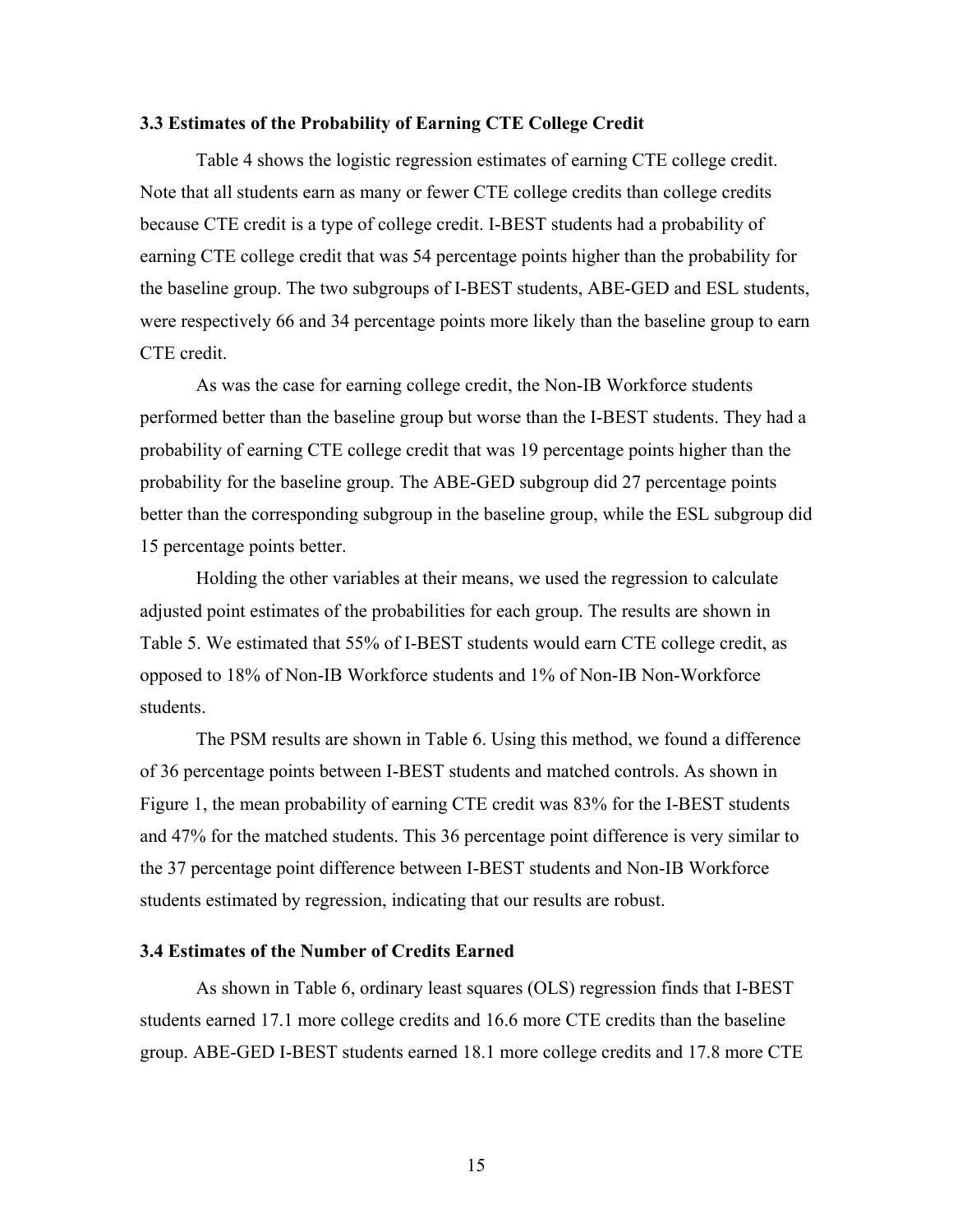college credits than the corresponding baseline group. For the ESL I-BEST subgroup, the corresponding figures were 12.2 and 12.0.

|                                      |            | <b>First-Time I-BEST Students</b> |      |                 |        | <b>First-Time Non-IB Workforce</b><br><b>Students</b> |                 |                |        |
|--------------------------------------|------------|-----------------------------------|------|-----------------|--------|-------------------------------------------------------|-----------------|----------------|--------|
| <b>Outcome</b>                       | Group      | Diff.                             | S.E. | Sig. Level      | Diff.  | S.E                                                   | Sig. Level      | R <sub>2</sub> | N      |
| <b>College Credits Earned</b>        | All        | 17.1                              | 0.8  | ***             | 8.0    | 0.3                                                   | ***             | 0.4            | 51,149 |
|                                      | ABE-GED    | 18.1                              | 1.0  | ***             | 7.9    | 0.4                                                   | ***             | 0.4            | 23,573 |
|                                      | <b>ESL</b> | 12.2                              | 1.2  | ***             | 6.8    | 0.6                                                   | ***             | 0.4            | 27,555 |
| <b>CTE College Credits</b><br>Earned | All        | 16.6                              | 0.7  | ***             | 7.0    | 0.3                                                   | ***             | 0.3            | 51,149 |
|                                      | ABE-GED    | 17.8                              | 0.9  | ***             | 7.0    | 0.3                                                   | $***$           | 0.3            | 23,573 |
|                                      | <b>ESL</b> | 12.0                              | 1.0  | ***             | 6.0    | 0.5                                                   | ***             | 0.3            | 27,555 |
| Difference in Log Wages              | All        | 0.01                              | 0.02 | not significant | 0.01   | 0.01                                                  | not significant | $0.0\,$        | 15,146 |
| (Post-Prior)                         | ABE-GED    | 0.01                              | 0.02 | not significant | 0.01   | 0.01                                                  | not significant | $0.0\,$        | 9,877  |
|                                      | <b>ESL</b> | $-0.01$                           | 0.03 | not significant | 0.02   | 0.03                                                  | not significant | 0.0            | 5,262  |
| Difference in Average                | All        | 3.1                               | 8.1  | not significant | $-3.2$ | 4.5                                                   | not significant | $0.0\,$        | 15,144 |
| <b>Quarterly Hours Worked</b>        | ABE-GED    | 7.5                               | 9.6  | not significant | $-5.6$ | 5.2                                                   | not significant | 0.0            | 9,875  |
| (Post-Prior)                         | <b>ESL</b> | $-4.0$                            | 16.5 | not significant | $-2.3$ | 10.4                                                  | not significant | 0.0            | 5,262  |

**Table 6 OLS Regression Estimates of Differences in Selected Outcomes for First‐Time I‐BEST**  and First-Time Non-IB Workforce Students Relative to First-Time Non-IB Non-Workforce Students

\**p* < 0.10; \*\**p* < 0.05; \*\*\**p* < 0.01.

The Non-IB Workforce students earned eight more college credits and seven more CTE credits than the baseline group. The ABE-GED subgroup also earned eight more college credits and seven more CTE credits than the corresponding subgroup of the baseline group. The corresponding figures for the ESL subgroup were seven and six.

Using our regression model and setting the values of the control variables at their means, we calculated regression-adjusted point estimates for the mean number of college credits and CTE credits earned, as shown in Table 5. On average, I-BEST students earned 18 college credits and 17 CTE credits; Non-IB Workforce students earned 9 college credits and 8 CTE credits. Non-IB Non-Workforce students earned 11 college credits and about half of one CTE college credit.

The PSM method, as shown in Table 6, found that the I-BEST students earned 8 college credits and 8 CTE college credits more than the matched group. As shown in Figure 2, the I-BEST students earned 25 college credits and 21 CTE college credits on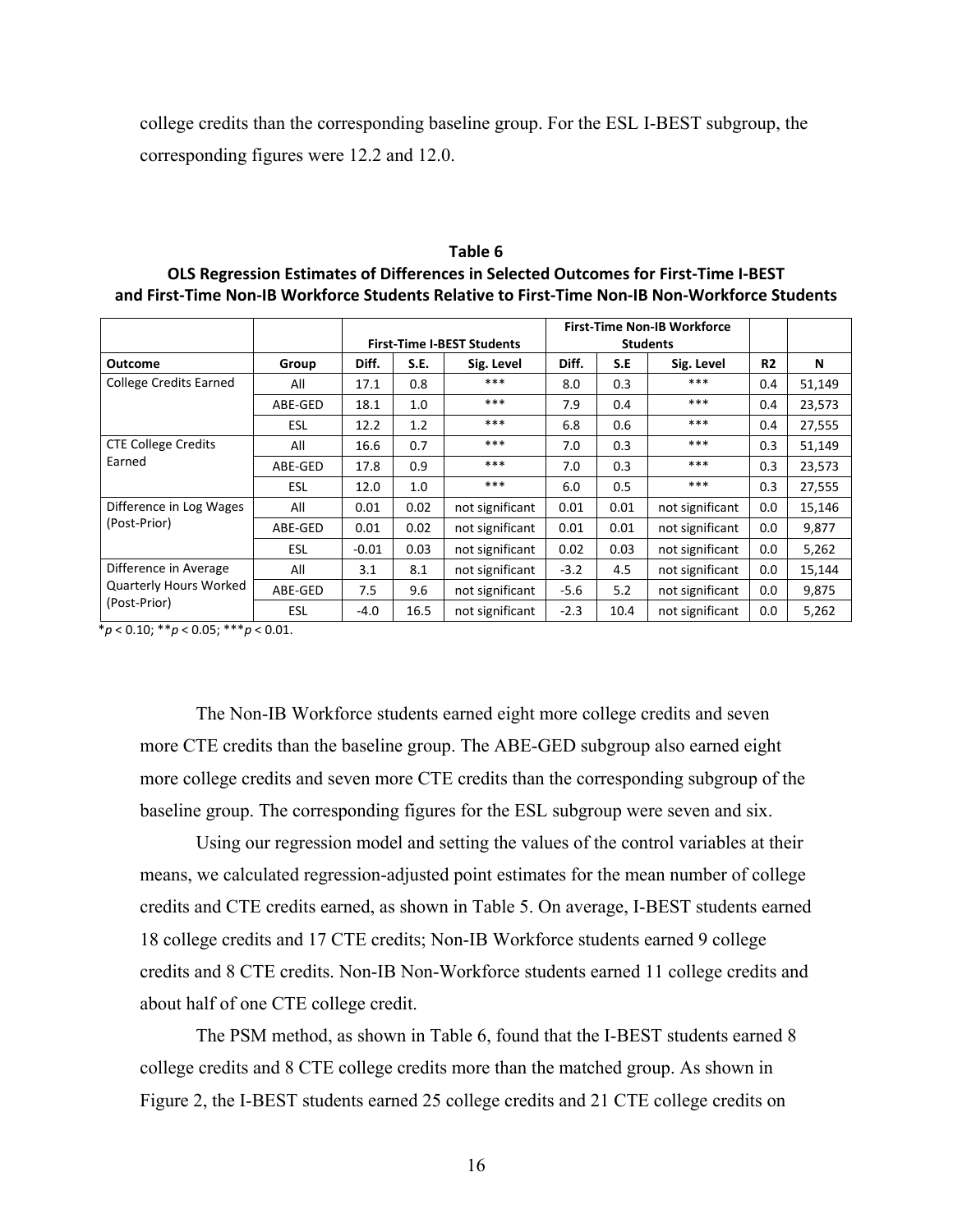average; for the matched group, the corresponding figures are 17 and 13. Note that the differences found by PSM are very similar to the corresponding differences of 9 and 10 credits found using OLS to compare the I-BEST and Non-IB Workforce students, indicating that the result is robust.

#### **3.5 Estimates of the Probability of Persisting into the Next Year**

For students in each cohort (2006–07 or 2007–08), we determined whether or not they persisted as a student in the following year. Persistence was defined as either enrolling in a course or obtaining an award. Those who received an award are considered persisting to avoid penalizing programs whose students leave because they receive an award.

As shown in Table 4, logistic regression found that I-BEST students were 13 percentage points more likely than the baseline group to persist. The ABE-GED subgroup was 12 percentage points more likely to persist. There was no significant difference in persistence from the baseline for the ESL group.

This was the only outcome variable on which the Non-IB Workforce students performed better than their I-BEST peers. They were 21 percentage points more likely to persist than the baseline group. Their ABE-GED subgroup was 16 percentage points more likely to persist than the corresponding subgroup of the baseline group; the figure for the ESL subgroup was 25 points.

We used our logistic regression model with the controls held at their means to estimate regression-adjusted means for each of the three groups, as shown in Table 5. I-BEST students had a 40% probability of persisting, Non-IB Workforce students had a 48% probability, and Non-IB Non-Workforce students had a 28% probability.

As shown in Table 6 and Figure 3, the PSM model did not find a statistically significant difference in persistence between the I-BEST and matched students. (The I-BEST students had a higher rate, but the difference was not significant.) Thus we have not found any relationship between participation in I-BEST and persistence.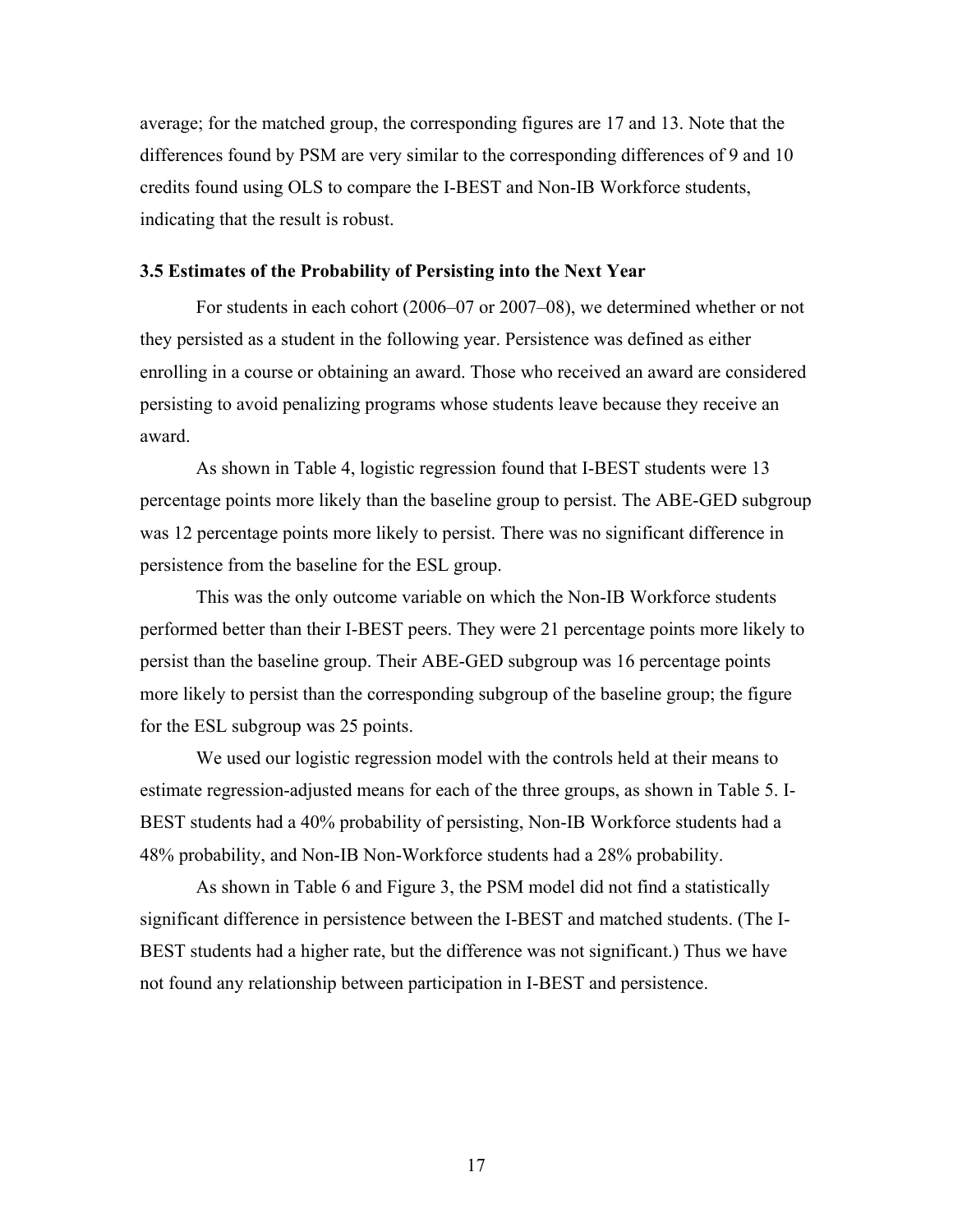**Figure 2 Number of College Credits and CTE College Credits Earned, I‐BEST Students and Matched Non‐I‐BEST Students, From Propensity Score Matching**





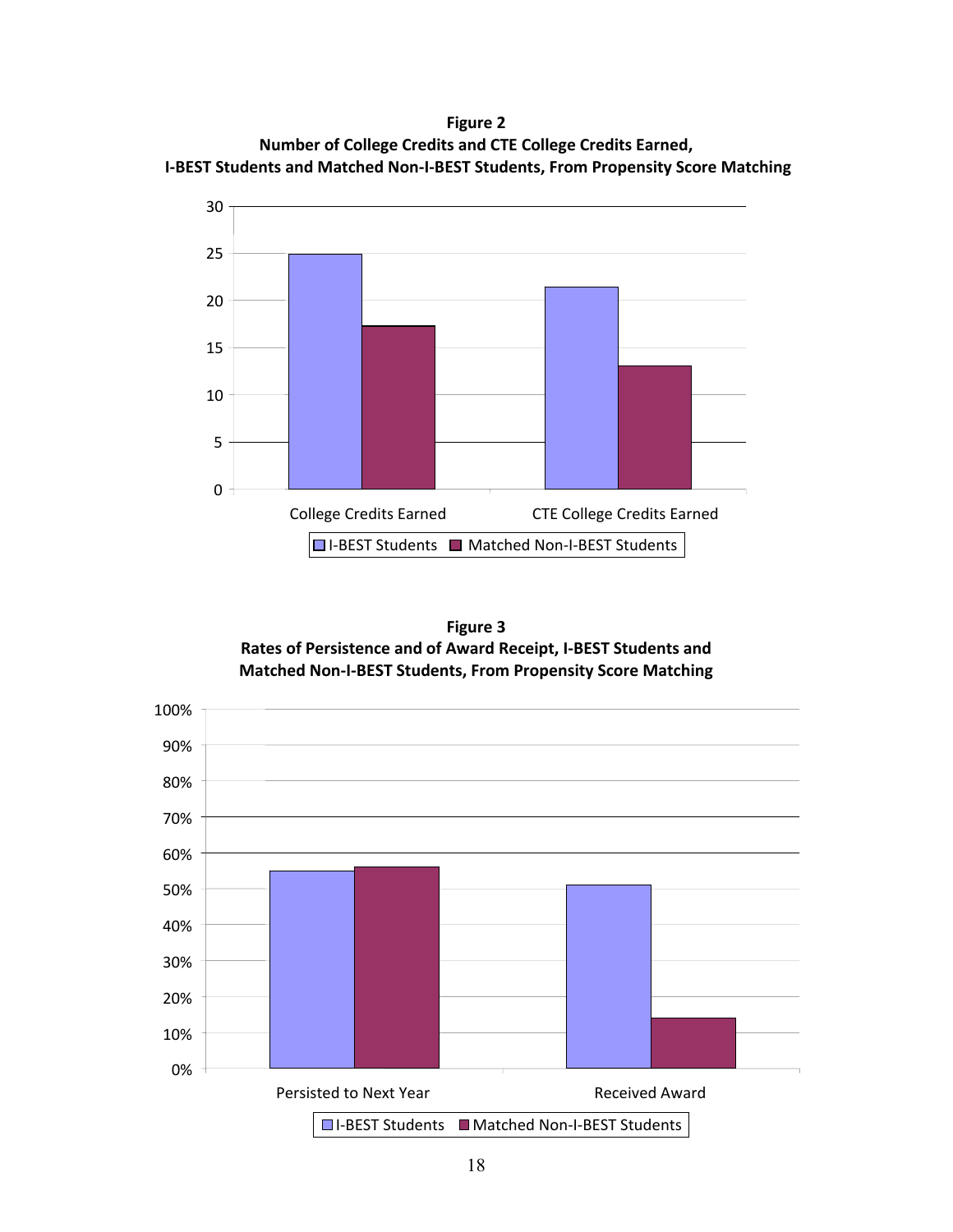#### **3.6 Estimates of the Probability of Earning an Award**

Table 4 shows the logistic regression estimates of the probability of earning an award, relative to the baseline group. (As we have seen, the vast majority of awards earned by basic skills students are certificates, not degrees.)

I-BEST students were 26 percentage points more likely to earn an award than the baseline group. The ABE-GED subgroup was 26 percentage points more likely to earn an award; the ESL subgroup, 21 percentage points more likely.

Non-IB Workforce students were 3% more likely to earn an award than the baseline group. Among them, the ABE-GED subgroup was 4% more likely, and the ESL subgroup 2% more likely, to earn an award.

We used the logistic regression model to estimate adjusted means for the three groups by setting the controls at their means to eliminate measured differences between the groups. As shown in Table 5, using this method, the I-BEST students were estimated to have a 26% chance of getting an award; the Non-IB Workforce students had a 3% chance, and the Non-IB Non-Workforce students had a negligible chance.

Table A.2 (see Appendix A) shows the marginal effects from the regression. While quite a few variables in the specification were statistically significant, only the I-BEST and non-I-BEST-workforce dummies had any substantial relationship with the outcome.

The PSM model (shown in Table 6) found that I-BEST students were 36 percentage points more likely than the matched group to obtain an award. Figure 3 shows that the I-BEST students had a 50% chance of getting an award, whereas the matched students had a 14% chance. The 36 point difference is larger than the 23 point difference between the I-BEST and the Non-IB-Workforce students estimated by regression, but they are both highly significant and in the same direction.

#### **3.7 Estimates of the Probability of Achieving Point Gains on Basic Skills Tests**

The fact that students in I-BEST learn basic skills in the context of instruction on technical subject matter raises the question of whether I-BEST helps students improve their basic skills. Table 4 shows the logistic regression estimates of the differences in the probability of achieving point gains on the CASAS basic skills tests used throughout the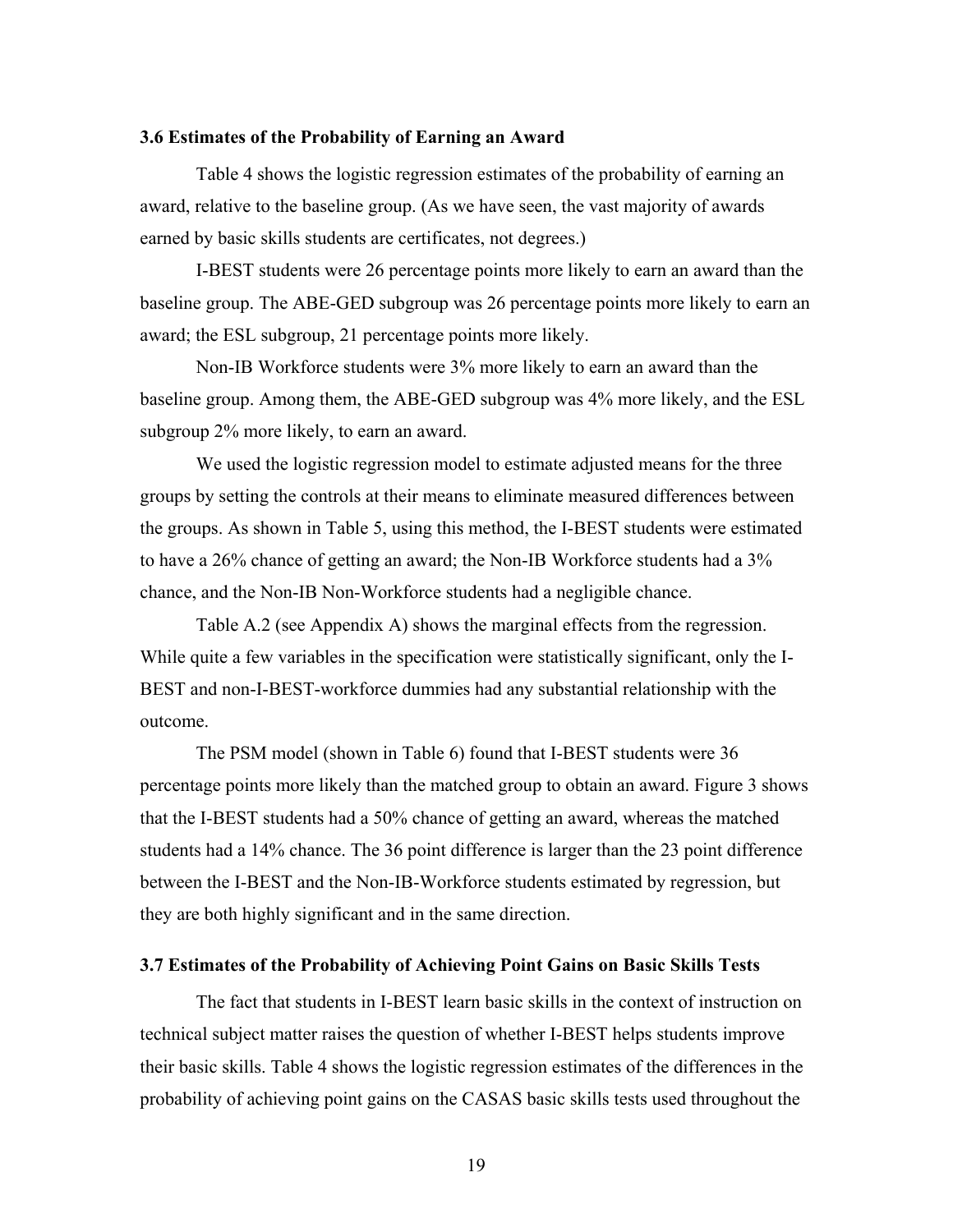Washington community college system. As shown in the table, I-BEST students were 19 percentage points more likely to make such gains than the baseline group. This figure was 17 percentage points for the ABE-GED subgroup and 21 percentage points for the ESL subgroup. Non-IB Workforce students were 7 percentage points more likely to make gains than the baseline group. For the ABE-GED subgroup of this group, the figure was 6 percentage points, and for the ESL subgroup, it was 9 percentage points.

Table 5 shows the results of using the logistic regression to estimate the adjusted means, setting the controls at their means in order to control for systematic differences between the groups. Following this method, 53% of I-BEST students were found to make gains, as were 40% of Non-IB Workforce students and 33% of Non-IB Non-Workforce students.

The PSM results in Table 6 show that I-BEST students were 19 percentage points more likely than matched students to achieve point gains. Of the matched I-BEST students, 58% achieved a gain, as opposed to 39% of the matched controls. The 19 percentage point difference is greater than the 13 percentage point difference that was found between the I-BEST students and the Non-IB-workforce students using logistic regression; however, both results are highly significant and in the same direction.

#### **3.8 Employment Outcomes**

<u>.</u>

We examined two employment outcomes, the change in the logarithm of real wages and the change in the average number of hours worked per quarter.

**Estimates of the change in the logarithm of real wages.** To examine the relationship between I-BEST enrollment and wages, we used data on real (inflationadjusted) wages for the students in the sample. We looked at two periods: a period three to eight quarters prior to their enrollment in school, and a period three to eight quarters after.<sup>11</sup> We determined the average real wages for each of these periods. For students to be included in this analysis, they needed to have at least one wage record in each of these periods. Only 28% of students in our sample had wage records both before and after enrollment. Note that this was partially due to the fact that about a third of the students

 $11$  Note that we excluded the quarters immediately before and after schooling because there is a well-known effect, known as Ashenfelter's dip, which is a dip in earnings that begins soon before entering a training program and does not generally start to increase until several quarters after training (Heckman & Smith, 1999).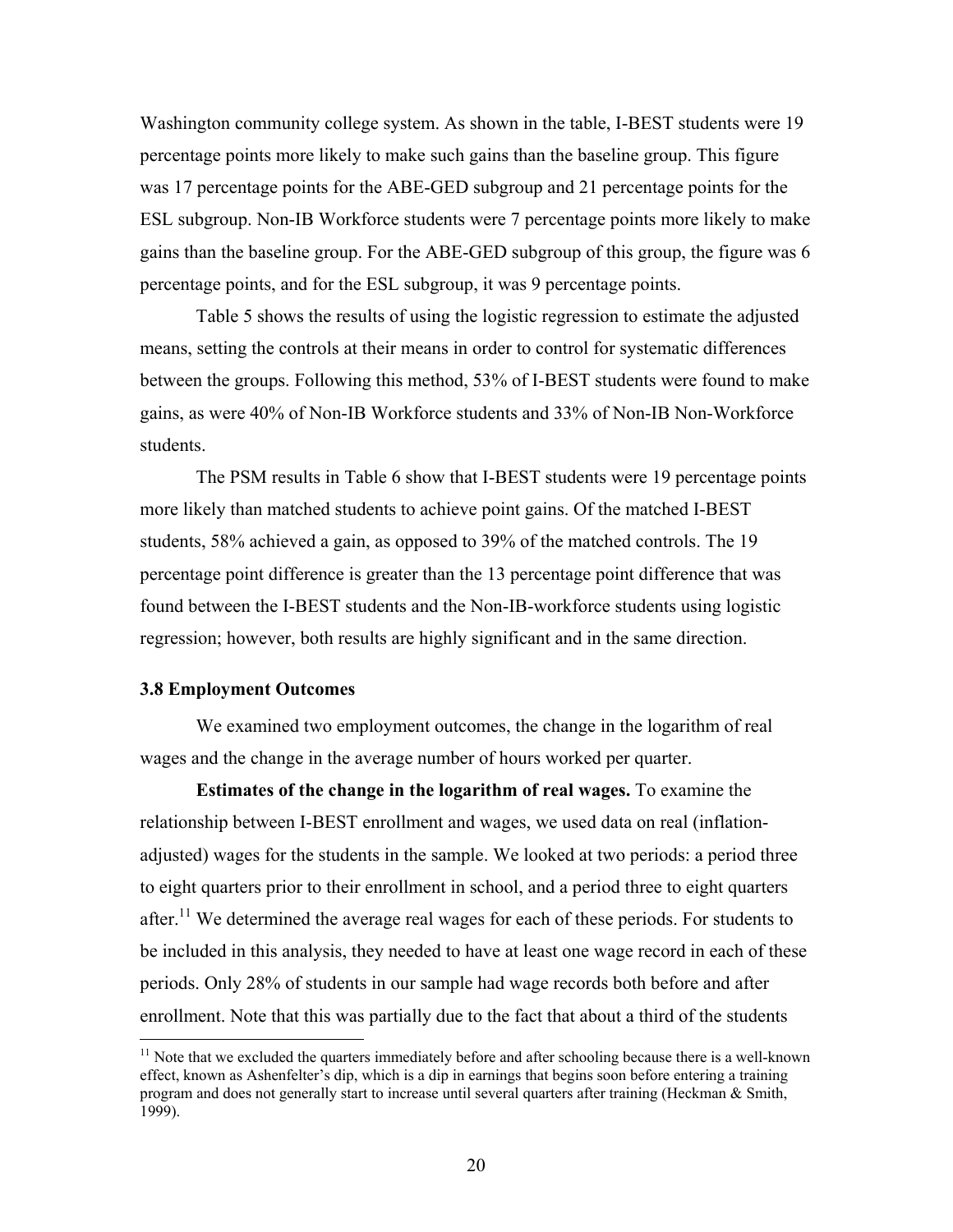did not provide a social security number (perhaps for privacy reasons, or perhaps because they lacked one), and without a social security number, a student's wage records cannot be identified.

Table A.3 (see Appendix A) shows the differences in observed characteristics between those students who worked both before and after, and those who did not. Note that those who worked before and after were more likely to be ABE or GED students (as opposed to ESL) and less likely to be Hispanic.

We used OLS regression to predict the effect of enrollment in I-BEST on an outcome that was defined as the change in the logarithm of the wage (the log wage after minus the log wage before). It is conventional practice in labor economics to use the log wage as an outcome because wages tend to be not uniformly distributed (Card, 1999). We found no significant effect of I-BEST on wages. A PSM model also found no significant effect.

Descriptively, there was actually a small decline in wages for all of the basic skills students. Their mean wages before entering school were \$12.26. After leaving school, they were \$12.16. We believe this decline in wages is due to the unusually deep recession—the deepest since the Great Depression—that started as these two cohorts of students were leaving school (Barkley & Davis, 2009). Unemployment in Washington State started to rise sharply in early  $2008$ <sup>12</sup>

**Estimates of the change in quarterly hours worked.** Basic skills students who were employed before and after school experienced a decline in average hours worked during the periods examined to calculate the wage outcome—another probable effect of the deep recession. Prior to school, these workers worked a mean of 340 hours per quarter, and after leaving school, they worked a mean of 318 hours per quarter. OLS regression found no significant effect of I-BEST on this decline in hours worked. Neither did a PSM model.

 We also tested to see if enrollment in I-BEST had any effect on the chances of employment for those workers that were not employed prior to entering school. We found no statistically significant effect.

 $\overline{a}$ 

<sup>&</sup>lt;sup>12</sup> The unemployment rate in the state was between 4.4 and 4.6% for all of 2007. In March of 2008, it began to trend upward, to 4.7 percent. By December of 2008, it had reached 6.9 percent, and by December of 2009, 9.2 percent. These figures were obtained from the Bureau of Labor Statistics' website.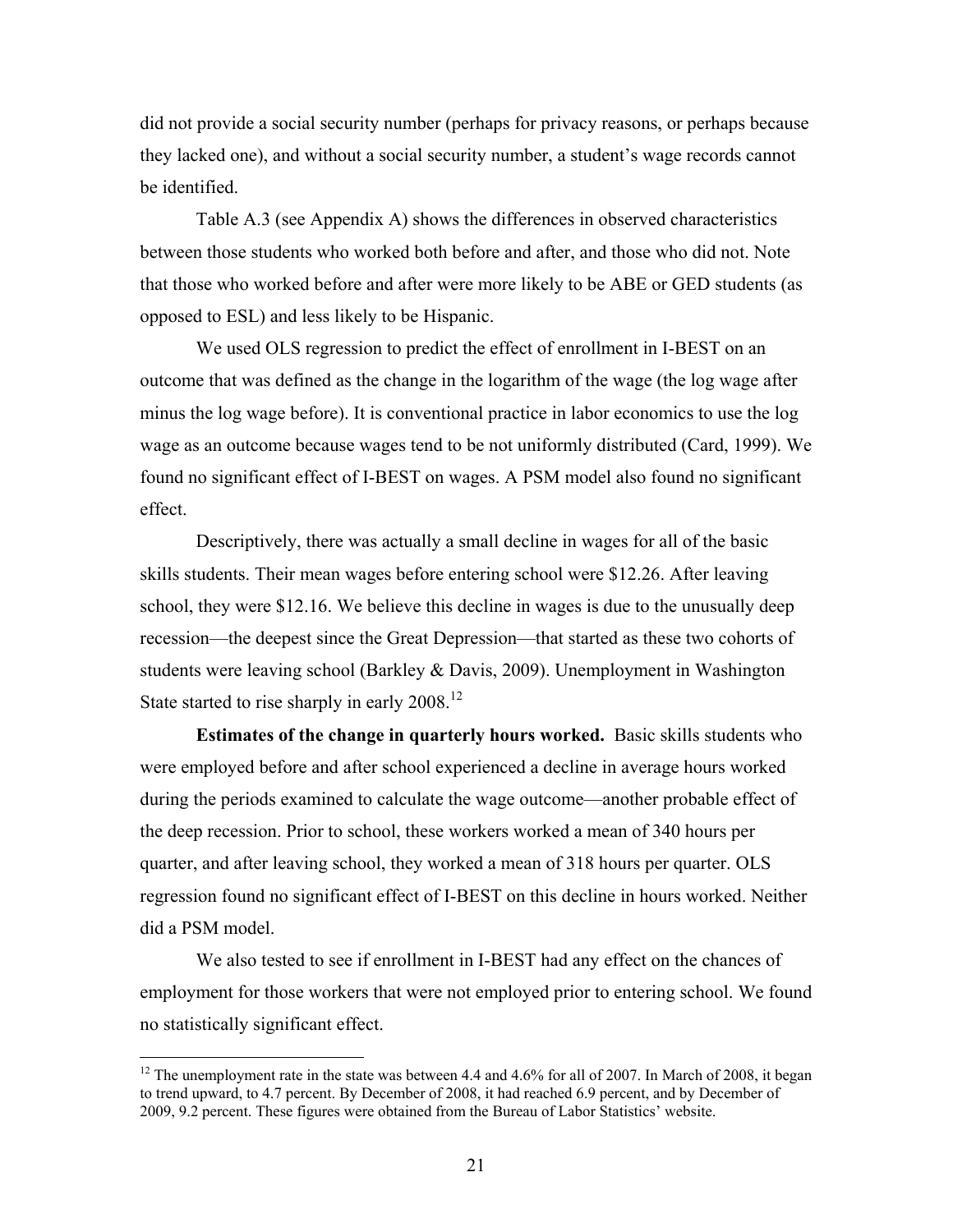#### **4. Difference-in-Differences Analysis**

The regression and propensity score matching methods used in the analyses so far produced similar results. However, although both methods accounted for observed differences between the treated (I-BEST) and comparison groups, neither could control for selection bias that may be due to unobserved differences between the groups. Some unobserved differences could have been related to the process by which students are selected into I-BEST programs. Thus, while the results of the above analyses, as well as our previous study, indicate that participation in I-BEST is *correlated* with better educational outcomes over the two-year tracking period, they do not provide definitive evidence that the I-BEST program *caused* the superior outcomes.

To address the issue of selection bias, we conducted a difference-in-differences (DID) analysis. We compared the overall change in outcomes at schools that implemented I-BEST to the overall change in outcomes at schools that had not yet implemented the program during the same time, thus effectively "differencing out" the pre-intervention student characteristics. Any time-invariant individual characteristics are removed when we find the difference between post- and pre-intervention outcomes.

### **4.1 Sample**

 $\overline{a}$ 

In this analysis, we exploited the fact that 14 new Washington State colleges started offering the I-BEST initiative in the 2006–07 academic year and used information from the students who were in these new institutions to compare with new students who did not have I-BEST in these same institutions in the  $2005-06$  academic year.<sup>13</sup> We limited our sample to students who were considered to be "basic skills" students, that is, students who initially enrolled in adult basic education, English-as-a-second-language, or GED courses at their initial college of enrollment. We further limited the sample to those students who enrolled in I-BEST or a non-I-BEST workforce course in 2005–06 or 2006– 07, since both groups indicated a desire to pursue college-level CTE education by taking a CTE course and because, as discussed, these two groups are more similar to one another in their average CASAS scores and other key respects than to basic skills

<sup>&</sup>lt;sup>13</sup> Note that we did not use the 2005–06 data for the regression and PSM analyses, because 2005–06 was still a pilot year for I-BEST. Here, we use 2005–06 data for only those 24 colleges that did not have I-BEST in that year because it is important for the difference-in-differences analysis.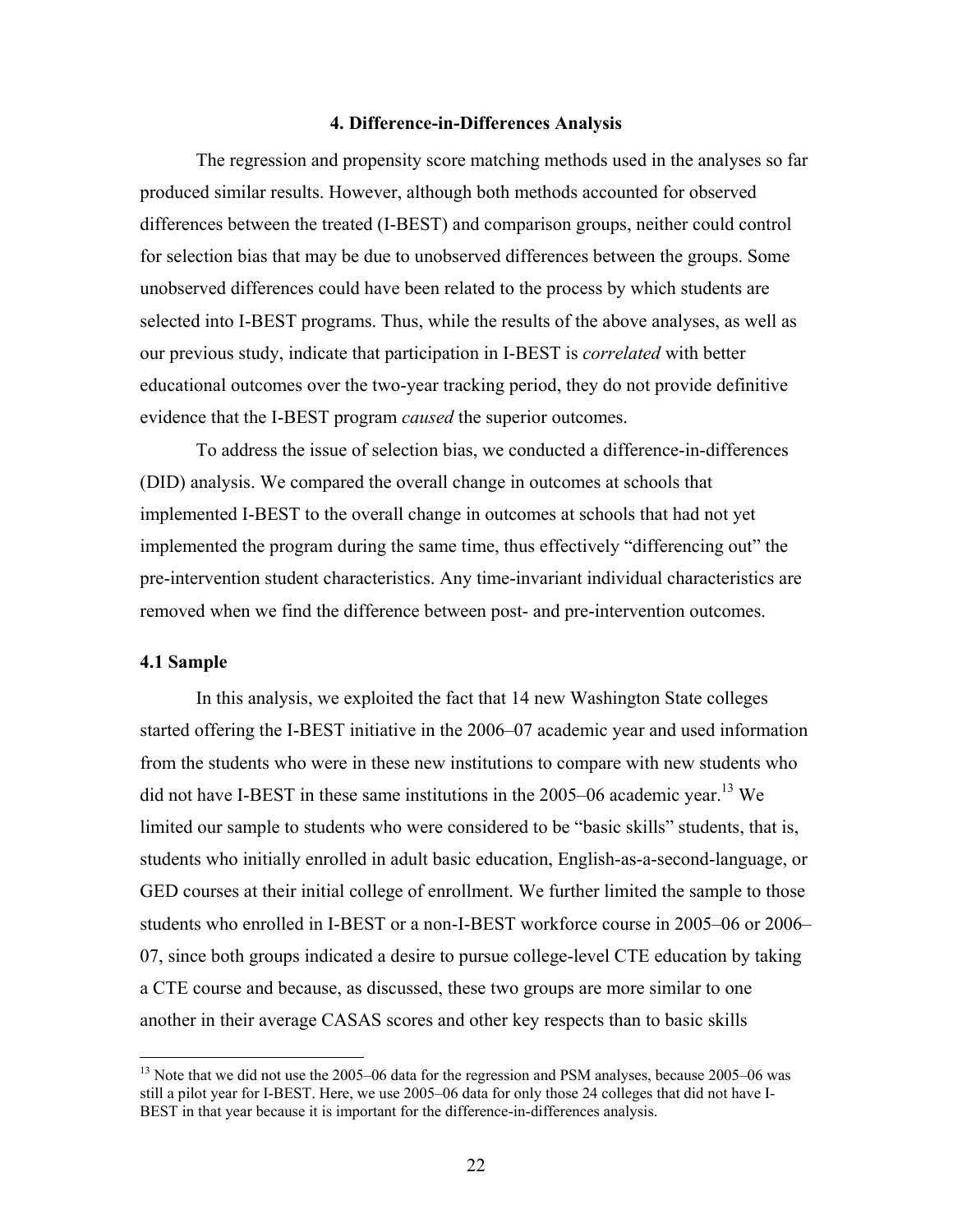students who do not take a CTE course. Thus, these students were more likely to be affected by the change in I-BEST policies than the rest of the basic skills student population. We defined treatment exposure by cohort, or the year of first-time entry into a Washington State community or technical college. As a control group, we used data from the 10 colleges that did not have I-BEST in their institutions until the 2007–08 academic year. By observing students in the control group institutions in the 2005–06 and 2006–07 academic years, we have an entirely untreated group that we can measure against using data on students in the 14 colleges that started I-BEST in 2006–07.

In the 2005–06 academic year, only 10 two-year colleges in Washington State implemented I-BEST programs. In the 2006–07 year, 14 new colleges offered I-BEST programs, bringing the total to 24 colleges. By the year 2007–08, all 34 Washington State community and technical colleges offered I-BEST programs. The four outlined boxes in Table 7 represent the colleges (Group B and Group C) and cohorts (2005–06 and 2006– 07) that are of interest in this difference-in-differences analysis:

|                         | 2005-06 | 2006-07 | 2007-08 |
|-------------------------|---------|---------|---------|
| <b>Group A Colleges</b> | 10      | 10      | 10      |
| <b>Group B Colleges</b> |         | 14      | 14      |
| <b>Group C Colleges</b> |         |         | 10      |

**Table 7 Timing of Introduction of I‐BEST in Washington State's 34 Community and Technical Colleges**

The group B and C comparison is relevant because it is the only place in the grid in which the policy (I-BEST) was introduced in one group of colleges (B) while it had not yet been introduced in another (C). A situation like this is necessary to carry out a difference-in-differences analysis, because one is assuming for the purposes of the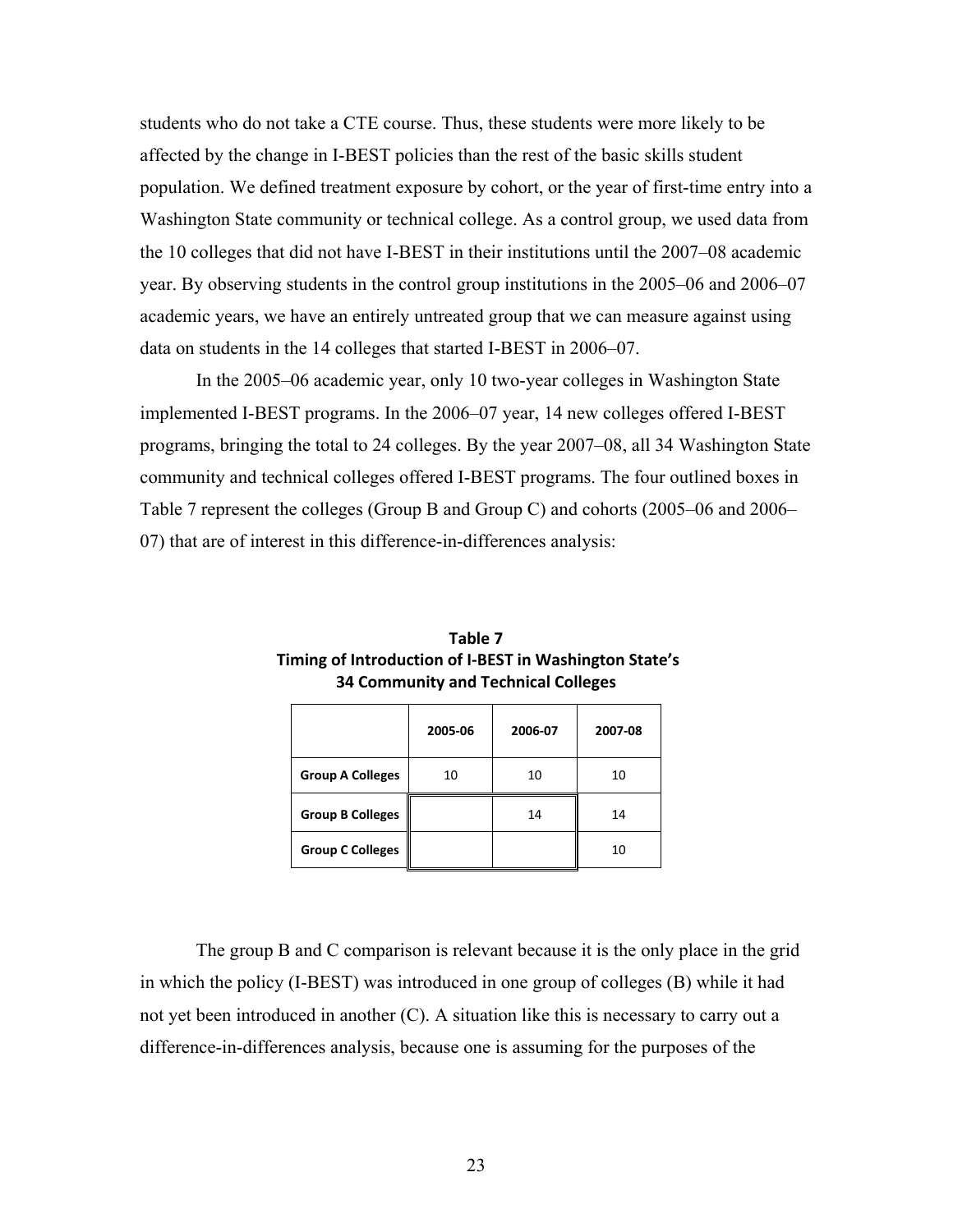analysis that any variation over time not due to the policy is the same in both groups, and that the only difference between the groups was due to the policy.

Enrollment in I-BEST in each academic year, separated by college group, is illustrated here, in Figure  $4$ :<sup>14</sup>





Among students enrolled in a Group B college, enrollment increased to 424 students by the 2006–07 academic year, with 17% of basic skills students taking at least one CTE course. By the 2007–08 academic year, 701 students in a Group B college enrolled in I-BEST, compared to 187 students in a Group C college.

<u>.</u>

<sup>&</sup>lt;sup>14</sup> Students with spurious enrollments in I-BEST were dropped from the sample. A total of 83 students were listed as being enrolled in I-BEST in 2005–06 in a Group B college, and 44 students were listed as being enrolled in I-BEST in 2006–07 in a Group C college. The denominator of each percentage calculation was the number of I-BEST and Non-IB Workforce students in each box (e.g., Group B, cohort 2006–07).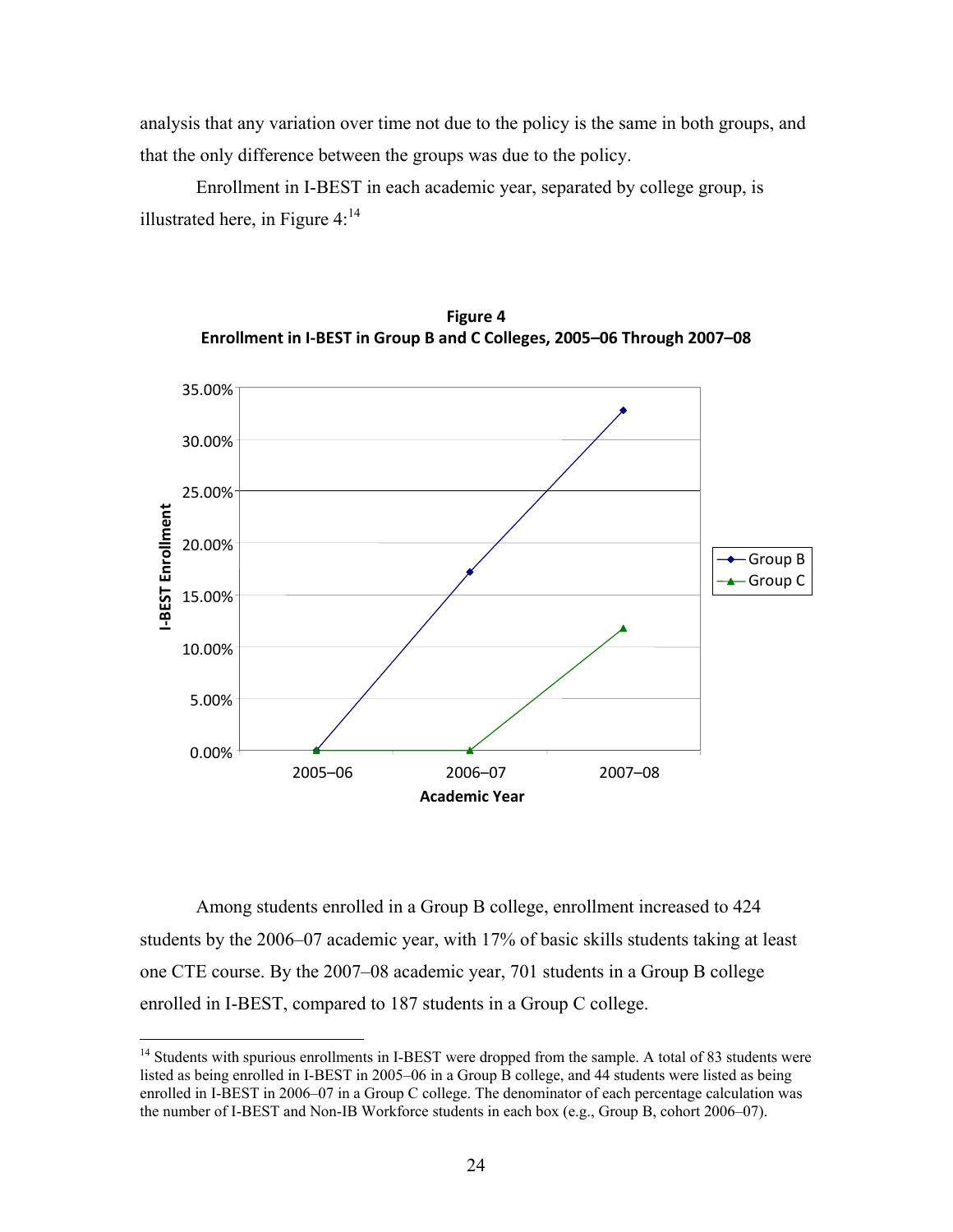### **4.2 Methodology**

 $\overline{a}$ 

Any statistically significant "differences in differences"—that is, changes in preand post intervention outcomes in the 14 "Group B" colleges (which began to formally offer I-BEST in 2006–07) compared with changes in student outcomes in the 10 "Group C" colleges (which did not offer I-BEST until 2007–08)—can be attributed to the I-BEST interventions under the assumption that the changes in student outcomes the Group B colleges would have exhibited a similar trend as the changes observed during that time period in the Group C colleges, had the Group B colleges not implemented I-BEST. With this assumption, the difference-in-differences method addresses the selection bias limitations of the regression and propensity score matching methods used in the analyses of I-BEST outcomes presented in the previous section.<sup>15</sup> As we have information on both the intent to treat (the fact that the students are in the 14 new colleges in 2006–07) and the actual receipt of treatment (the fact that some of these students actually enrolled in I-BEST of their own accord), we are able to run separate regressions using these two groups.

In the first regression, we modeled our intent-to-treat framework much like Dynarski did with her HOPE study (2000) by comparing outcomes before and after I-BEST was introduced, both within colleges that implemented I-BEST and those that did not. We first indicated basic skills students who were in one of the 14 new colleges  $(GroupB_i)$  as those who were newly eligible for participation in I-BEST. We also added a dummy variable for students in the 2006–07 cohort (*2006–07*i) to indicate those in the 14 new colleges who were newly eligible for I-BEST strictly due to timing. We then added an interaction term for which the coefficient will indicate the effect of being in a school and year in which I-BEST was offered on student outcomes for basic skills students seeking CTE. We also added a vector of student and institutional characteristics  $(X_i)$ :

1) 
$$
y_i = \beta_0 + \beta_1 \text{GroupB}_i + \beta_2 \text{2006} - 07_i + \beta_3 (\text{GroupB}_i * \text{2006} - 07_i) + X_i \beta_4 + v_i
$$

<sup>&</sup>lt;sup>15</sup> There are, however, some alternative hypotheses that could potentially violate this assumption, including the recruitment of high-achieving students into I-BEST programs and the implementation of other reforms concurrent with I-BEST implementation, among others.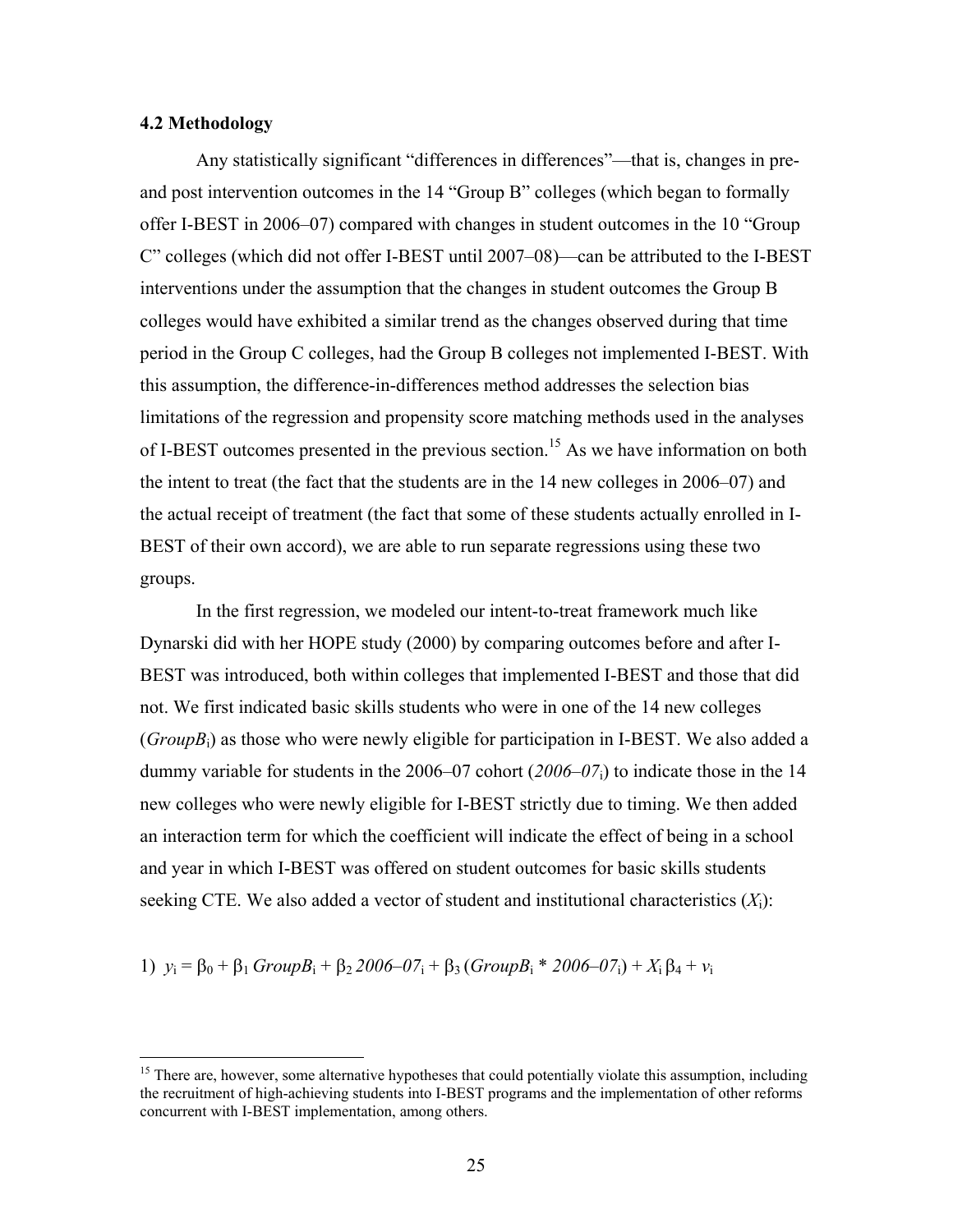Outcomes  $(y_i)$  included certificate and associate degree completion as well as college credits earned. The coefficient  $\beta_3$  captures the impact estimate of the colleges' intent to treat.  $\beta_1$  controls for pre-existing differences between schools that did or did not implement I-BEST, and  $\beta_2$  controls for cohort differences that are observed for all institutions in the Washington State community and technical college system.

We used information on only the 2005–06 and 2006–07 cohorts, limiting the sample to only the students in the 14 colleges that began to implement I-BEST in 2006– 07 (the 2005–06 and 2006–07 cohorts in Group B colleges) and the students in the 10 colleges that did not have I-BEST in 2005–06 and 2006–07 (the 2005–06 and 2006–07 cohorts in Group C colleges). The 10 colleges comprise a "clean" control group against which we can measure the effects of I-BEST, as the students in these colleges were not subject to I-BEST within this time frame. The coefficient  $\beta_3$  will identify the effect of the colleges' intent to offer I-BEST on student outcomes.

### **4.3 Results**

 $\overline{a}$ 

The results shown in Table A.4 (see Appendix A) capture the intention to treat our target sample of basic skills students seeking CTE through eligibility to participate in I-BEST. Using difference-in-differences, we measure the difference between being in a Group B college and being in a Group C college, both before and after I-BEST eligibility as measured by the 2005–06 cohort (when neither Group B nor Group C colleges offered I-BEST) versus the 2006–07 cohort (when Group B colleges began offering I-BEST). We used ordinary least squares (OLS) estimates to measure the effect of I-BEST on certificate and degree attainment as well as on college credits received. We checked these results with marginal probit estimates for robustness.<sup>16</sup>

Our results indicate that students who were eligible for I-BEST (i.e., those who were in Group B colleges in 2006–07) were about 10 percentage points more likely to obtain college credits than to those who were not (i.e., those who were in Group C colleges), and the results were statistically significant at the five-percent level. I-BEST eligibility had a positive effect on earning an occupational certificate by 7.4 percentage

<sup>&</sup>lt;sup>16</sup> OLS and marginal probit outcomes were similar in nearly all cases. The probit results are given in Table A.5 (see Appendix A).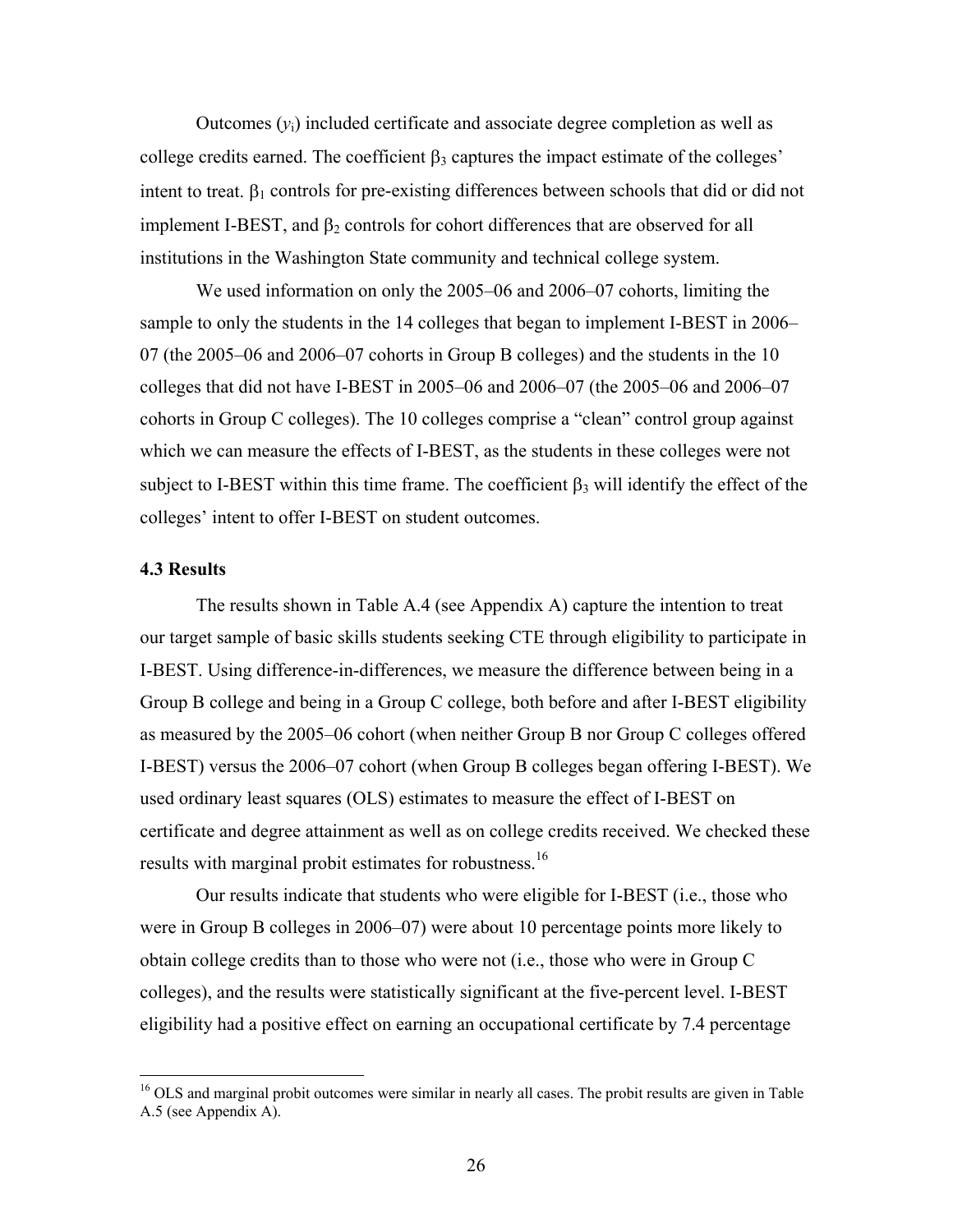points, a result that was statistically significant at the ten-percent level. There were no indications, however, that I-BEST had an effect on associate degree attainment.

We also performed the difference-in-differences analysis on the same two employment outcomes that we looked at earlier, the difference between log wages earned after leaving school and before entering school and the corresponding difference in the average quarterly hours worked. We did not find any indications that I-BEST had an effect on these, which is the same result we found with the regression and propensity score models.

#### **4.4 Enrollment as a Measure of Take-Up**

We conducted a second set of regressions using the same sample used to produce the results in Table A.4 and exploiting data on which students actually enrolled in I-BEST and thus received the treatment. This allowed us to measure the effect of treatment by enrollment, given that these students voluntarily accepted the offer to join I-BEST. The variables used are the same as for the DID analysis, save for a dummy dependent variable indicating that the student actually enrolled in I-BEST within two years in one of the 14 new colleges through enrollment  $(E_i)$ . The resulting first-stage equation predicts I-BEST enrollment:

2) 
$$
E_i = \beta_0 + \beta_1 \text{GroupB}_i + \beta_2 2006 - 07_i + \beta_3 (\text{GroupB}_i * 2006 - 07_i) + X_i \beta_4 + v_i
$$

The results are shown in Table A.6 (see Appendix A).

Among the students in our targeted sample, our results indicate that attending a school that offered I-BEST increased enrollment in I-BEST by 17 percentage points. This indicates that simply being eligible for I-BEST is a good predictor for actually enrolling in it. From a policy perspective, this is a promising indication that the intent to treat these students through I-BEST actually leads to treatment, by way of student enrollment.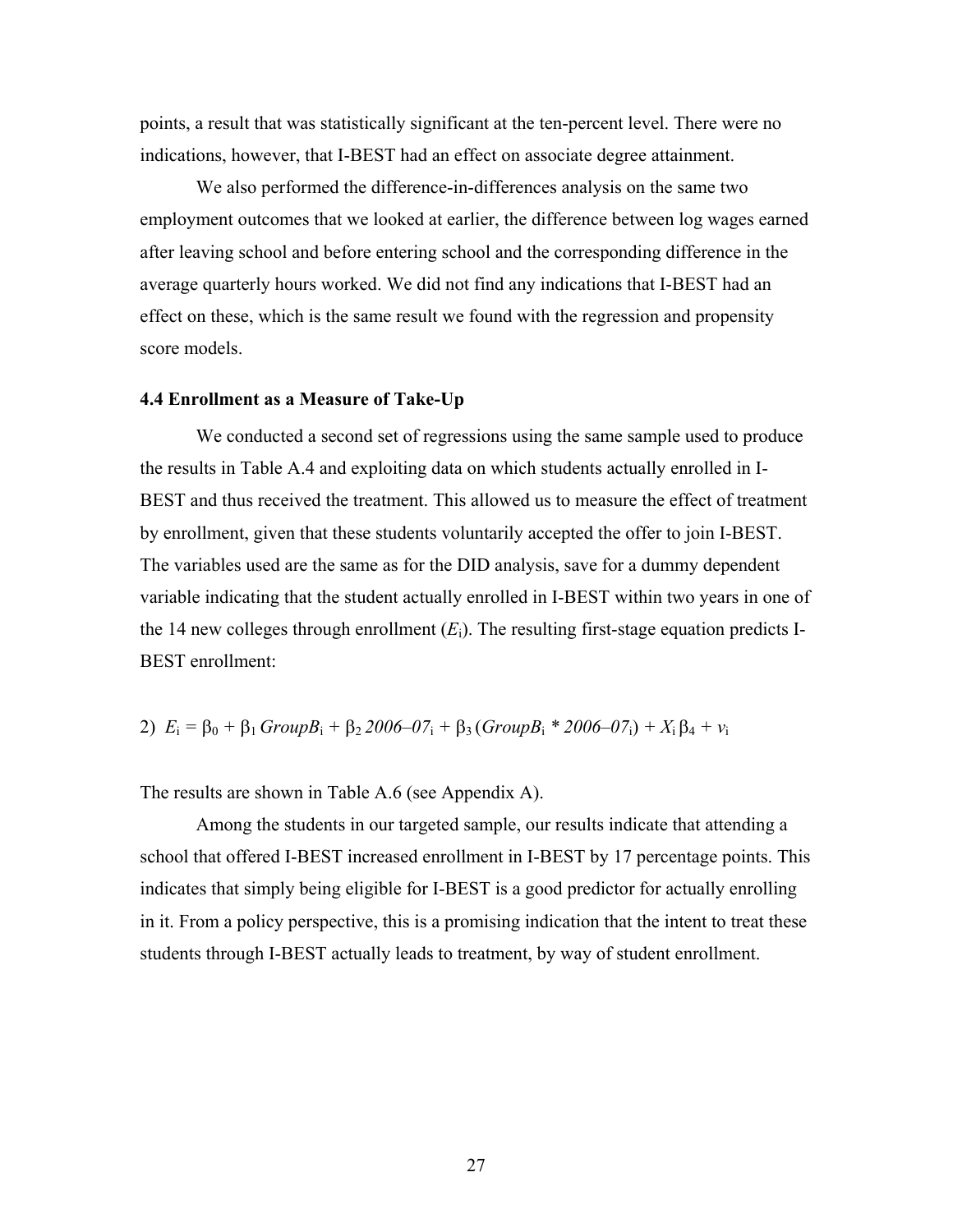#### **5. Conclusion**

As in our earlier quantitative study of I-BEST (Jenkins, Zeidenberg, & Kienzl, 2009), the regression and propensity score analyses conducted with a larger sample of students over a longer time period showed positive relationships between participation in I-BEST and various desirable outcomes. Many of the relationships are striking: I-BEST students earned substantially more college credits (both total and CTE) than their peers, were much more likely to earn an award, and were moderately more likely to achieve a basic skills gain. The only outcome under study on which I-BEST students did not do better than the Non-IB Workforce students was persistence, and even on that outcome, I-BEST did better than the Non-IB Non-Workforce students. These results are robust with respect to the two methodologies of regression and propensity score matching. Although there is reason to believe that the latter method does a better job in accounting for selection bias, neither of these techniques can eliminate it in the presence of unobserved (and perhaps unobservable) factors, such as student motivation, that may be influencing the outcomes and are not controlled for.

As we have seen, the I-BEST students in our sample received financial aid at significantly higher rates than other basic skills students, which is not surprising because we found through qualitative work reported in a companion study that colleges have actively sought to help I-BEST students get financial aid. Over half (58%) of I-BEST students received some form of financial aid, as opposed to 21% of Non-IB Workforce students and only 2% of Non-IB Non-Workforce students (this last group probably received little aid because they did not take college-level courses at all and therefore did not need and were not eligible for aid). Thus, it is possible that the positive effects of I-BEST are due not to the program content or structure but to the improved access to financial aid that allows students to progress. Washington State's Opportunity Grants, in particular, were targeted at I-BEST students. Unfortunately, we are unable to disentangle the effects of financial aid and the program itself because improving access to financial aid is part of the design of I-BEST.

To measure the causal effects of the intention to treat basic skills students with the I-BEST program, we employed a difference-in-differences strategy, taking advantage of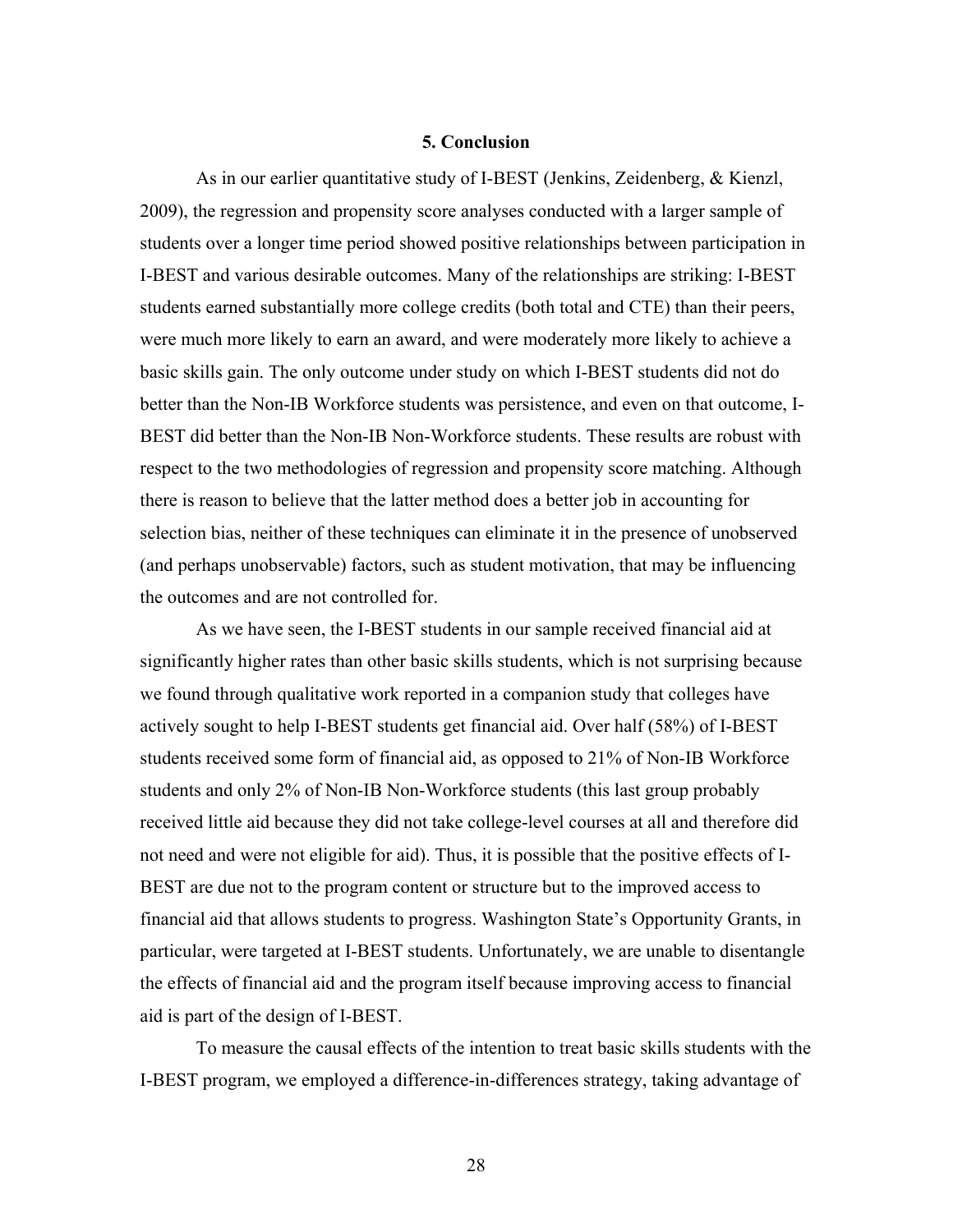the fact that different colleges in the Washington community and technical college system began implementing the program at different times. That analysis revealed a 10 percentage point increase in the likelihood that targeted students would earn at least one college credit if they were eligible for the program. Simply being in a cohort enrolled in a group of colleges that offered I-BEST also increased the likelihood of earning an occupational certificate within three years by over seven percentage points. When students were exposed to this program, there was a direct and statistically significant relationship to their actual enrollment in it, which further supports our finding of a causal relationship between I-BEST and positive student outcomes. This finding is especially impressive because it represents an estimate of the effect on student outcomes of I-BEST programs during their first year of implementation at the colleges that provided the treatment in our analysis. It is likely that these colleges have been able to improve their delivery of the I-BEST model as they have gained experience with it over time.

We were not able to find any relationship between I-BEST and positive wage changes or average hours worked after leaving the program. However, the students in our sample exited the program just as a major recession was starting, which might explain the lack of labor market benefits of I-BEST in the period under study. Given that I-BEST students are more likely than similar students to earn postsecondary credentials and that workers with such credentials have historically had an advantage in the labor market, we expect that I-BEST students will fare better than students in the comparison groups as the Washington State labor market recovers.

In a parallel study to this quantitative analysis of I-BEST outcomes, we interviewed faculty, staff, and administrators involved with I-BEST at all 34 Washington State community and technical colleges to find out how I-BEST programs operate and to learn about common challenges and promising practices in implementing programs based on the I-BEST model. The findings from that study are presented in a companion report (Wachen, Jenkins, Van Noy, et al., 2010).

In the next phase of research on I-BEST (to be carried out in 2011), CCRC will conduct field research to examine the practices of I-BEST programs that are found through quantitative analysis to have superior outcomes (controlling for student and institutional characteristics). This planned research should provide further insight into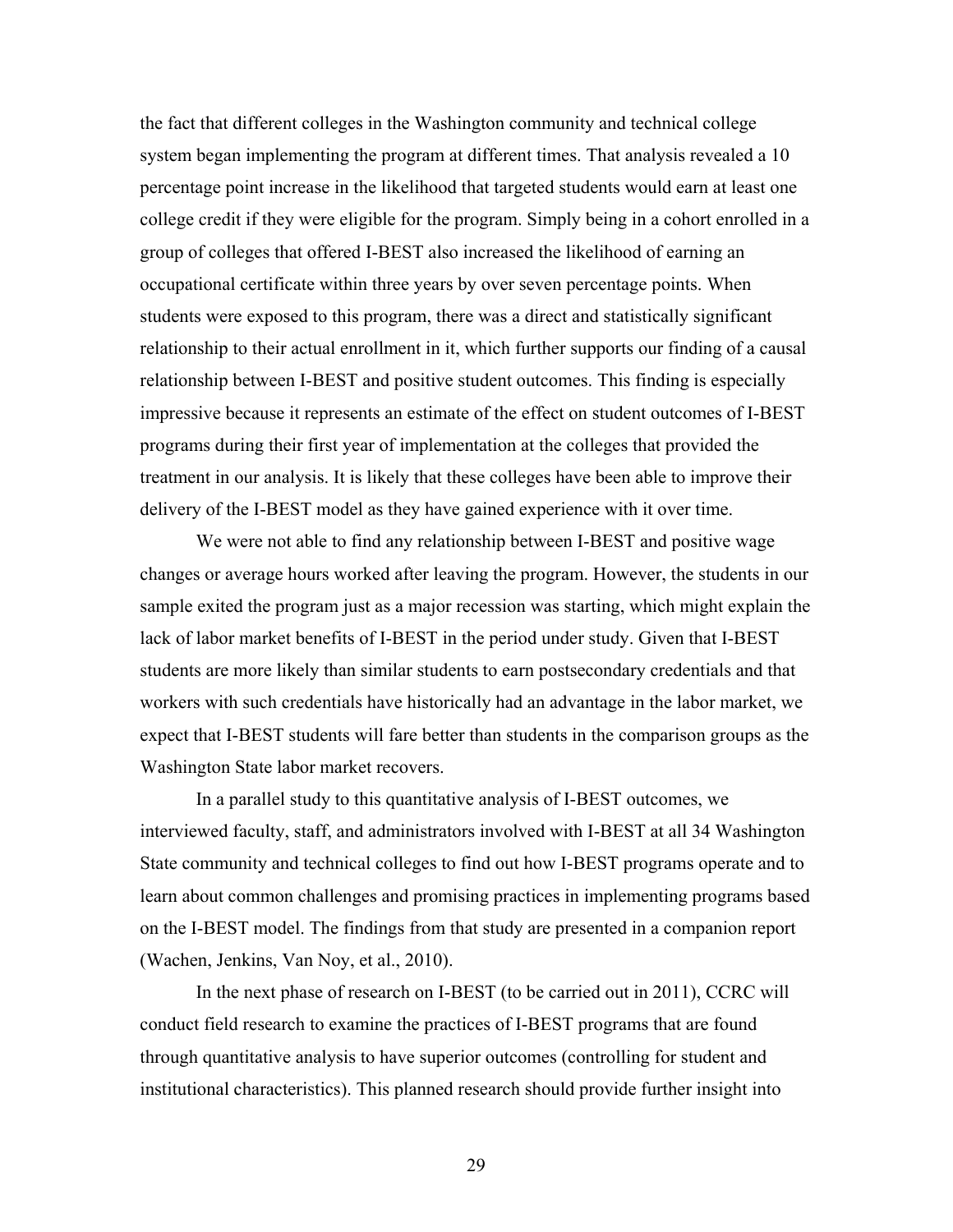what makes I-BEST programs effective in helping basic skills students enter and succeed in postsecondary CTE programs.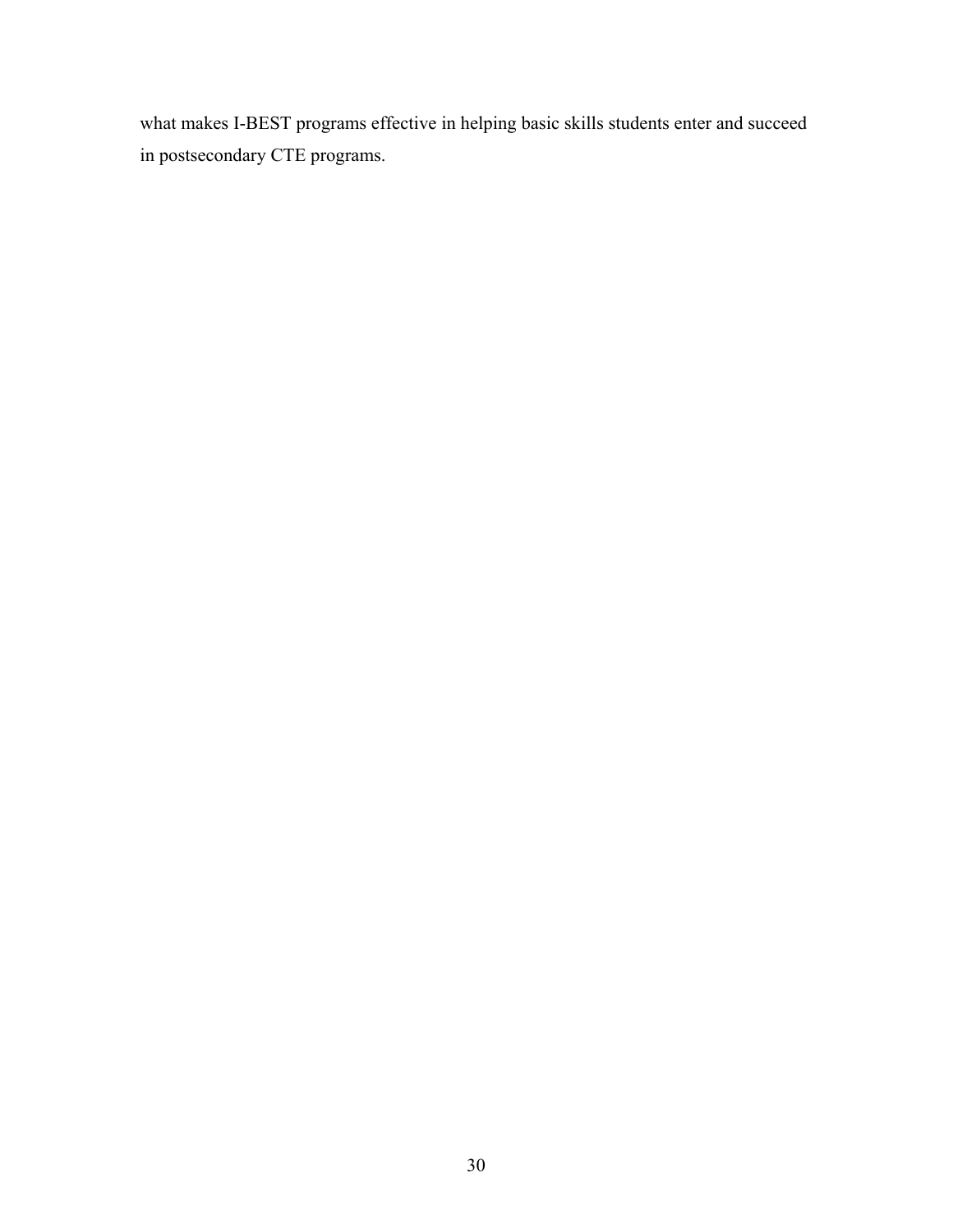## **Appendix A: Tables**

### **Table A.1**

### **Characteristics of First Time Basic Skills Students, 2006–07 and 2007–08**

|                                                                                | <b>I-BEST</b> | <b>Non-IB Workforce</b> | Non-IB Non-<br><b>Workforce</b> |
|--------------------------------------------------------------------------------|---------------|-------------------------|---------------------------------|
| Number of Students in Program                                                  | 1,390         | 6,202                   | 69,555                          |
| <b>Program Classification</b>                                                  |               |                         |                                 |
| ABE/GED Student                                                                | 76.28%        | 80.18%                  | 47.24%                          |
| <b>ESL Student</b>                                                             | 23.72%        | 19.82%                  | 52.76%                          |
| Social and Economic Characteristics                                            |               |                         |                                 |
| Mean Age                                                                       | 30.73         | 26.42                   | 30.24                           |
| Female                                                                         | 62.52%        | 60.21%                  | 53.17%                          |
| Hispanic                                                                       | 20.72%        | 17.72%                  | 37.40%                          |
| Black, Non-Hispanic                                                            | 11.08%        | 11.59%                  | 7.58%                           |
| Asian/Pacific Islander                                                         | 9.86%         | 8.16%                   | 10.87%                          |
| Single w/ Dependent                                                            | 21.22%        | 20.24%                  | 13.24%                          |
| Married w/ Dependent                                                           | 22.45%        | 13.59%                  | 22.75%                          |
| Disabled                                                                       | 6.62%         | 7.30%                   | 3.59%                           |
| Percent of Students in the Lowest Two<br>Quintiles of Socioeconomic Status [1] | 61.56%        | 55.91%                  | 58.18%                          |
| <b>Current Schooling Characteristics</b>                                       |               |                         |                                 |
| CTE Intent <sup>[2]</sup>                                                      | 71.29%        | 48.02%                  | 18.02%                          |
| Intent Is Academic                                                             | 7.12%         | 8.71%                   | 6.88%                           |
| <b>Received Aid</b>                                                            | 25.68%        | 13.96%                  | 1.55%                           |
| <b>Enrolled Full Time</b>                                                      | 66.83%        | 57.85%                  | 27.84%                          |
| First Enrolled in 1st Quarter                                                  | 13.74%        | 17.35%                  | 14.57%                          |
| First Enrolled in 2nd Quarter                                                  | 38.35%        | 46.66%                  | 31.46%                          |
| First Enrolled in 3rd Quarter                                                  | 27.63%        | 23.52%                  | 29.06%                          |
| First Enrolled in 4th Quarter                                                  | 20.29%        | 12.46%                  | 24.91%                          |
| <b>Previous Schooling Characteristics</b>                                      |               |                         |                                 |
| GED                                                                            | 15.11%        | 11.38%                  | 4.47%                           |
| <b>High School Graduate</b>                                                    | 37.12%        | 21.72%                  | 16.59%                          |
| WorkFirst (WA TANF) Participant                                                | 40.58%        | 38.55%                  | 20.95%                          |
| <b>Financial Aid</b>                                                           |               |                         |                                 |
| Received a Pell Grant                                                          | 26.40%        | 15.21%                  | 0.78%                           |
| Received an Opportunity Grant                                                  | 34.32%        | 2.08%                   | 0.05%                           |
| Received a State Need Grant                                                    | 21.87%        | 13.12%                  | 0.58%                           |
| Received Any Aid                                                               | 58.13%        | 21.33%                  | 2.01%                           |
| <b>Worked While Enrolled</b>                                                   | 9.06%         | 5.13%                   | 12.14%                          |

Note: [1] This is based on the quintile of the average socioeconomic status of the Census block group in which the student's residence is found. For details, see Crosta, Leinbach, and Jenkins (2006) and Washington State Board for Community and Technical Colleges (2006). [2] CTE and academic intent indicate the type of college program the student means to pursue. If CTE, the student intends to pursue workforce training; if academic, the student intends to pursue a program that leads to a degree and/or transfer to a four‐year institution. Students do not always follow their stated intent (see Bailey, Jenkins, & Leinbach, 2006).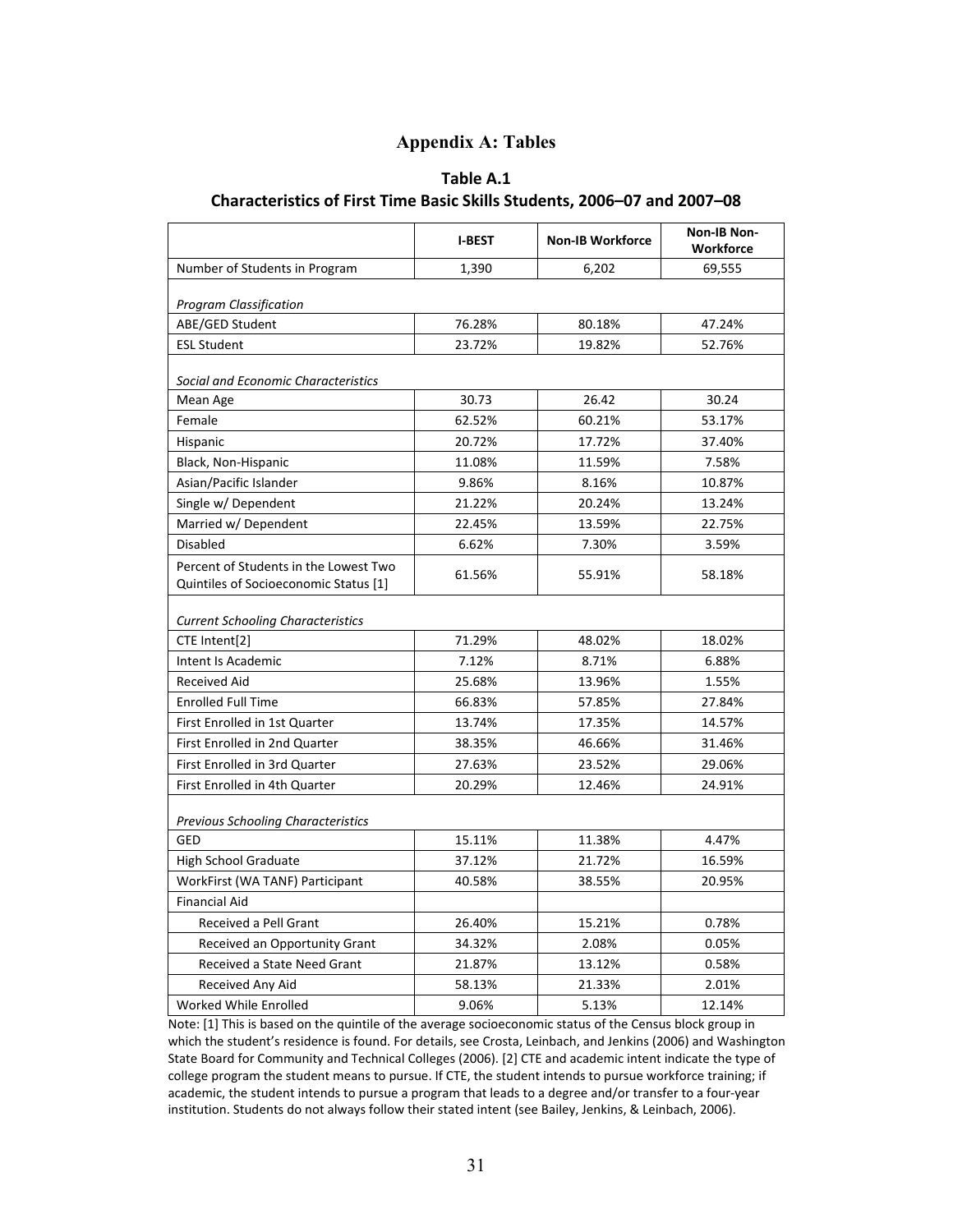|                                      |                    | Robust                |         |
|--------------------------------------|--------------------|-----------------------|---------|
|                                      | <b>Coefficient</b> | <b>Standard Error</b> | P-value |
| <b>I-BEST Student</b>                | 0.2625             | 0.0273                | ***     |
| Non-I-BEST Workforce Student         | 0.0342             | 0.0041                | ***     |
| Age                                  | 0.0000             | 0.0000                | ***     |
| <b>Estimated SES</b>                 | 0.0000             | 0.0001                |         |
| Received Need-Based Financial Aid    | $-0.0002$          | 0.0002                |         |
| <b>Received Pell Grant</b>           | 0.0002             | 0.0004                |         |
| <b>Received State Need Grant</b>     | 0.0003             | 0.0004                |         |
| <b>Received Opportunity Grant</b>    | 0.0012             | 0.0005                | $* *$   |
| Disabled                             | $-0.0002$          | 0.0003                |         |
| In 06-07 Cohort                      | 0.0000             | 0.0001                |         |
| Single Parent                        | 0.0000             | 0.0002                |         |
| <b>Married Parent</b>                | 0.0002             | 0.0002                |         |
| <b>Full-Time Student</b>             | 0.0009             | 0.0002                | ***     |
| Female                               | $-0.0004$          | 0.0002                | ***     |
| Hispanic                             | $-0.0006$          | 0.0002                | ***     |
| Black, Non-Hispanic                  | $-0.0002$          | 0.0002                |         |
| Asian/Pacific Islander, Non-Hispanic | 0.0003             | 0.0003                |         |
| <b>CTE Intent</b>                    | 0.0010             | 0.0003                | ***     |
| Academic Intent                      | 0.0004             | 0.0004                |         |
| GED is Highest Educ.                 | 0.0000             | 0.0002                |         |
| <b>HS Graduate</b>                   | 0.0002             | 0.0002                |         |
| First Enrolled in Quarter 1          | 0.0002             | 0.0003                |         |
| First Enrolled in Quarter 2          | $-0.0001$          | 0.0002                |         |
| First Enrolled in Quarter 3          | $-0.0004$          | 0.0002                |         |
| <b>CASAS Math Score</b>              | 0.0000             | 0.0000                |         |
| <b>CASAS Math Score Missing</b>      | 0.0013             | 0.0016                |         |
| <b>CASAS Reading Score</b>           | 0.0000             | 0.0000                | ***     |
| <b>CASAS Reading Score Missing</b>   | 0.0117             | 0.0112                |         |
| <b>CASAS Listening Score</b>         | 0.0000             | 0.0000                | ***     |
| <b>CASAS Listening Score Missing</b> | 0.0094             | 0.0069                |         |
| <b>TANF (Welfare) Recipient</b>      | 0.0003             | 0.0002                |         |
| Worked While Enrolled                | $-0.0010$          | 0.0002                | ***     |
| College 1                            | $-0.0007$          | 0.0008                |         |
| College 2                            | $-0.0011$          | 0.0005                |         |
| College 3                            | $-0.0007$          | 0.0009                |         |
| College 4                            | $-0.0012$          | 0.0004                | ***     |
| College 5                            | $-0.0012$          | 0.0005                | $***$   |
| College 6                            | $-0.0014$          | 0.0003                | ***     |
| College 7                            | 0.0001             | 0.0017                |         |
| College 8                            | $-0.0010$          | 0.0006                | $\ast$  |
| College 9                            | 0.0083             | 0.0104                |         |
| College 10                           | $-0.0007$          | 0.0009                |         |

# **Table A.2 Marginal Effects Coefficients for Logistic Regression Outcome Variable: Award Within Two Years**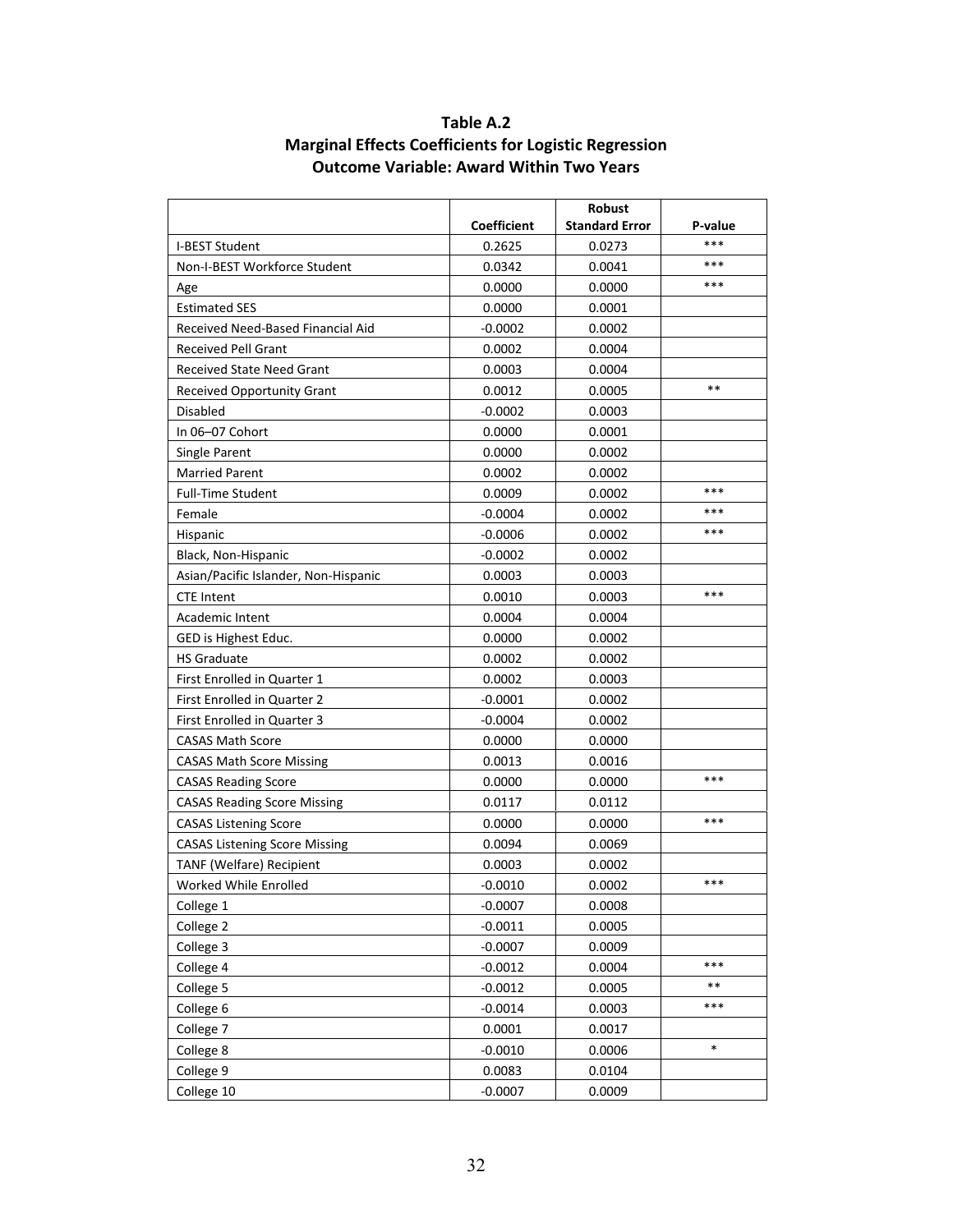| College 11 | 0.0011    | 0.0027 |     |
|------------|-----------|--------|-----|
| College 12 | 0.0023    | 0.0036 |     |
| College 13 | 0.0012    | 0.0028 |     |
| College 15 | 0.0211    | 0.0277 |     |
| College 16 | 0.0002    | 0.0018 |     |
| College 17 | $-0.0006$ | 0.0010 |     |
| College 18 | $-0.0005$ | 0.0011 |     |
| College 19 | 0.0005    | 0.0022 |     |
| College 20 | $-0.0005$ | 0.0011 |     |
| College 22 | $-0.0011$ | 0.0007 |     |
| College 23 | 0.0005    | 0.0020 |     |
| College 25 | 0.0013    | 0.0029 |     |
| College 26 | $-0.0013$ | 0.0003 | *** |
| College 27 | $-0.0002$ | 0.0013 |     |
| College 28 | 0.0000    | 0.0016 |     |
| College 30 | $-0.0011$ | 0.0004 | *** |
| College 31 | $-0.0004$ | 0.0011 |     |
| College 32 | 0.0019    | 0.0033 |     |
| College 33 | 0.0002    | 0.0018 |     |
| College 34 | 0.0044    | 0.0061 |     |
| College 35 | $-0.0003$ | 0.0014 |     |

\**p* < 0.10, \*\**p* < 0.05, \*\*\**p* < 0.01.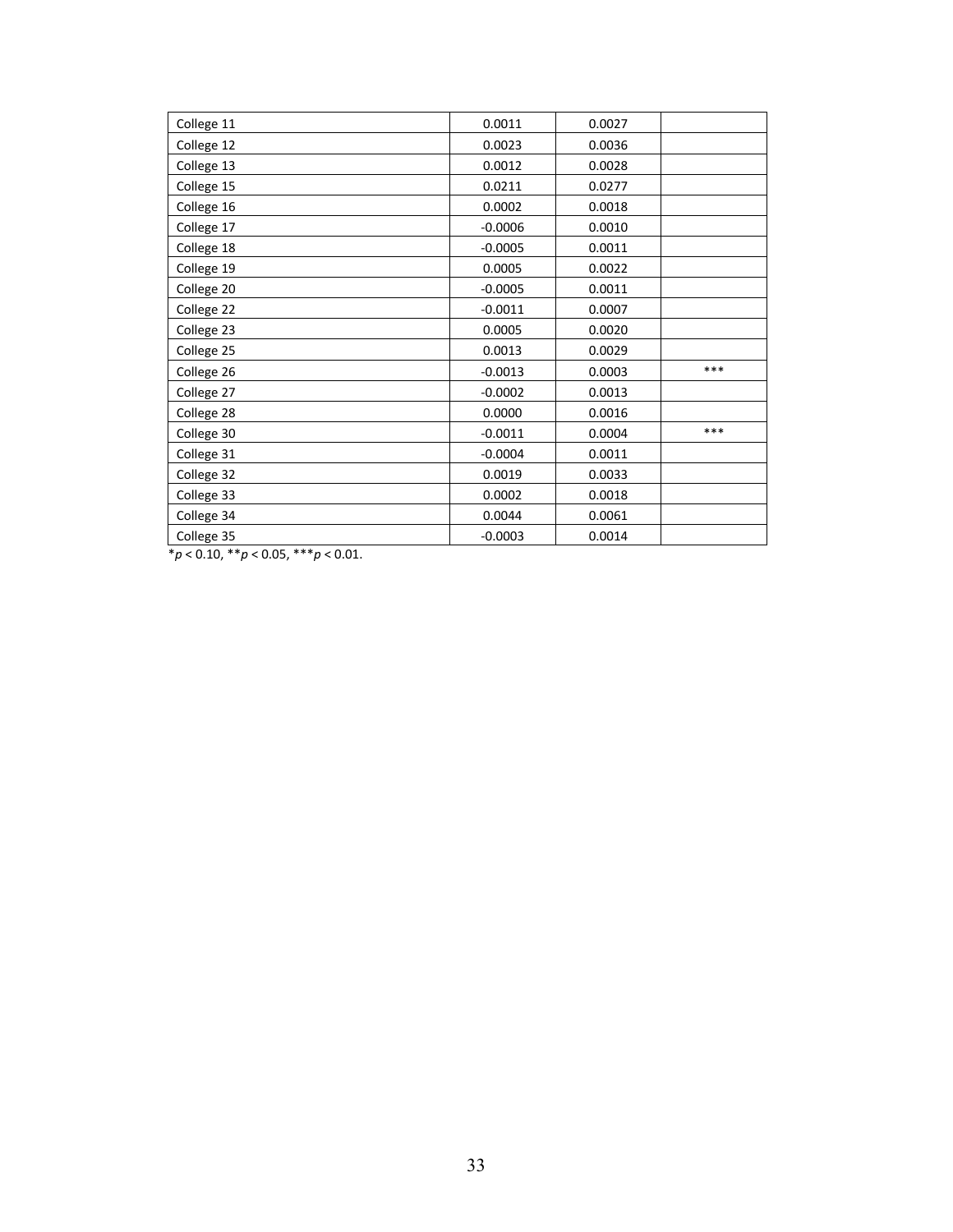### **Table A.3**

## **Comparison Between Students Who Worked Both Before and After Schooling and Those Who Did Not Do So**

|                                                                                                                            | <b>Worked Both</b><br><b>Before and After</b> | Did Not Do So |  |
|----------------------------------------------------------------------------------------------------------------------------|-----------------------------------------------|---------------|--|
| <b>Number of Students</b>                                                                                                  | 21,967                                        | 55,180        |  |
| <b>Program Classification</b>                                                                                              |                                               |               |  |
| ABE/GED Student                                                                                                            | 67.64%                                        | 42.77%        |  |
| <b>ESL Student</b>                                                                                                         | 32.36%                                        | 57.23%        |  |
| Social and Economic Characteristics                                                                                        |                                               |               |  |
| Mean Age                                                                                                                   | 29.13                                         | 30.27         |  |
| Female                                                                                                                     | 54.75%                                        | 53.57%        |  |
| Hispanic                                                                                                                   | 25.57%                                        | 39.48%        |  |
| Black, Non-Hispanic                                                                                                        | 10.65%                                        | 6.89%         |  |
| Asian/Pacific Islander                                                                                                     | 11.12%                                        | 10.44%        |  |
| Single w/ Dependent                                                                                                        | 16.97%                                        | 12.75%        |  |
| Married w/ Dependent                                                                                                       | 19.92%                                        | 22.84%        |  |
| <b>Disabled</b>                                                                                                            | 3.96%                                         | 3.94%         |  |
| Percent of Students in the Lowest Two<br>Quintiles of Socioeconomic Status [1]<br><b>Current Schooling Characteristics</b> | 57.45%                                        | 58.33%        |  |
| CTE Intent[2]                                                                                                              | 24.73%                                        | 20.06%        |  |
| Intent Is Academic                                                                                                         | 8.75%                                         | 6.34%         |  |
| <b>Received Aid</b>                                                                                                        | 5.46%                                         | 2.00%         |  |
| <b>Enrolled Full Time</b>                                                                                                  | 35.71%                                        | 29.06%        |  |
| First Enrolled in 1st Quarter                                                                                              | 16.85%                                        | 13.96%        |  |
| First Enrolled in 2nd Quarter                                                                                              | 35.10%                                        | 31.89%        |  |
| First Enrolled in 3rd Quarter                                                                                              | 27.56%                                        | 29.00%        |  |
| First Enrolled in 4th Quarter                                                                                              | 20.49%                                        | 25.15%        |  |
| <b>Previous Schooling Characteristics</b>                                                                                  |                                               |               |  |
| GED                                                                                                                        | 6.76%                                         | 4.61%         |  |
| <b>High School Graduate</b>                                                                                                | 17.99%                                        | 17.13%        |  |
| WorkFirst (WA TANF) Participant                                                                                            | 34.45%                                        | 18.05%        |  |
| <b>Financial Aid</b>                                                                                                       |                                               |               |  |
| Received a Pell Grant                                                                                                      | 4.72%                                         | 1.46%         |  |
| Received an Opportunity Grant                                                                                              | 1.71%                                         | 0.48%         |  |
| Received a State Need Grant                                                                                                | 4.10%                                         | 1.11%         |  |
| Received Any Aid                                                                                                           | 8.59%                                         | 2.97%         |  |
| Worked While Enrolled                                                                                                      | 26.59%                                        | 5.53%         |  |

Note: See Note for Table A.1.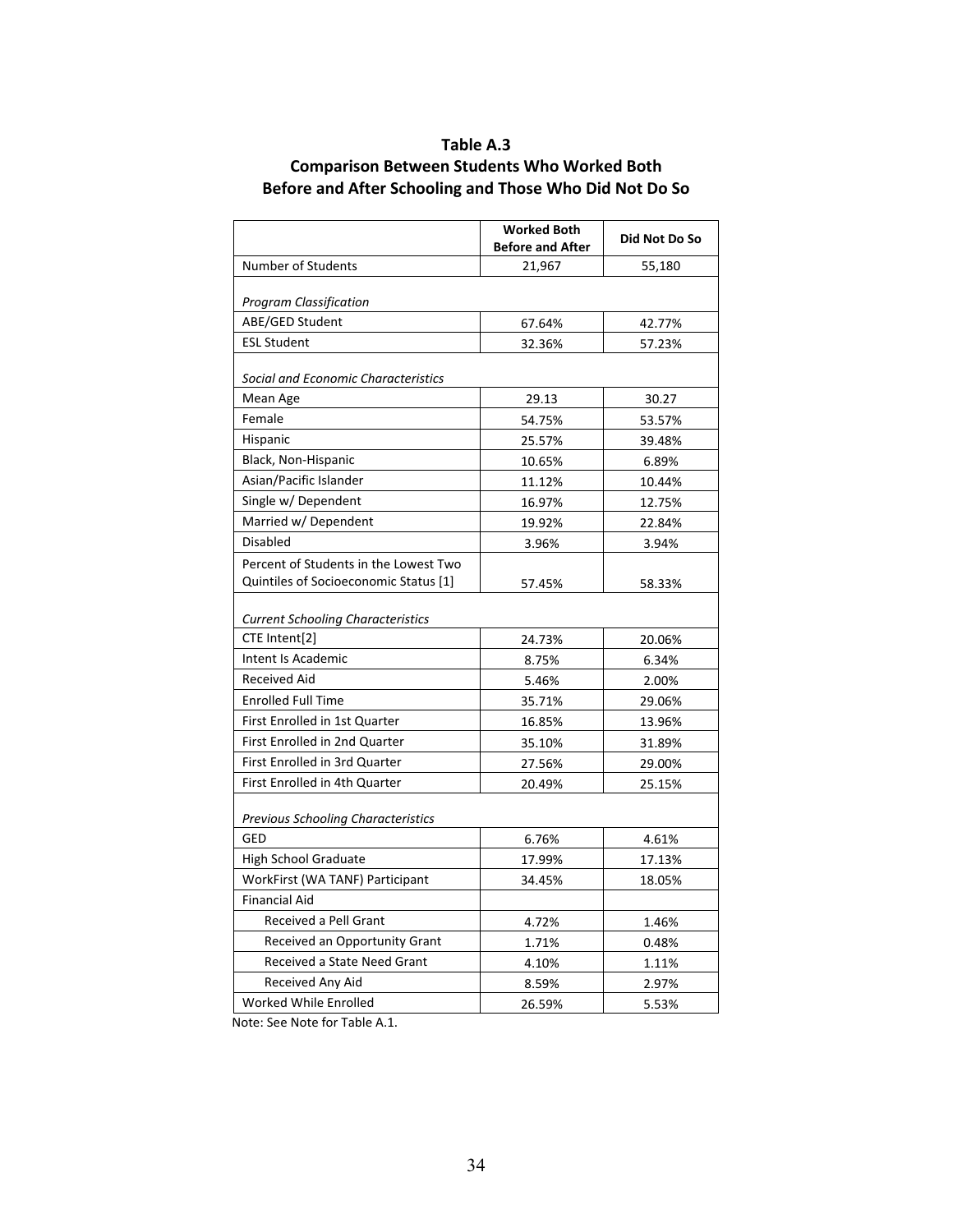**Table A.4 Results of Difference‐in‐Differences Analysis on Three Outcome Variables**

|                                       | <b>Dependent Variables</b> |                      |                            |  |
|---------------------------------------|----------------------------|----------------------|----------------------------|--|
|                                       | <b>Certificate Within</b>  | <b>Degree Within</b> | <b>Any College Credits</b> |  |
| <b>OLS Coefficients</b>               | <b>Three Years</b>         | <b>Three Years</b>   | <b>Within Three Years</b>  |  |
|                                       | (0.152)                    | (0.007)              | (0.521)                    |  |
|                                       |                            |                      |                            |  |
| In a Group B College                  | 0.061                      | 0.003                | 0.070                      |  |
|                                       | [0.054]                    | [0.003]              | [0.062]                    |  |
| Cohort 2006-07                        | $-0.026$                   | 0.002                | $-0.050$                   |  |
|                                       | [0.025]                    | [0.002]              | [0.035]                    |  |
| In a Group B College * Cohort 2006-07 | $0.074*$                   | $-0.002$             | $0.097**$                  |  |
|                                       | [0.041]                    | [0.003]              | [0.046]                    |  |
| Age                                   | $0.002*$                   | $-0.000$             | 0.000                      |  |
|                                       | [0.001]                    | [0.000]              | [0.001]                    |  |
| <b>Highest SES</b>                    | 0.028                      | $-0.003*$            | $0.156***$                 |  |
|                                       | [0.026]                    | [0.002]              | [0.046]                    |  |
| High SES                              | $-0.007$                   | 0.006                | $0.087*$                   |  |
|                                       | [0.034]                    | [0.005]              | [0.048]                    |  |
| Mid SES                               | 0.043                      | 0.003                | 0.076                      |  |
|                                       | [0.029]                    | [0.003]              | [0.048]                    |  |
| Low SES                               | 0.016                      | 0.001                | 0.018                      |  |
|                                       | [0.017]                    | [0.002]              | [0.027]                    |  |
| <b>Full-Time Student</b>              | $0.078**$                  | $0.006**$            | 0.017                      |  |
|                                       | [0.028]                    | [0.002]              | [0.039]                    |  |
| Female                                | $-0.005$                   | $-0.001$             | $-0.055$                   |  |
|                                       | [0.027]                    | [0.002]              | [0.033]                    |  |
| Hispanic                              | $-0.076*$                  | $-0.004$             | $-0.150***$                |  |
|                                       | [0.041]                    | [0.004]              | [0.041]                    |  |
| Black, Non-Hispanic                   | 0.028                      | $-0.005$             | $-0.035$                   |  |
|                                       | [0.044]                    | [0.003]              | [0.040]                    |  |
| White, Non-Hispanic                   | $-0.027$                   | $-0.007**$           | $-0.031$                   |  |
|                                       | [0.027]                    | [0.003]              | [0.037]                    |  |
| ABE or GED Basic Skills Student       | $-0.082$                   | $-0.008$             | $-0.105$                   |  |
|                                       | [0.071]                    | [0.014]              | [0.069]                    |  |
| Received Need-Based Financial Aid     | $0.055*$                   | 0.004                | $0.248***$                 |  |
|                                       | [0.032]                    | [0.005]              | [0.059]                    |  |
| Intent is CTE                         | $0.074**$                  | $-0.004$             | 0.065                      |  |
|                                       | [0.030]                    | [0.003]              | [0.041]                    |  |
| Earliest CASAS Math Score             | 0.000                      | 0.000                | $0.000*$                   |  |
|                                       | [0.000]                    | [0.000]              | [0.000]                    |  |
| <b>Earliest CASAS Reading Score</b>   | 0.000                      | $-0.000$             | $-0.001**$                 |  |
|                                       | [0.000]                    | [0.000]              | [0.000]                    |  |
| Constant                              | $-0.002$                   | 0.014                | $0.575***$                 |  |
|                                       | [0.049]                    | [0.009]              | [0.088]                    |  |
| Observations                          | 4,276                      | 4,276                | 4,276                      |  |
| R-squared                             | 0.063                      | 0.009                | 0.094                      |  |

Note: Robust standard errors in parentheses, clustered by institution.

\*significant at 10%; \*\*significant at 5%; \*\*\*significant at 1%.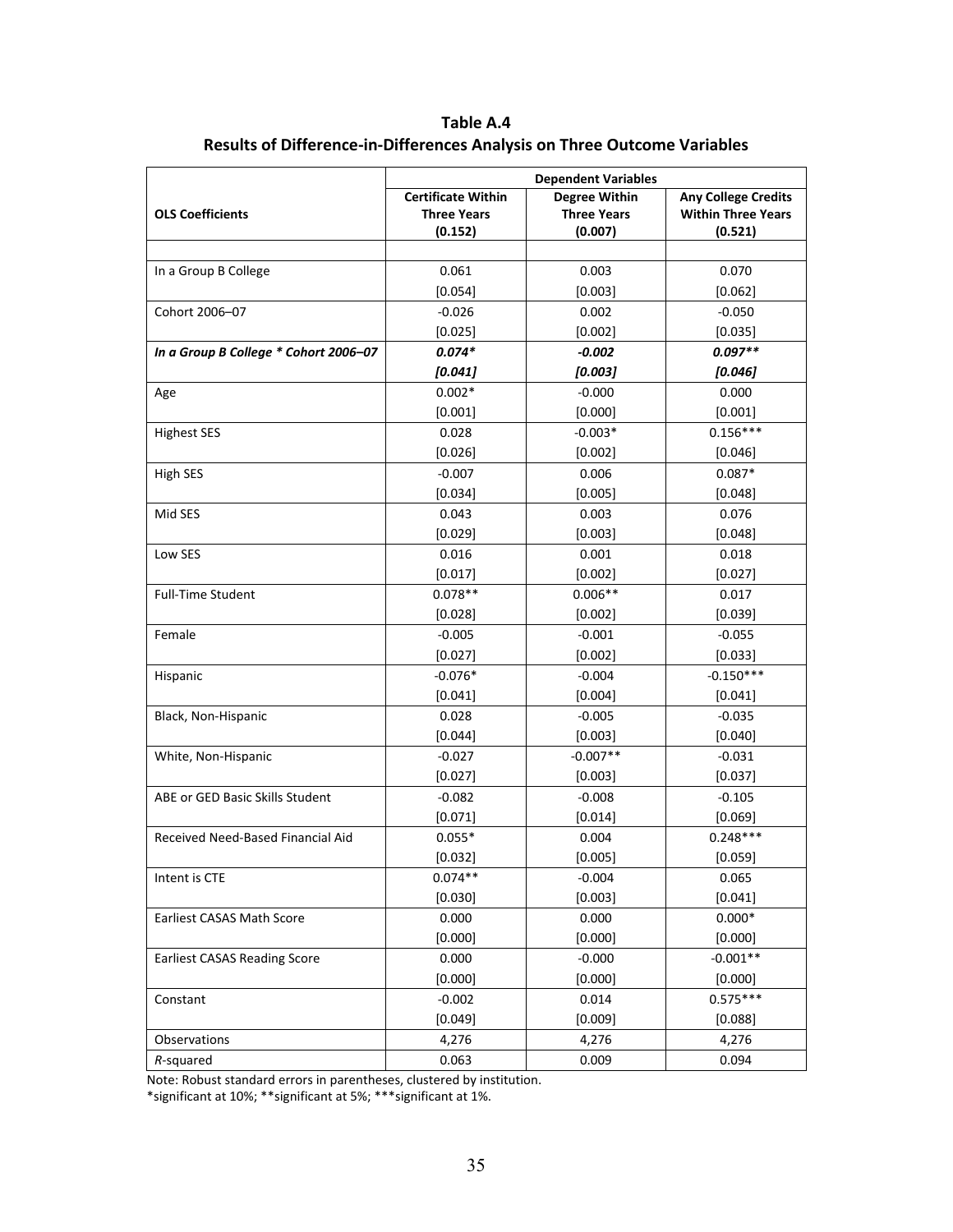|                                  | <b>Dependent Variables</b>                                    |            |            |                            |             |                    |
|----------------------------------|---------------------------------------------------------------|------------|------------|----------------------------|-------------|--------------------|
|                                  | <b>Degree Within Three</b><br><b>Certificate Within Three</b> |            |            | Any College Credits Within |             |                    |
|                                  | Years                                                         |            |            | Years                      |             | <b>Three Years</b> |
|                                  | <b>OLS</b>                                                    | Probit     | <b>OLS</b> | <b>Probit</b>              | <b>OLS</b>  | <b>Probit</b>      |
| In a Group B College             | 0.061                                                         | 0.066      | 0.003      | 0.002                      | 0.070       | 0.072              |
|                                  | [0.054]                                                       | [0.056]    | [0.003]    | [0.001]                    | [0.062]     | [0.066]            |
| Cohort 2006-07                   | $-0.026$                                                      | $-0.031$   | 0.002      | 0.001                      | $-0.050$    | $-0.053$           |
|                                  | [0.025]                                                       | [0.031]    | [0.002]    | [0.001]                    | [0.035]     | [0.038]            |
| In a Group B College *           | $0.074*$                                                      | $0.073*$   | $-0.002$   | $-0.001$                   | $0.097**$   | $0.104**$          |
| Cohort 2006-07                   | [0.041]                                                       | [0.046]    | [0.003]    | [0.001]                    | [0.046]     | [0.049]            |
| Age                              | $0.002*$                                                      | $0.002**$  | $-0.000$   | $-0.000$                   | 0.000       | 0.000              |
|                                  | [0.001]                                                       | [0.001]    | [0.000]    | [0.000]                    | [0.001]     | [0.001]            |
|                                  | 0.028                                                         | 0.036      | $-0.003*$  | $-0.001$                   | $0.156***$  | $0.162***$         |
| Highest SES <sup>a</sup>         | [0.026]                                                       | [0.028]    | [0.002]    | [0.001]                    | [0.046]     | [0.047]            |
|                                  | $-0.007$                                                      | $-0.004$   | 0.006      | $0.004**$                  | $0.087*$    | $0.094*$           |
| High SES                         | [0.034]                                                       | [0.035]    | [0.005]    | [0.003]                    | [0.048]     | [0.050]            |
|                                  | 0.043                                                         | $0.045*$   | 0.003      | 0.001                      | 0.076       | 0.082              |
| Mid SES                          | [0.029]                                                       | [0.030]    | [0.003]    | [0.001]                    | [0.048]     | [0.050]            |
|                                  | 0.016                                                         | 0.017      | 0.001      | 0.001                      | 0.018       | 0.019              |
| Low SES                          | [0.017]                                                       | [0.018]    | [0.002]    | [0.001]                    | [0.027]     | [0.028]            |
|                                  | $0.078**$                                                     | $0.077***$ | $0.006**$  | $0.003***$                 | 0.017       | 0.017              |
| <b>Full-Time Student</b>         | [0.028]                                                       | [0.027]    | [0.002]    | [0.002]                    | [0.039]     | [0.041]            |
|                                  | $-0.005$                                                      | $-0.006$   | $-0.001$   | $-0.001$                   | $-0.055$    | $-0.058$           |
| Female                           | [0.027]                                                       | [0.026]    | [0.002]    | [0.001]                    | [0.033]     | [0.036]            |
|                                  | $-0.076*$                                                     | $-0.071**$ | $-0.004$   | $-0.001$                   | $-0.150***$ | $-0.154***$        |
| Hispanic                         | [0.041]                                                       | [0.035]    | [0.004]    | [0.001]                    | [0.041]     | [0.042]            |
|                                  | 0.028                                                         | 0.024      | $-0.005$   | $-0.001*$                  | $-0.035$    | $-0.035$           |
| Black, Non-Hispanic              | [0.044]                                                       | [0.041]    | [0.003]    | [0.001]                    | [0.040]     | [0.043]            |
| White, Non-Hispanic              | $-0.027$                                                      | $-0.029$   | $-0.007**$ | $-0.003***$                | $-0.031$    | $-0.030$           |
|                                  | [0.027]                                                       | [0.026]    | [0.003]    | [0.001]                    | [0.037]     | [0.040]            |
| ABE or GED Basic Skills          | $-0.082$                                                      | $-0.091$   | $-0.008$   | $-0.004$                   | $-0.105$    | $-0.110$           |
| Student                          | [0.071]                                                       | [0.077]    | [0.014]    | [0.006]                    | [0.069]     | [0.072]            |
| Received Need-Based              | $0.055*$                                                      | 0.049      | 0.004      | 0.002                      | $0.248***$  | $0.261***$         |
| <b>Financial Aid</b>             | [0.032]                                                       | [0.031]    | [0.005]    | [0.002]                    | [0.059]     | [0.060]            |
| Intent is CTE                    | $0.074**$                                                     | $0.076***$ | $-0.004$   | $-0.002*$                  | 0.065       | 0.070              |
|                                  | [0.030]                                                       | [0.029]    | [0.003]    | [0.001]                    | [0.041]     | [0.043]            |
| <b>Earliest CASAS Math Score</b> | 0.000                                                         | 0.000      | 0.000      | 0.000                      | $0.000*$    | $0.000**$          |
|                                  | [0.000]                                                       | [0.000]    | [0.000]    | [0.000]                    | [0.000]     | [0.000]            |
| <b>Earliest CASAS Reading</b>    | 0.000                                                         | 0.000      | $-0.000$   | $-0.000$                   | $-0.001**$  | $-0.001**$         |
| Score                            | [0.000]                                                       | [0.000]    | [0.000]    | [0.000]                    | [0.000]     | [0.000]            |
|                                  | $-0.002$                                                      |            | 0.014      |                            | $0.575***$  |                    |
| Constant                         | [0.049]                                                       |            | [0.009]    |                            | [0.088]     |                    |
| Observations                     | 4,276                                                         | 4,276      | 4,276      | 4,276                      | 4,276       | 4,276              |
| $R$ -squared <sup>a</sup>        | 0.063                                                         | 0.067      | 0.009      | 0.158                      | 0.094       | 0.072              |

**Table A.5 Probit Results for Comparison with Difference‐in‐Differences Result**

Note: Marginal probit estimates. Robust standard errors in parentheses, clustered by institution.<br><sup>a</sup>Pseudo *R*-squared for probit regressions.

\*significant at 10%; \*\*significant at 5%; \*\*\*significant at 1%.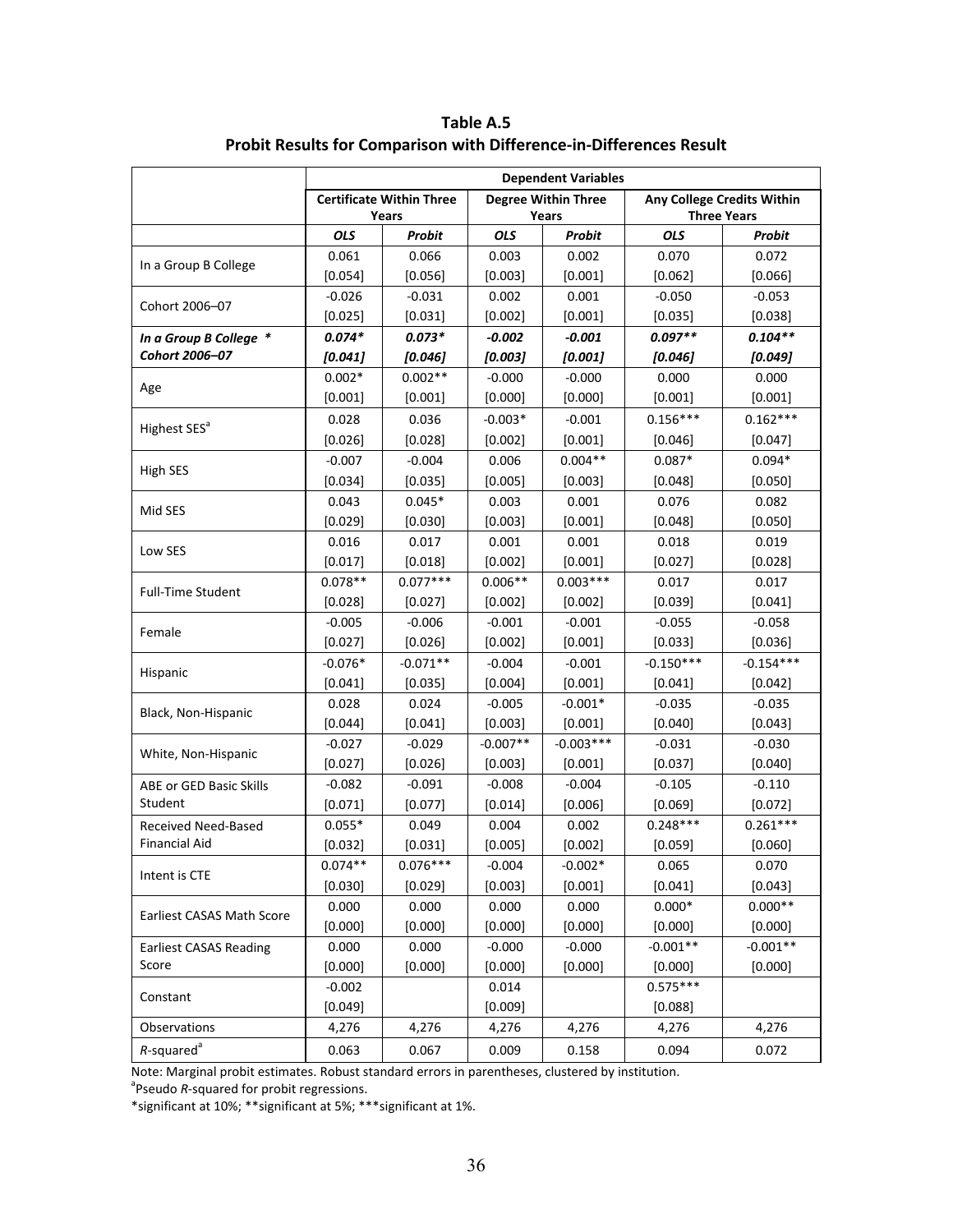| <b>Marginal Effects Coefficients (OLS)</b> | <b>Dependent Variable:</b><br><b>I-BEST Enrollment</b><br><b>Within Two Years</b><br>(0.088) |  |  |
|--------------------------------------------|----------------------------------------------------------------------------------------------|--|--|
|                                            |                                                                                              |  |  |
| In a Group B College                       | $0.090***$                                                                                   |  |  |
|                                            | [0.022]                                                                                      |  |  |
| Cohort 2006-07                             | $0.035**$                                                                                    |  |  |
|                                            | [0.014]                                                                                      |  |  |
| In a Group B College * Cohort 2006-07      | $0.168**$                                                                                    |  |  |
|                                            | [0.062]                                                                                      |  |  |
| Age                                        | 0.001                                                                                        |  |  |
|                                            | [0.001]                                                                                      |  |  |
| <b>Highest SES</b>                         | 0.016                                                                                        |  |  |
|                                            | [0.032]                                                                                      |  |  |
| High SES                                   | $-0.008$                                                                                     |  |  |
|                                            | [0.033]                                                                                      |  |  |
| Mid SES                                    | 0.002                                                                                        |  |  |
|                                            | [0.030]                                                                                      |  |  |
| Low SES                                    | $-0.006$                                                                                     |  |  |
|                                            | [0.022]                                                                                      |  |  |
| <b>Full-Time Student</b>                   | $0.043**$                                                                                    |  |  |
|                                            | [0.020]                                                                                      |  |  |
| Female                                     | $-0.028$                                                                                     |  |  |
|                                            | [0.024]                                                                                      |  |  |
| Hispanic                                   | $-0.045*$                                                                                    |  |  |
|                                            | [0.025]                                                                                      |  |  |
| Black, Non-Hispanic                        | 0.059                                                                                        |  |  |
|                                            | [0.042]                                                                                      |  |  |
| White, Non-Hispanic                        | $-0.001$                                                                                     |  |  |
|                                            | [0.017]                                                                                      |  |  |
| ABE or GED Basic Skills Student            | $-0.102*$                                                                                    |  |  |
|                                            | [0.052]                                                                                      |  |  |
| Received Need-Based Financial Aid          | 0.023                                                                                        |  |  |
|                                            | [0.027]                                                                                      |  |  |
| Intent is CTE                              | 0.025                                                                                        |  |  |
|                                            | [0.016]                                                                                      |  |  |
| <b>Earliest CASAS Math Score</b>           | $0.000*$                                                                                     |  |  |
|                                            | [0.000]                                                                                      |  |  |
| <b>Earliest CASAS Reading Score</b>        | $0.000**$                                                                                    |  |  |
|                                            | [0.000]                                                                                      |  |  |
| Constant                                   | $-0.100$                                                                                     |  |  |
|                                            | [0.077]                                                                                      |  |  |
| Observations                               | 4,276                                                                                        |  |  |
| R-squared                                  | 0.162                                                                                        |  |  |

# **Table A.6 Result of First‐Stage Difference‐in‐Differences— Analysis of Enrollment in I‐BEST**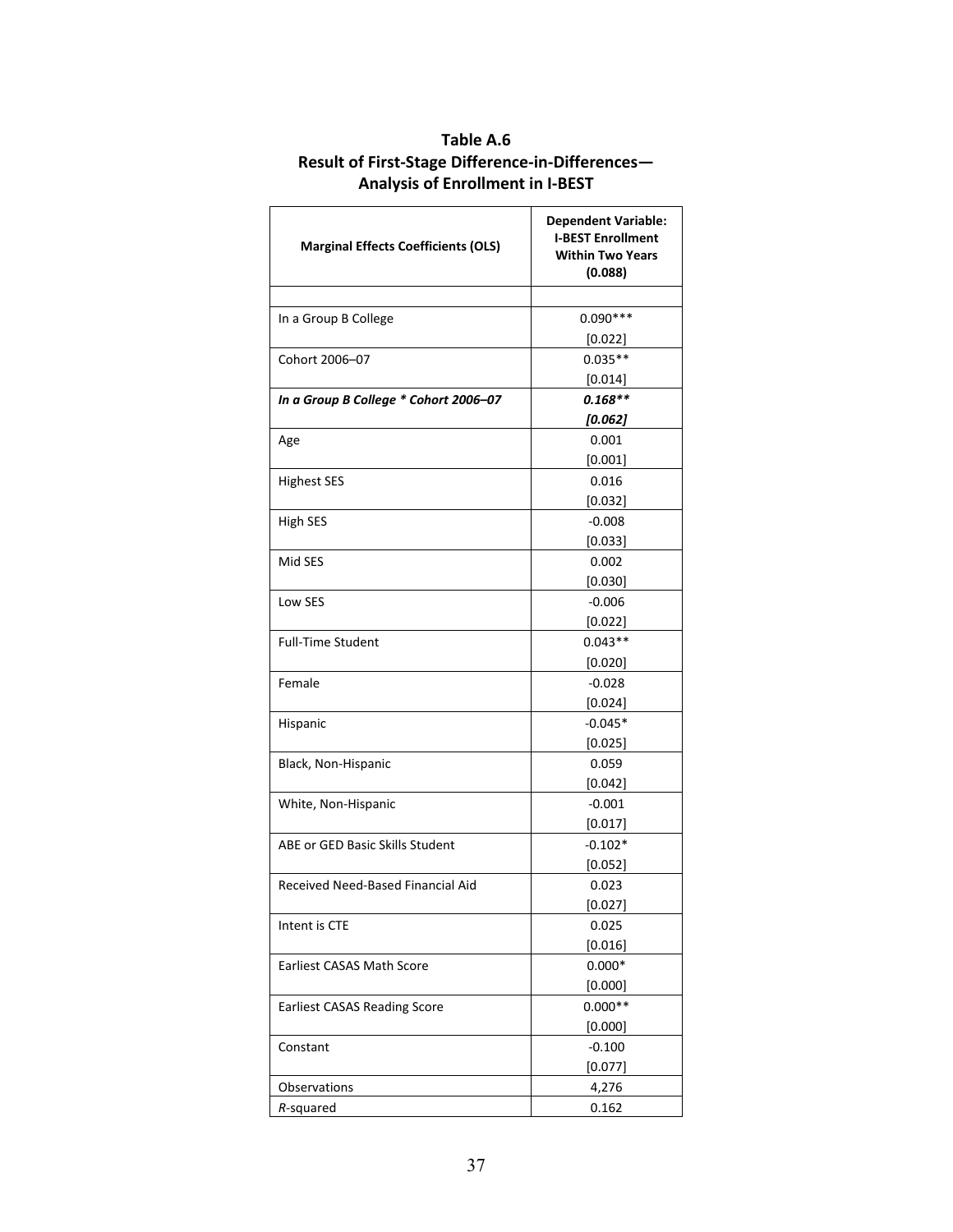#### **Appendix B: A Brief Description of Propensity Score Matching**

Propensity score matching (PSM) matches "treated" subjects—in this case, students served by I-BEST programs—to selected untreated "control" subjects—in this case, basic skills students who did not enroll in I-BEST—who have similar background characteristics (Rosenbaum & Rubin, 1983; Winship & Morgan, 1999). PSM conducts comparisons between similar pairs of students who differ on whether or not they received the treatment but have similar other observed characteristics.

PSM first estimates the "propensity score," an assessment of the propensity to be treated, by performing a logit or probit regression of the treatment dummy variable on all available covariates that, in the researcher's judgment, have the potential to influence the chances of being treated. Treated and untreated observations with similar propensity scores are then matched, and then the average treatment effect on the treated (ATT) can be estimated; the ATT is the average difference on an outcome of interest between the matched treated and untreated observations.<sup>17</sup> The ATT is the average effect of the treatment on the sort of person who participates in the program. The effectiveness of PSM is, in part, a function of having enough relevant information about the cases to accurately estimate the propensity score in order to accurately estimate the ATT using the matching process that uses this score.

The matching process selects from those observations for which there is "common support", that is, whose distribution of propensity scores are deemed by the algorithm to be sufficiently close to the propensity scores of the treated observations. The fact that PSM draws its comparison group from only the observations that give common support rather than all observations, as is typically done when regression is employed, is one reason why PSM estimates may be more accurate.

In addition, unlike regression, PSM does not assume a particular functional relationship between an outcome of interest and the available relevant covariates, including treatment status. In contrast, if we estimated a linear regression model of an outcome, such as college credits earned, on a treatment status dummy variable (here I-

 $\overline{a}$ 

<sup>&</sup>lt;sup>17</sup> There are many variants of PSM, many of which match each treated observation to a weighted set of matched untreated observations rather than a single observation. Herein, we have used probit to estimate the propensity score and a local linear regression estimator, which is one method of conducting such a match (Todd, 1999).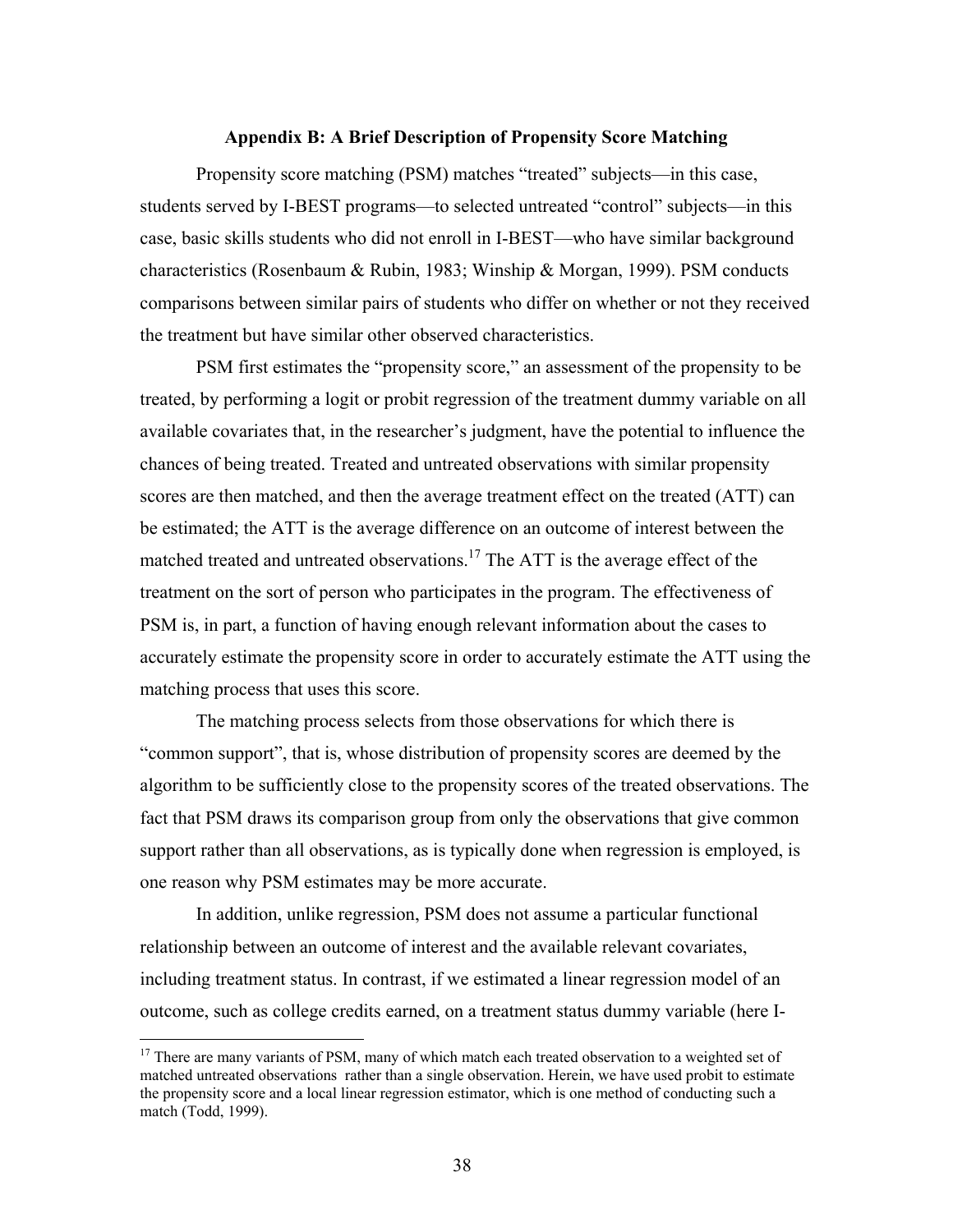BEST participation) and a number of controls (such as demographics, etc.), we would obtain an estimate of a fixed effect of treatment across all of the cases (assuming that we did not interact the treatment status dummy variable with any other covariates). PSM does not do this; the treatment effect varies with each matched pair of treated and untreated cases, and is the difference in the outcome between the two cases.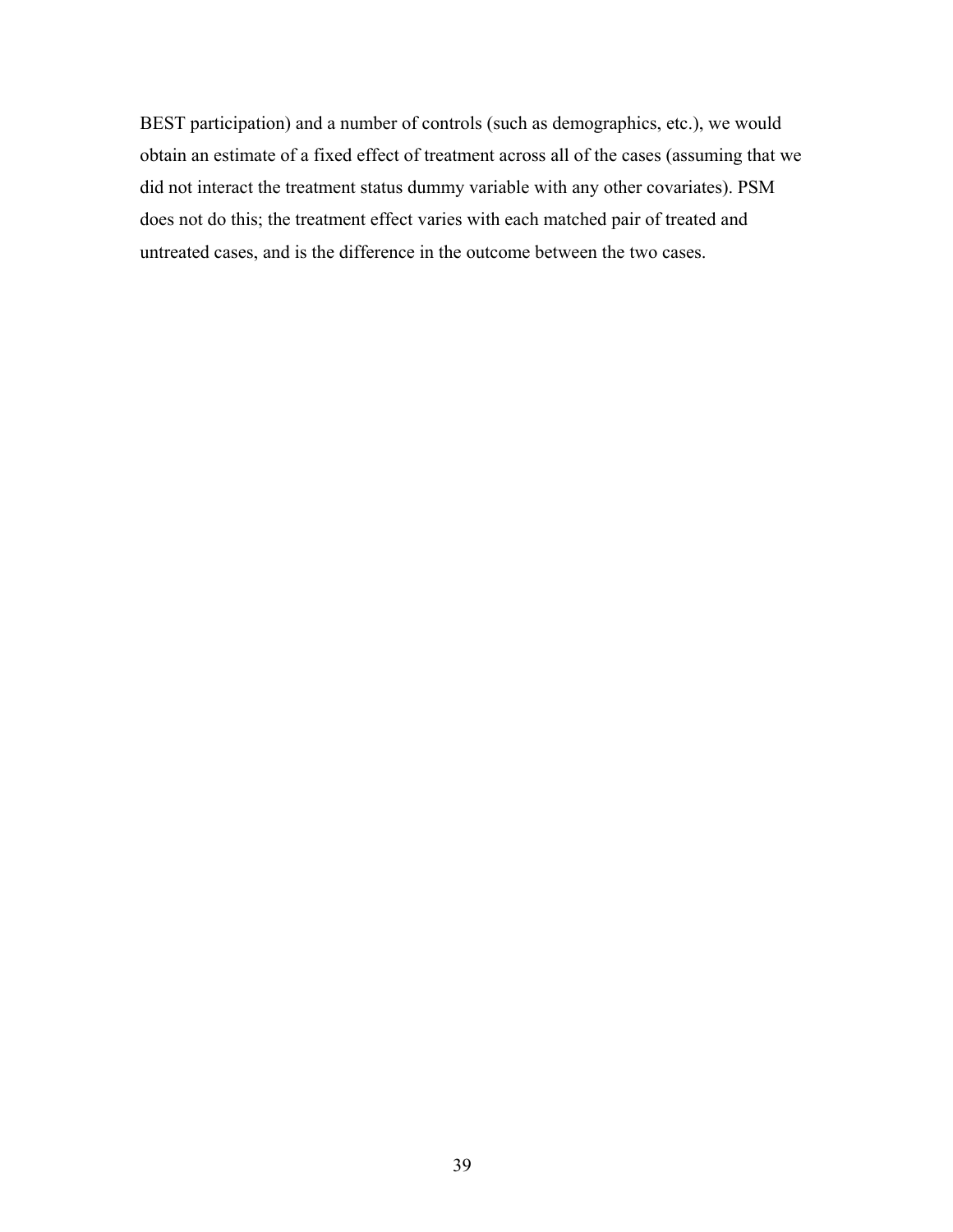### **References**

- Bailey, T., Jenkins, D., & Leinbach, D. T. (2006, September). *Is student success labeled institutional failure? Student goals and graduation rates in the accountability debate at community colleges* (CCRC Working Paper No.1). New York, NY: Columbia University, Teachers College, Community College Research Center.
- Barkley, T., & Davis, B. (2009, April 23). IMF says global recession is deepest since Great Depression. *Wall Street Journal*. Retrieved from http://online.wsj.com
- Belfield, C. & Bailey, T. The Returns and Benefits to Community College: A Review of the Evidence. Working Paper. New York, NY: Columbia University, Teachers College, Community College Research Center.
- Card, D. (1999). The causal effect of education on earnings. In O. Ashenfelter & D. Card (Eds.), *Handbook of Labor Economics* (Vol. 3, pp. 1802–1863). Amsterdam, Netherlands: Elsevier.
- Crosta, P. M., Leinbach, T., & Jenkins, D. (with Prince, D., & Whittaker, D.) (2006, July). *Using census data to classify community college students by socioeconomic status and community characteristics* (CCRC Research Tools No. 1). New York, NY: Columbia University, Teachers College, Community College Research Center.
- Dynarski, S. M. (2000). Hope for whom? Financial aid for the middle class and its impact on college attendance. *National Tax Journal*, *53*(3), 629–662.
- Grubb, W.N. (2002). Learning and earning in the middle, Part II: state and local studies of pre-baccalaureate education. *Economics of Education Review*, *21*, 401-414.
- Heckman, J. J., & Smith, J. A. (1999, July). The pre-programme earnings dip and the determinants of participant in a social programme: Implications for simple programme evaluation strategies. *The Economic Journal*, *109*(457), 313–348.
- Jacobson, L., & Mokher, C. (2009, January). *Pathways to boosting the earnings of lowincome students by increasing their educational attainment.* The Hudson Institute and CNA.
- Jenkins, D., Zeidenberg, M., & Kienzl, G. S. (2009). *Educational outcomes of I-BEST, Washington State Community and Technical College System's Integrated Basic Education and Skills Training Program: Findings from a multivariate analysis* (CCRC Working Paper No.16). New York, NY: Columbia University, Teachers College, Community College Research Center.

Kennedy, P. (2003). *A guide to econometrics*. Cambridge, MA: MIT Press.